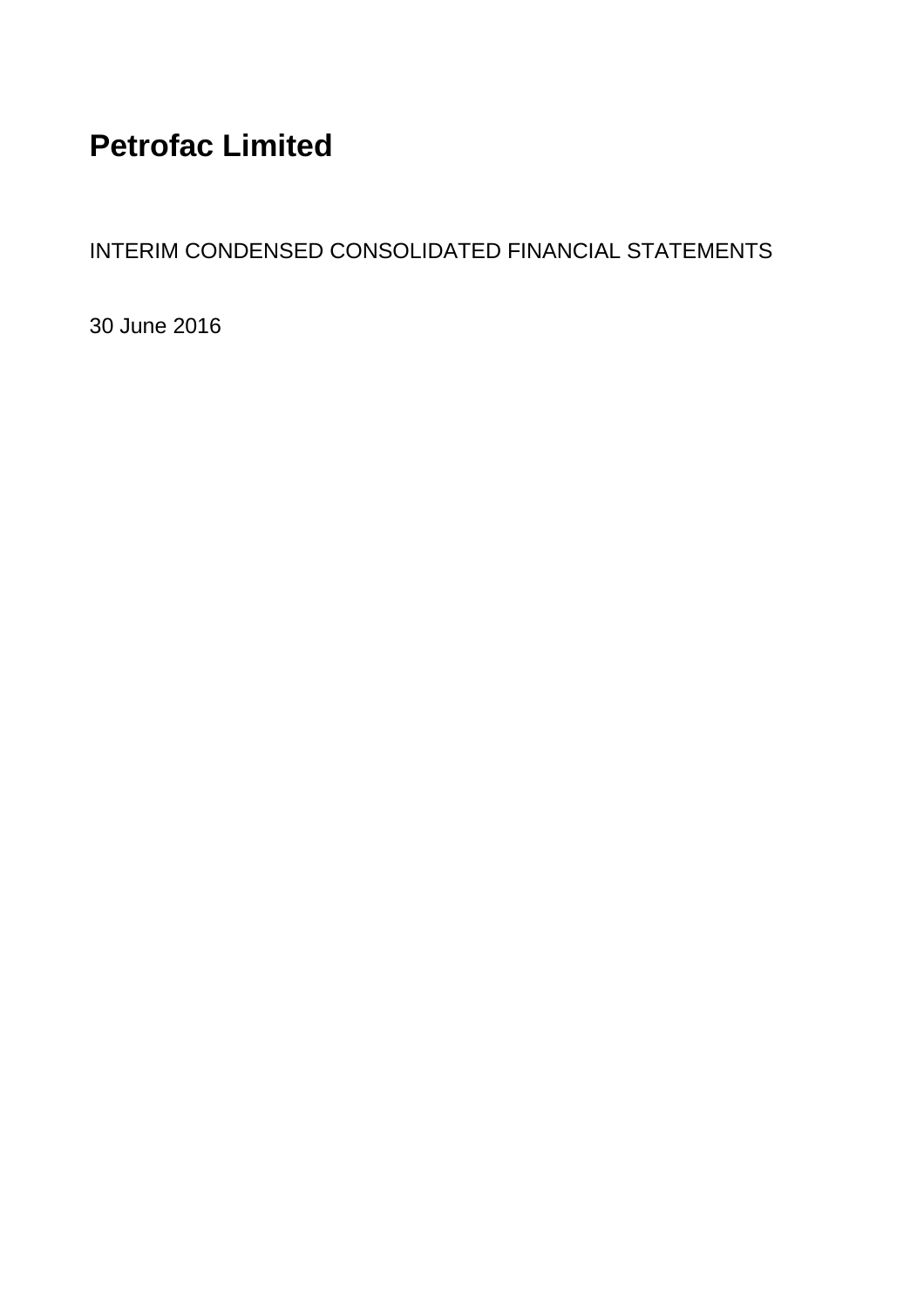| <b>CONTENTS</b>                                                  | Page           |
|------------------------------------------------------------------|----------------|
| Group financial highlights                                       | 1              |
| <b>Business review</b>                                           | $\overline{2}$ |
| Interim condensed consolidated income statement                  | 11             |
| Interim condensed consolidated statement of comprehensive income | 12             |
| Interim condensed consolidated statement of financial position   | 13             |
| Interim condensed consolidated statement of cash flows           | 14             |
| Interim condensed consolidated statement of changes in equity    | 16             |
| Notes to the interim condensed consolidated financial statements | 17             |
| Statement of Directors' responsibilities                         | 34             |
| Independent review report to Petrofac Limited                    | 34             |
| Shareholder information                                          | 35             |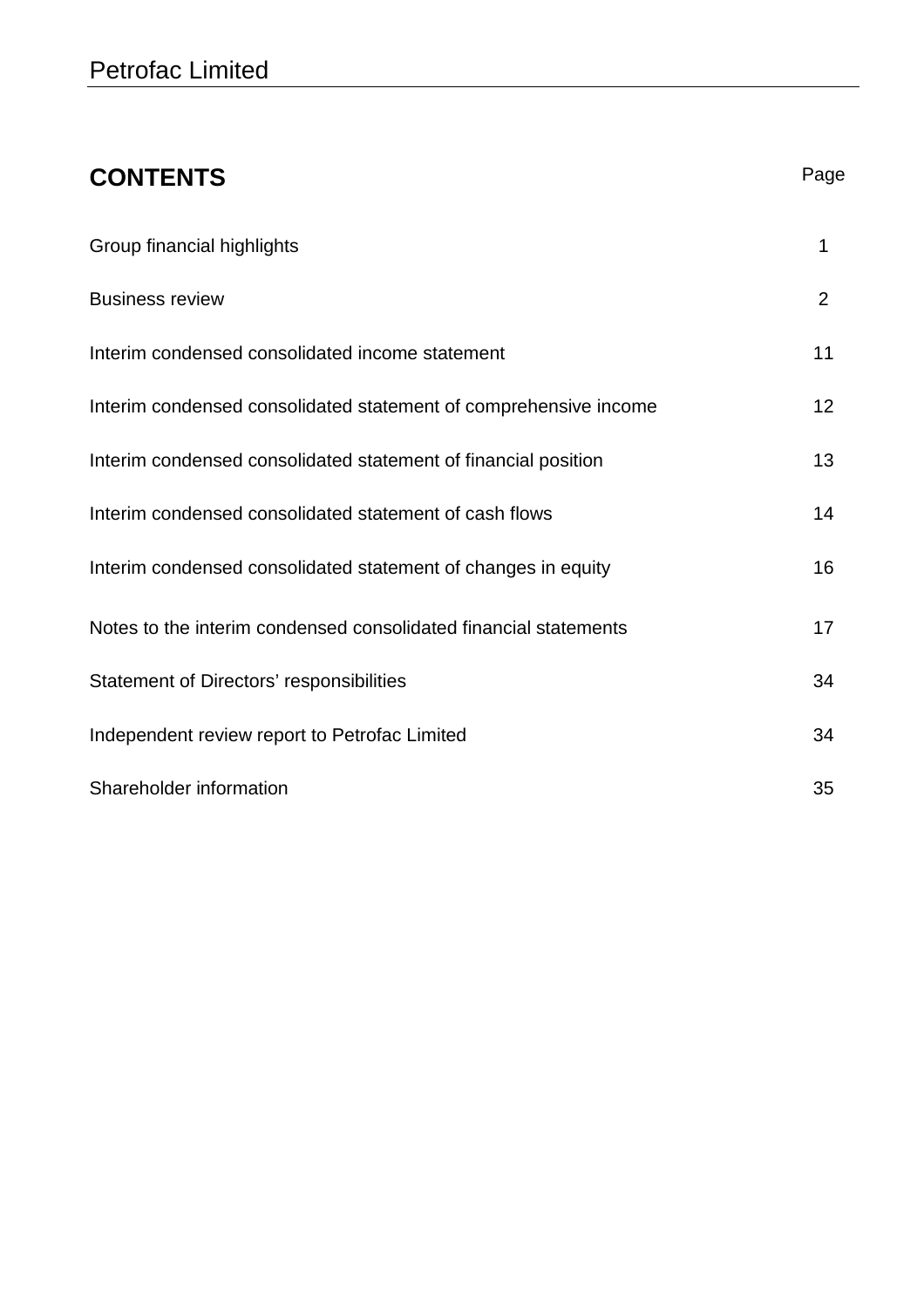## US\$3,888 million US\$17.4 billion

**Revenue**<br>Six months ended 30 June 2015: US\$3,180 million<br>As at 31 December 2015: US\$20.7 billion Six months ended 30 June 2015: US\$3,180 million

# US\$332 million 39.36 cents

## US\$135 million US\$12 million

**Net profit/(loss)<sup>1,4</sup><br>Six months ended 30 June 2015: US\$(133) million Six months ended 30 June** 

**Return on capital employed<sup>1,5</sup>**<br>Year ended 30 June 2015: 10%

#### 1 Before exceptional items and certain re-measurements.

2 Backlog consists of the estimated revenue attributable to the uncompleted portion of lump-sum engineering, procurement and construction contracts and variation orders plus, with regard to engineering, operations, maintenance and Integrated Energy Services contracts, the estimated revenue attributable to the lesser of the remaining term of the contract and five years. Backlog will not be booked on Integrated Energy Services contracts where the Group has entitlement to reserves. Integrated Energy Services' backlog of US\$2.8 billion relates to four Production Enhancement Contracts in Mexico. We will stop recognising backlog in respect of these contracts upon completion of their migration to Production Sharing Contracts. The Group uses this key performance indicator as a measure of the visibility of future revenue. Backlog is not an audited measure.

## **EBITDA**<sup>1,3</sup><br>Six months ended 30 June 2015: US\$9 million<br>Six months ended 30 June 2015: (39.33) cents

Six months ended 30 June 2015: (39.33) cents

Six months ended 30 June 2015: US\$(182) million

## 12% 22.00 cents

### **Interim dividend per share**

Six months ended 30 June 2015: 22.00 cents

- 3 EBITDA means earnings before interest, tax, depreciation and amortisation and is calculated as profit before tax and net finance costs, but after our share of results of associates (as per the consolidated income statement) adjusted to add back charges for depreciation and amortisation (as per note 3 to the interim condensed consolidated financial statements).
- 4 Profit/(loss) for the period attributable to Petrofac Limited shareholders.
- 5 Return on capital employed is calculated as EBITA (earnings before interest, tax and amortisation) for the year ended 30 June 2016 divided by average capital employed (being total assets less total current liabilities per the interim condensed consolidated statement of financial position adjusted for gross up of finance lease creditors).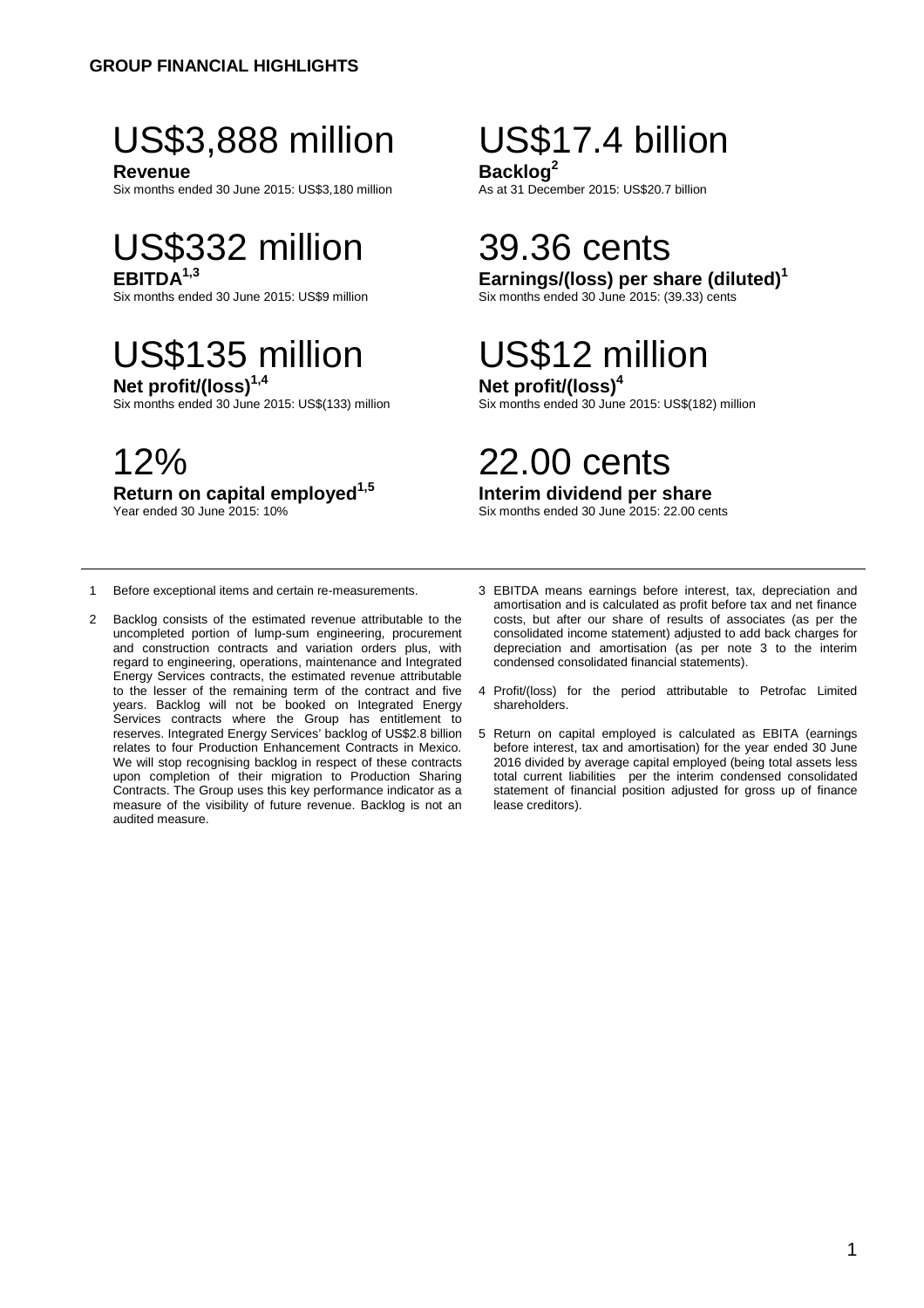#### **Results**

The Group had a strong start to the year, with revenue up 22% to US\$3.9 billion (2015: US\$3.2 billion) and net profit of US\$135 million (2015: US\$133 million net loss). Profit for the period attributable to Petrofac Limited shareholders (after exceptional items and certain re-measurements) was US\$12 million (2015: US\$182 million loss). Backlog remains at high levels at US\$17.4 billion (31 December 2015: US\$20.7 billion), giving excellent revenue visibility for the second half of 2016 and full year 2017.

We have delivered good progress on our portfolio of lump-sum projects in the Engineering & Construction reporting segment. We have commenced production from the central processing facility for the In Salah southern fields development in Algeria, achieved mechanical completion on the third processing train on the Badra project in Iraq and reached around 90% completion on the SARB3 project, offshore Abu Dhabi. We are now fully demobilised from the Laggan-Tormore project site on Shetland and we have received the provisional acceptance certificate from our client, confirming completion of the project. We continue to perform well on our reimbursable projects in Engineering & Production Services and we have demonstrated good progress towards reducing the capital intensity of the Integrated Energy Services' portfolio.

#### *Revenue*

Revenue for the first six months of the year increased 22% to US\$3,888 million (2015: US\$3,180 million), predominantly as a result of strong revenue growth in the Engineering & Construction reporting segment. This reflects record levels of activity as we deliver progress on our existing portfolio of projects, having closed 2015 with a record level of year-end backlog.

#### *Net profit and EBITDA*

Net profit for the first half of the year was US\$135 million (2015: US\$133 million net loss) and EBITDA was US\$332 million (2015: US\$9 million). We recognised exceptional items and certain re-measurements in the first half of the year of US\$123 million after tax (2015: US\$49 million after tax), primarily in respect of non-cash charges for impairment and fair value re-measurements in Integrated Energy Services (see note 6 to the financial statements).

Net profit attributable to Petrofac Limited shareholders for the six months ended 30 June 2016 before recognising losses on the Laggan-Tormore project and before exceptional items and certain re-measurements increased 82% to US\$236 million (2015: US\$130 million). On the same basis, EBITDA for the first six months of the year increased 42% to US\$433 million (2015: US\$305 million). Net profit and EBITDA for 2015 were significantly weighted to the second half of the year, reflecting the phasing of project delivery.

#### *Operating cash flow*

The Group's net debt stood at US\$877 million at 30 June 2016 (31 December 2015: net debt US\$686 million) as the net result of:

- operating profits before working capital and other non-current changes of US\$434 million
- net working capital outflows of US\$124 million, including:
	- o an outflow of US\$602 million from an increase in work in progress due to an Engineering & Construction project achieving its initial physical progress-based revenue and margin recognition threshold and short-term timing differences between physical contract progress and milestone based billing on another Engineering & Construction project
	- o an inflow of US\$260 million from an increase in accrued contract expenses due largely to an Engineering & Construction project achieving its initial physical progress-based revenue and margin recognition threshold (see note 22 to the financial statements)
	- o a cash inflow of US\$102 million from an increase in trade and other payables, where a reduction in cash advances from customers of US\$142 million was more than offset by an increase in trade payables
- investing activities of US\$188 million, including capital expenditure of approximately US\$87 million on Integrated Energy Services projects and US\$70 million on the Petrofac JSD6000 installation vessel
- financing activities, in particular, payment of the 2015 final dividend of US\$149 million and financing the purchase of treasury shares for US\$36 million for the purpose of making awards under the Group's share schemes
- net taxes paid of US\$18 million and interest paid of US\$51 million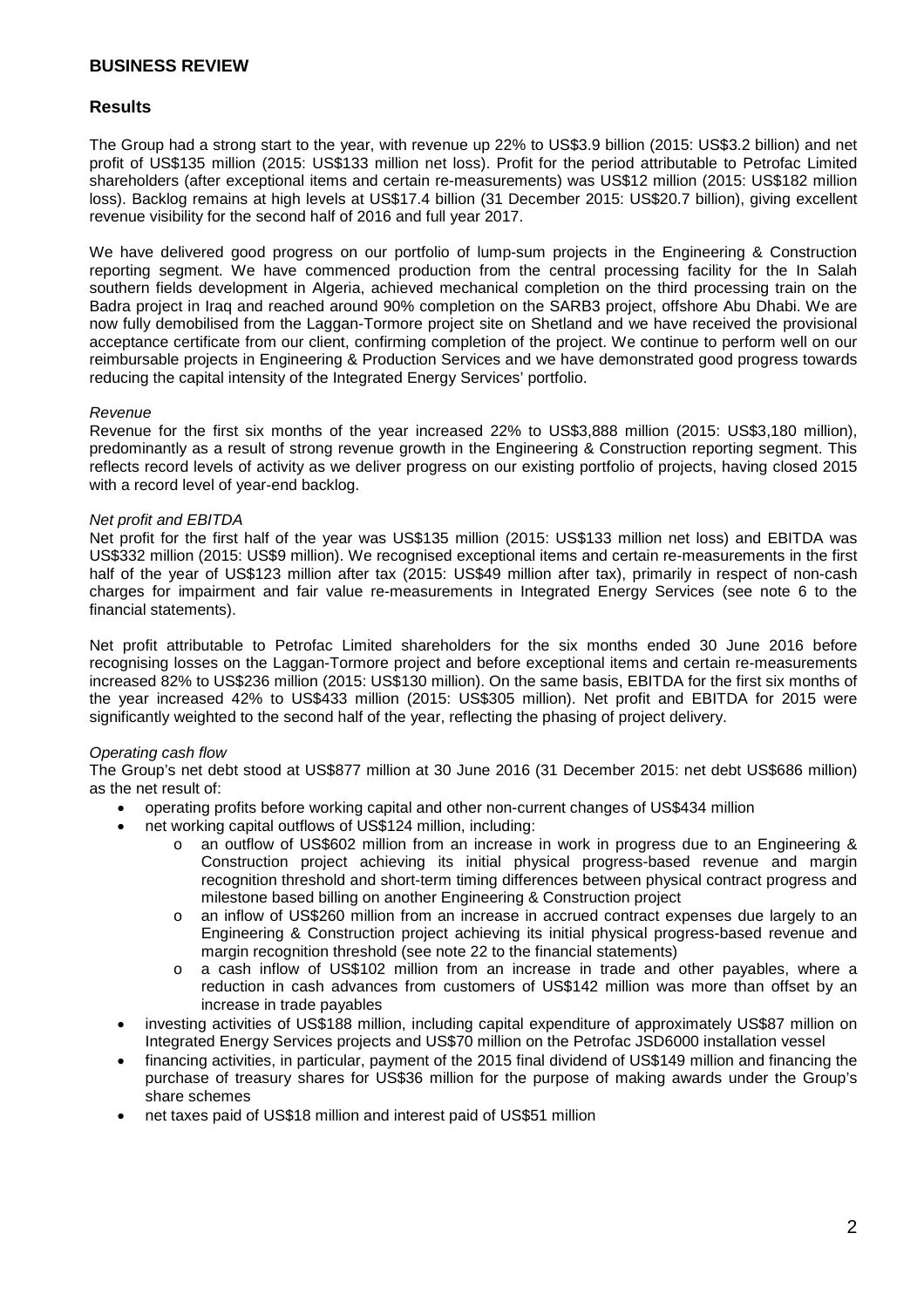| Net debt (US\$ millions)              | <b>30 June 2016</b> | 31 December 2015 |
|---------------------------------------|---------------------|------------------|
| Cash and short-term deposits          | 1.328               | 1.104            |
| Interest-bearing loans and borrowings | (2.205)             | (1,790)          |
| Net debt                              | (877)               | (686)            |

#### *Finance costs and income*

Finance costs for the first half of the year were unchanged at US\$53 million (2015: US\$53 million). Finance income was lower at US\$1 million (2015: US\$3 million).

#### *Taxation*

The Group's effective tax rate charge for the six months before exceptional items is 23.5% (six months ended 30 June 2015: 0.0%) and post exceptional items is 65.5% (six months ended 30 June 2015: 0.5% credit). The Group's effective tax rate is dependent upon a number of factors including the timing of profit recognition between the first and second halves of the year on contracts held as well as the mix of jurisdictions in which contract income is generated within the Engineering & Construction and the Integrated Energy Services segments. The higher effective tax rate results from the impact of current period losses not recognised for tax purposes.

#### *Earnings per share*

Diluted earnings per share before exceptional items and certain re-measurements for the six months ended 30 June 2016 was 39.36 cents per share (2015: loss of 39.33 cents per share) in line with the change in net profit.

#### *Total equity*

Total equity at 30 June 2016 was US\$1,152 million (31 December 2015: US\$1,232 million). The main elements of the movement during the first half of the year were: profit for the period of US\$20 million, other comprehensive income of US\$61 million and share-based payment credits of US\$26 million, less dividends paid in the period of US\$150 million, less financing the purchase of treasury shares for US\$36 million for the purpose of making awards under the Group's share schemes.

#### *Employees*

At 30 June 2016, the Group had approximately 18,200 employees (including long-term contractors) (31 December 2015: 19,000).

#### *Dividends*

The Board has declared an interim dividend of 22.00 cents per share (2015: 22.00 cents), in line with the 2015 interim dividend, which will be paid on 21 October 2016 to eligible shareholders on the register at 23 September 2016 (the 'record date'). Shareholders who have not elected to receive dividends in US dollars will receive a sterling equivalent. Shareholders have the opportunity to elect by close of business on the record date to change their dividend currency election.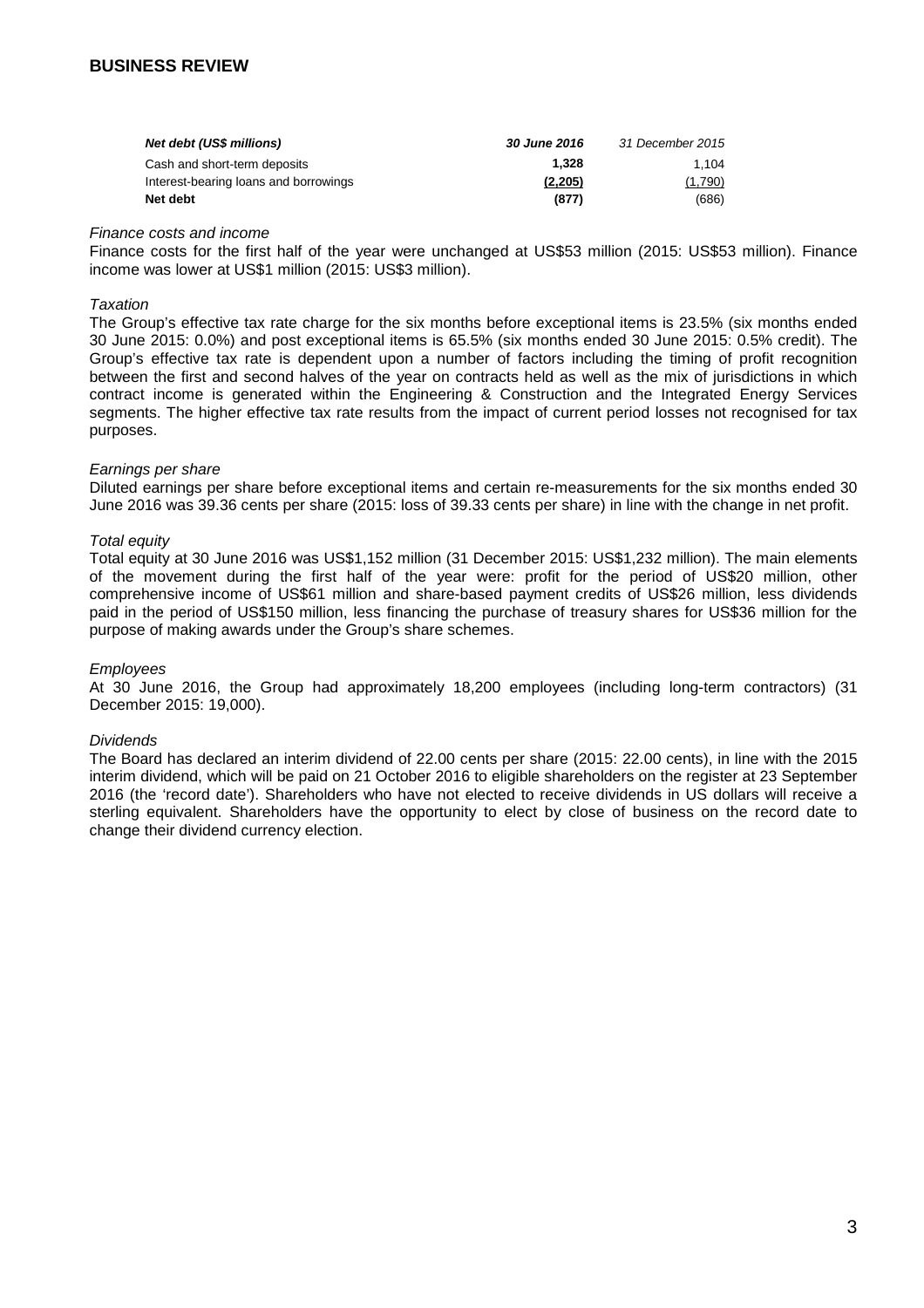#### **Segmental analysis**

We implemented a Group reorganisation with effect from January 2016. The reorganisation aims to improve our efficiency through de-layering and centralising back office services, while maintaining our focus on delivery, and our responsiveness, both to market conditions and our clients' needs.

From January 2016, our three reporting segments are:

- *Engineering & Construction* made up of our lump-sum businesses: Onshore Engineering & Construction, Offshore Capital Projects and the technical services element of our Engineering & Consulting Services unit
- *Engineering & Production Services* includes our reimbursable businesses: Offshore Projects & Operations and Engineering & Consulting Services, as well as Petrofac Training, and consultancy businesses such as SPD and Caltec, which have been transferred from Integrated Energy Services
- *Integrated Energy Services* unchanged, other than the transfers referred to above

The diagram below shows our 2015 service lines, 2015 reporting segments and our new reporting segments for January 2016 onwards.



We present below an update on each of the Group's reporting segments $^1$ :

| <b>US\$ million</b>                                            | Revenue               |        |                   | <b>Net profit</b> | <b>EBITDA</b>        |       |  |
|----------------------------------------------------------------|-----------------------|--------|-------------------|-------------------|----------------------|-------|--|
| For the six months ended 30 June                               | 2016                  | 2015   | 2016              | 2015              | 2016                 | 2015  |  |
| <b>Engineering &amp; Construction</b>                          | 2,981                 | 2,304  | 132               | (112)             | 213                  | (98)  |  |
| <b>Engineering &amp; Production Services</b>                   | 784                   | 763    | 50                | 9                 | 64                   | 35    |  |
| <b>Integrated Energy Services</b>                              | 155                   | 180    | (18)              | (4)               | 59                   | 72    |  |
| Corporate, others, consolidation<br>adjustments & eliminations | (32)                  | (67)   | (29)              | (26)              | (4)                  |       |  |
| Group                                                          | 3,888                 | 3,180  | 135               | (133)             | 332                  | 9     |  |
|                                                                |                       |        |                   |                   |                      |       |  |
| Growth/margin analysis %                                       | <b>Revenue growth</b> |        | <b>Net margin</b> |                   | <b>EBITDA</b> margin |       |  |
| For the six months ended 30 June                               |                       |        |                   |                   |                      |       |  |
| <b>Engineering &amp; Construction</b>                          | 29.4                  | 104.3  | 4.4               | (4.9)             | 7.1                  | (4.3) |  |
| <b>Engineering &amp; Production Services</b>                   | 2.8                   | (34.1) | 6.4               | 1.2               | 8.2                  | 4.6   |  |
| <b>Integrated Energy Services</b>                              | (13.9)                | (50.5) | (11.6)            | (2.2)             | 38.1                 | 40.0  |  |
|                                                                |                       |        |                   |                   |                      |       |  |

**1** 2015 restated to reflect the Group reorganisation.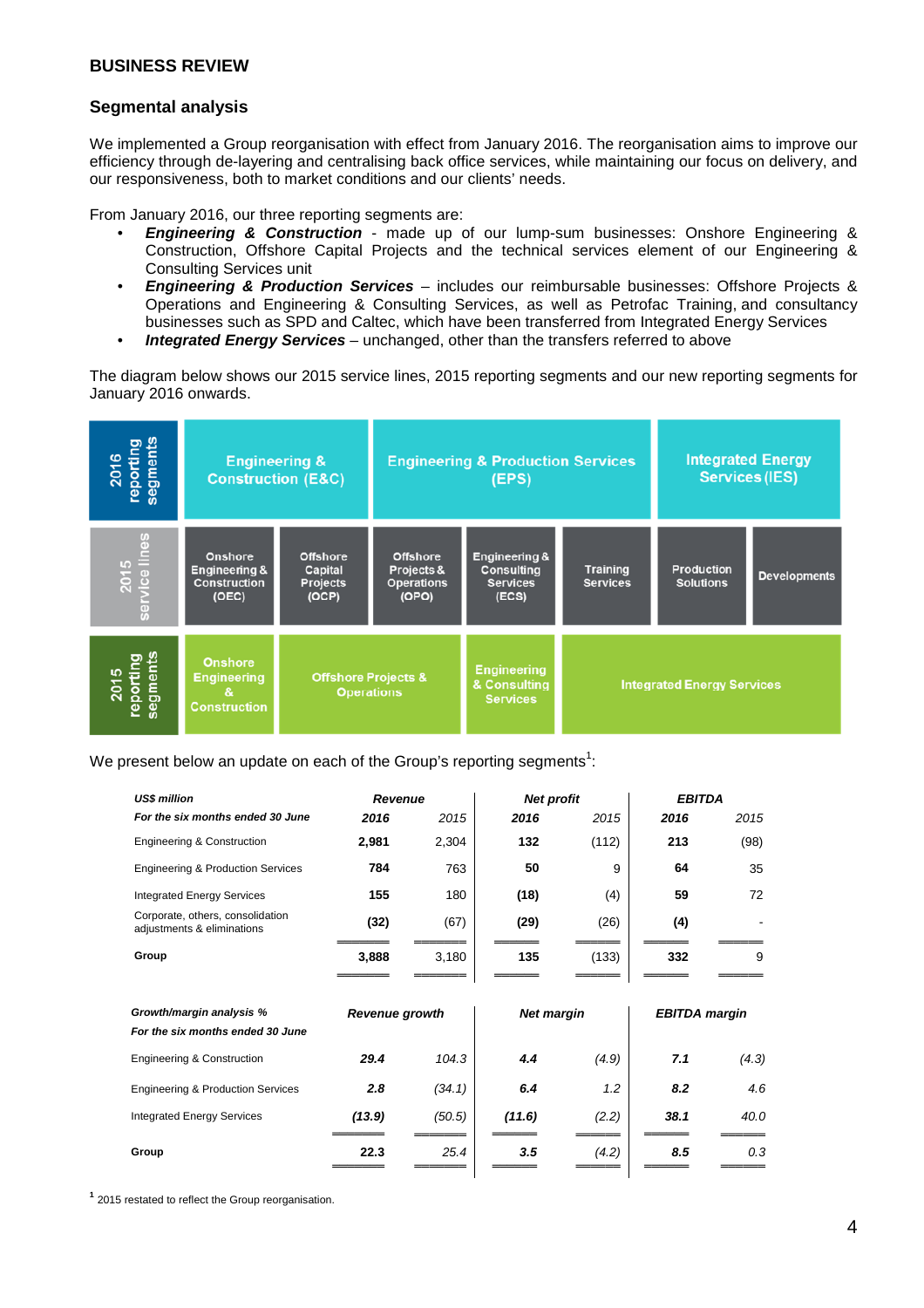#### *Engineering & Construction*

Engineering & Construction delivers onshore and offshore engineering, procurement, construction, installation and commissioning services on a lump-sum basis. We have 35 years of expertise in this area and our services encompass both greenfield and brownfield developments.

We have delivered good progress on our portfolio of lump-sum projects in the Engineering & Construction reporting segment. We have commenced production from the central processing facility for the In Salah southern fields development in Algeria, achieved mechanical completion on the third processing train on the Badra project in Iraq and reached around 90% completion on the SARB3 project, offshore Abu Dhabi. We are now fully demobilised from the Laggan-Tormore project site on Shetland and we have received the provisional acceptance certificate from our client, confirming completion of the project.

#### *Results*

We delivered strong revenue growth in the first half of the year, with revenue up 29% to US\$2,981 million (2015: US\$2,304 million). This reflects record levels of activity as we deliver progress on our portfolio of projects, having closed 2015 with a record level of year-end backlog.

Net profit was US\$132 million, compared with a loss of US\$112 million in the first half of 2015 when losses on the Laggan-Tormore project were larger (see note 3 to the financial statements). The final charge on the Laggan-Tormore project in the first half of 2016 principally comprises a provision for the partial application of liquidated damages as part of the final commercial settlement with our client in respect of the project.

Net profit for the six months ended 30 June 2016 before recognising losses on the Laggan-Tormore project increased 54% to US\$233 million (2015: US\$151 million). This reflects strong growth in activity levels, but also an improvement in the first half net margin to 7.8% (2015: 6.6%) as a result of the phasing of profit recognition.

Engineering & Construction headcount stood at 11,300 at 30 June 2016 (31 December 2015: 12,000), with the reduction predominantly in offices in India and the United Arab Emirates as we focus on delivering cost efficiencies.

Engineering & Construction backlog was lower at US\$10.7 billion at 30 June 2016 (31 December 2015: US\$13.3 billion), reflecting progress delivered on the existing project portfolio.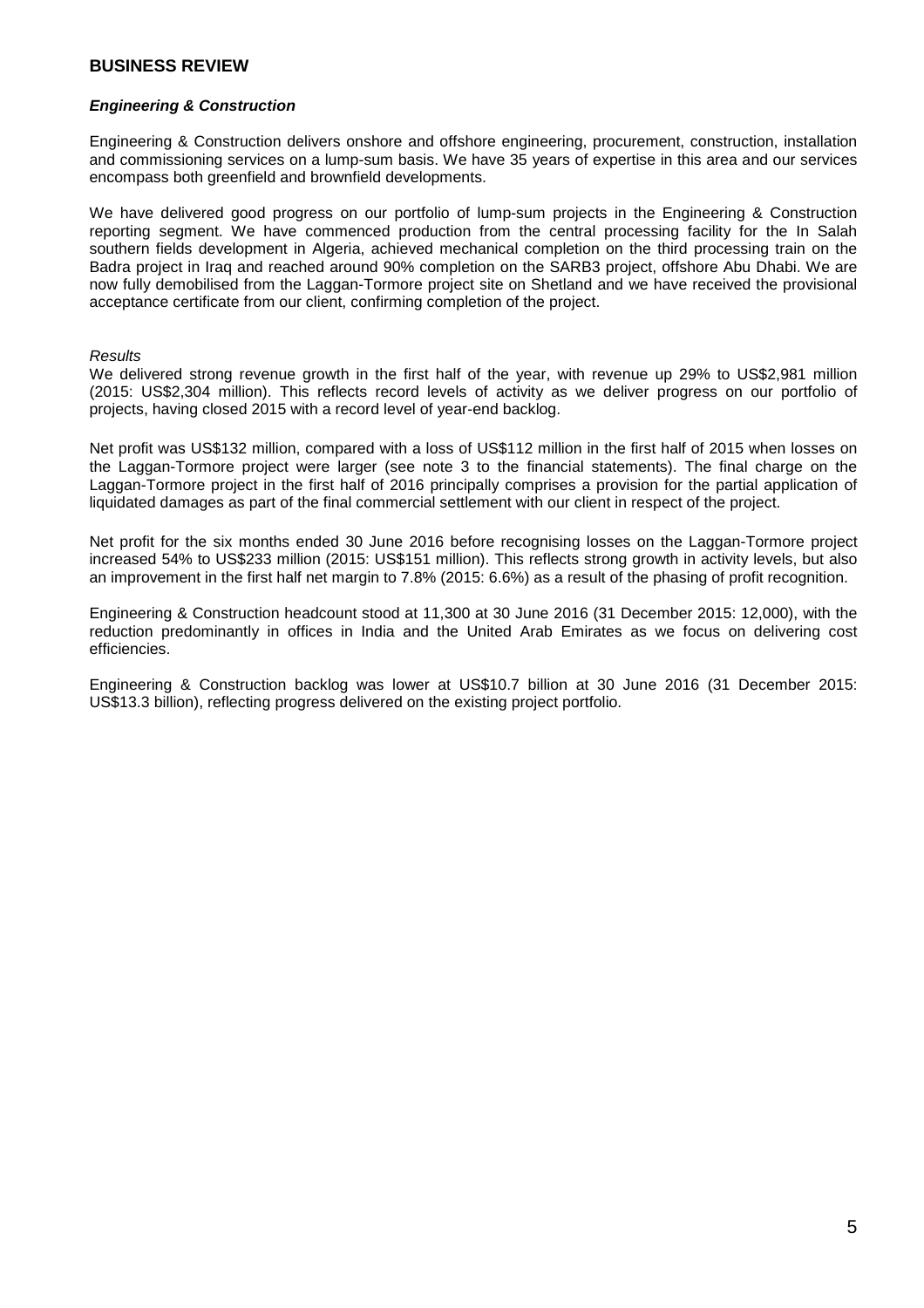#### *Engineering & Production Services*

Engineering & Production Services brings together the capabilities of our reimbursable businesses and global service lines. Through Engineering & Production Services we:

- support our clients across the asset life cycle from conceptual greenfield developments to brownfield modifications, operations, maintenance, decommissioning and abandonment
- conceptualise, design, construct and commission assets onshore and offshore
- provide differentiated outsourced asset operations management including Duty Holder and Service Operator models and integrated specialist services such as asset integrity, well engineering, well project management and subsea capability
- provide training and competence management solutions

We have made a good start to the year in Engineering & Production Services, securing a number of new contracts and extensions. We continue to deliver good progress across the portfolio, including on our engineering, procurement and construction management (EPCm) projects in Oman and Abu Dhabi.

We secured new awards and extensions totalling approximately US\$0.5 billion in the first half of 2016, including:

- a new five-year Service Operator contract in the North Sea for Anasuria Operating Company Limited, a UK joint venture formed between Hibiscus Petroleum Berhad and Ping Petroleum Limited
- a Duty Holder contract from BP to support the late life management of the Miller platform, located in the Central North Sea, in preparation for the next phase of its planned decommissioning programme
- a well decommissioning contract from Tullow Oil to provide plug and abandonment project management on the Horn and Wren platform where Petrofac is also Duty Holder
- an enhanced three-year contract extension on the Alwyn and Dunbar platforms in the Northern North Sea for Total E&P UK

Since 1 July 2016, we have also secured two major contracts with Repsol Sinopec Resources UK for the provision of engineering support services and onshore and offshore personnel for three years. In addition we have been appointed as the Well Operator for Hurricane Energy in a three-year deal to support its assets West of Shetland.

#### *Results*

Revenue for the first half of the year increased 3% to US\$784 million (2015: US\$763 million), reflecting an increase in revenues from EPCm projects, which more than offset a reduction in activity and cost deflation on operations and engineering services contracts, particularly in the UK.

Net profit before exceptional items and certain re-measurements for the first half of the year increased to US\$50 million (2015: US\$9 million), with net margin increasing to 6.4% (2015: 1.2%). The increase in net profit reflects improved performance on our reimbursable and EPCm projects, supplemented by reductions in overheads from de-layering and centralising back office services as part of the Group reorganisation.

Headcount stood at 5,000 at 30 June 2016 (31 December 2015: 5,000).

Engineering & Productions Services backlog stood at US\$3.9 billion at 30 June 2016 (31 December 2015: US\$4.4 billion). Approximately US\$0.2 billion of the reduction in backlog was due to the lower sterling exchange rate against the US dollar at 30 June 2016.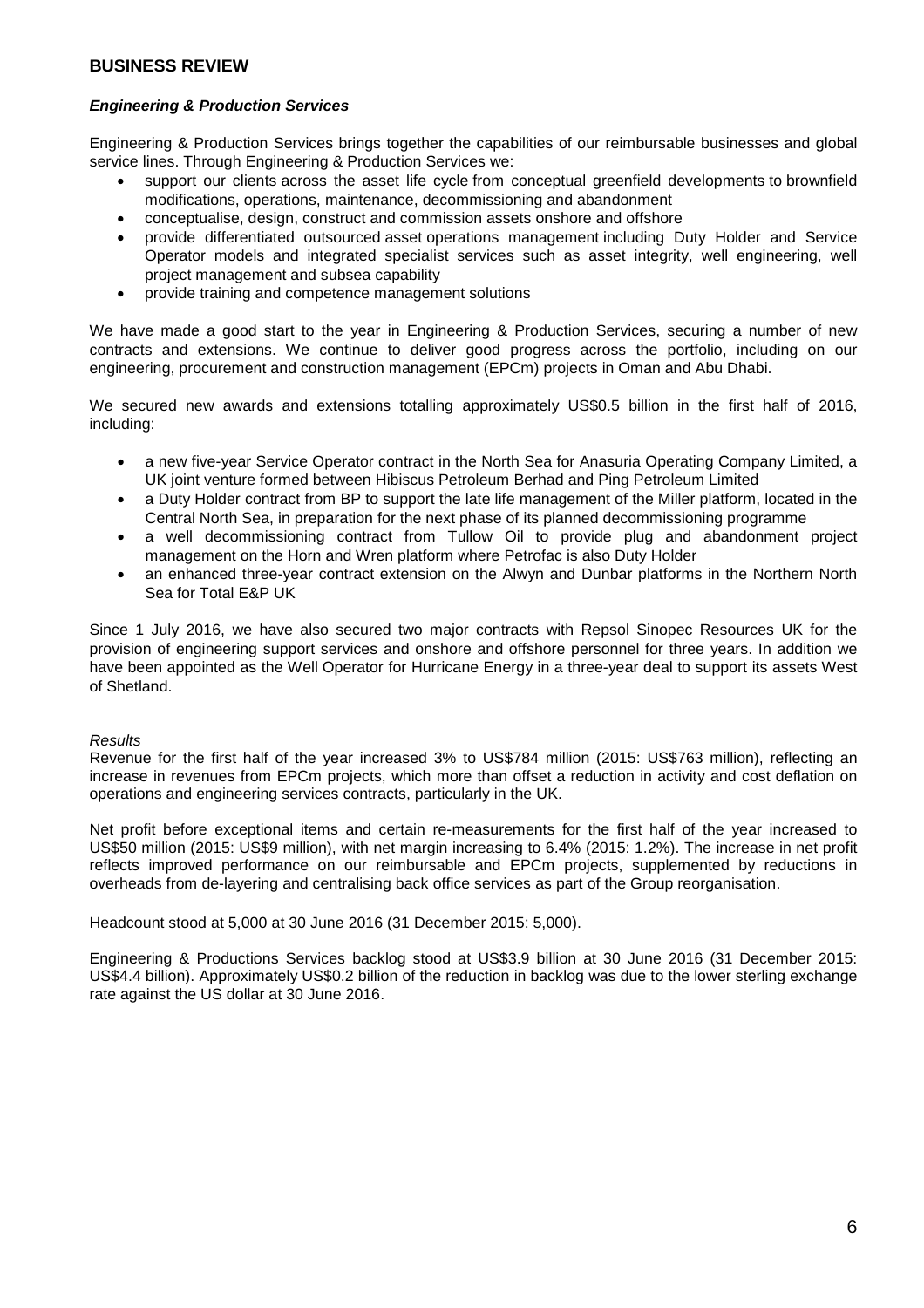#### *Integrated Energy Services*

Integrated Energy Services provides an integrated service for clients under flexible commercial models that are aligned with their requirements. Our projects cover upstream developments - both greenfield and brownfield, related energy infrastructure projects, and can include investment.

IES deploys the Group's capabilities to meet the individual needs of our clients, using a range of commercial frameworks, including:

- Production Enhancement Contracts (PECs)
- Risk Service Contracts (RSCs)
- traditional Equity Upstream Investment models including both Production Sharing Contracts (PSCs) and concession agreements

#### *Production Enhancement Contracts*

As part of the ongoing energy reforms in Mexico, we continue to work towards migration of our PECs to PSCs. We formally exited the Ticleni PEC in August 2016.

We earn a tariff per barrel on PECs for an agreed level of baseline production and an enhanced tariff per barrel on incremental production. During the first half of the year, we earned tariff income on a total of 3.4 million barrels of oil equivalent (mboe) (2015: 3.7 mboe), reflecting lower investment as we prepare for migration of the PECs into PSCs in Mexico.

#### *Risk Service Contracts*

On the Berantai RSC, production was ahead of target with high uptime during the first half of the year. As recently announced, we have reached mutual agreement with PETRONAS for the cessation of the Berantai RSC. With the cessation of the RSC, which will be effective on 30 September 2016, PETRONAS will reimburse the balance of outstanding capital and operational expenditures to Petrofac and its partners over the period to June 2017. As part of this arrangement the Berantai FPSO, which is held as an asset under finance lease, is expected to be transferred to PETRONAS by 30 September 2016. The mechanism for transfer of title of the Berantai FPSO from its current owner to Petronas is subject to final agreement between the respective parties.

#### *Equity Upstream Investments*

Upgrade and modification works on the FPF1 floating production facility were completed during the first half of the year. Following onshore commissioning and testing, the facility was towed to the Stella field in early August and is now on location. The anticipated period from sail-away to first Stella hydrocarbons is expected to be approximately three months.

On Block PM304 in Malaysia, the uptime of the facilities remains high and production levels are in line with expectations. The Chergui gas plant in Tunisia has been shut-in for most of the year to date as a result of civil unrest in the country.

In the first half of the year, our net entitlement from production from Block PM304 and the Chergui gas plant was lower at 1.0 mboe (2015: 1.1 mboe), reflecting the extended shut-ins of the Chergui gas plant.

#### *Results*

Revenue decreased to US\$155 million (2015: US\$180 million), primarily reflecting lower levels of production from the Chergui gas concession due to the extended shut-ins.

IES made a net loss before exceptional items and certain re-measurements of US\$18 million (2015: US\$4 million loss). The impact of lower production from the Chergui gas concession was partially offset through ongoing operational and overhead cost savings, while the prior period benefited from the receipt of a US\$9 million break fee in respect of our exit from the Etinde project in Cameroon.

Exceptional items and certain re-measurements of US\$115 million post-tax (2015: US\$44 million) were recognised in IES in the first half of the year. These are primarily in relation to the non-cash fair value remeasurement of the carrying value of the Group's available-for-sale investment in Seven Energy and the receivable in respect of the Berantai RSC, following the agreement for cessation of the RSC, and a non-cash impairment charge in respect of the FPSO Opportunity (see note 6 to the financial statements).

Headcount stood at 1,800 at 30 June 2016 (31 December 2015: 1,900).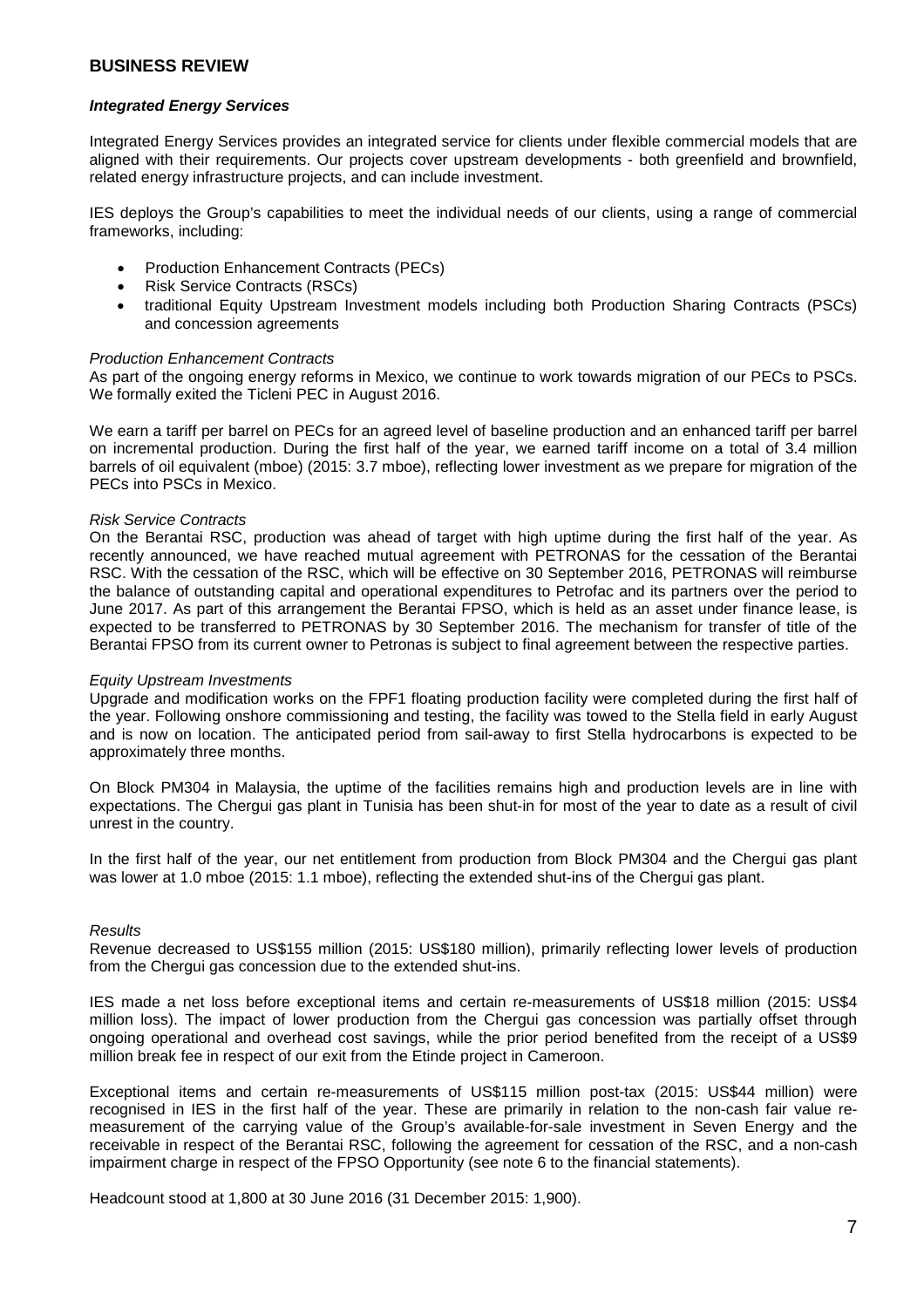IES backlog decreased to US\$2.8 billion at 30 June 2016 (31 December 2015: US\$3.1 billion), reflecting the cessation of the Berantai RSC. IES' remaining backlog of US\$2.8 billion relates to four Production Enhancement Contracts in Mexico. We will stop recognising backlog in respect of these contracts upon completion of their migration to Production Sharing Contracts.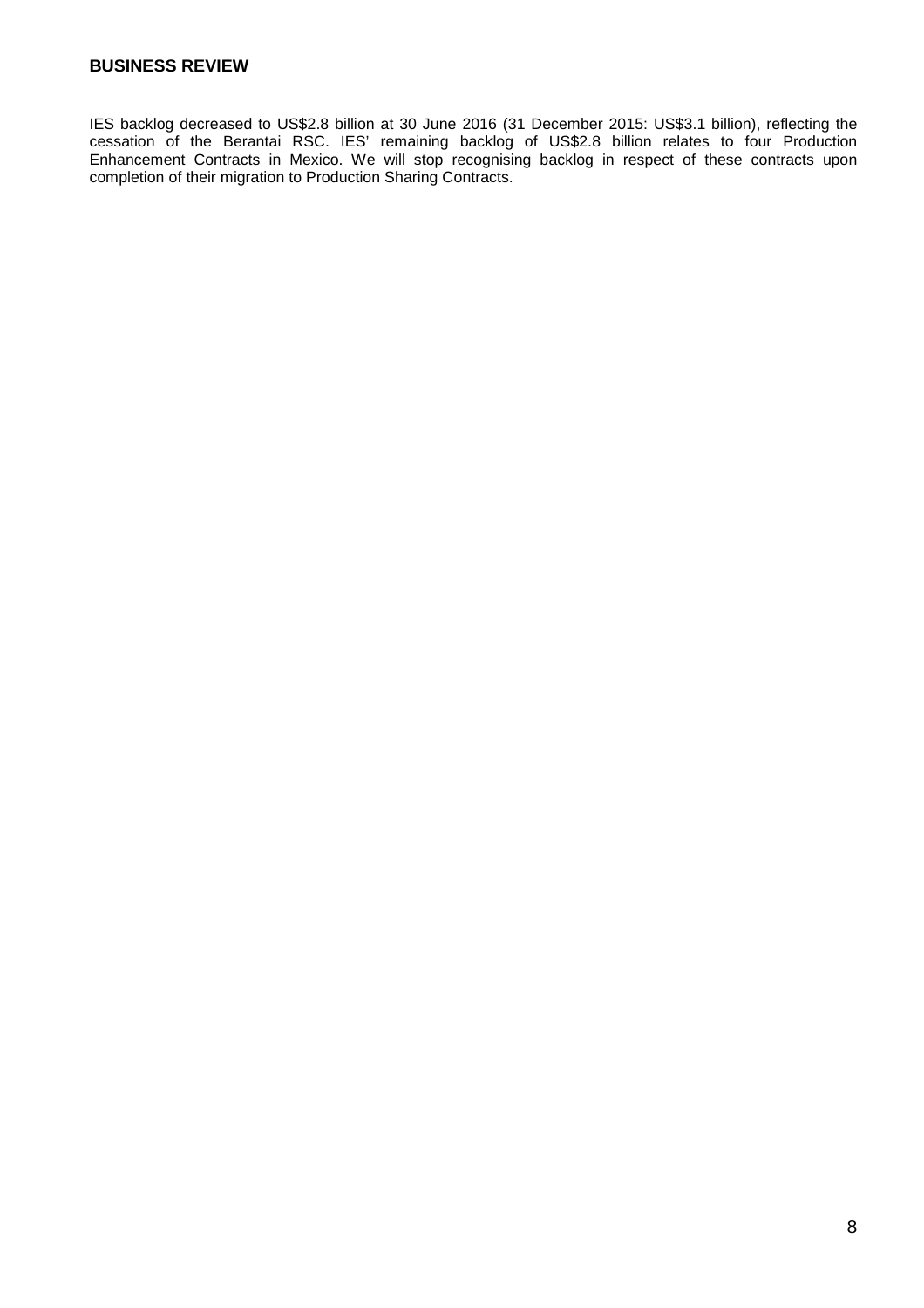#### **Principal risks and uncertainties**

Principal risks are a risk or combination of risks that, given the Group's current position, could seriously affect the performance, future prospects or reputation of the Group. They include those risks that could materially threaten our business model, performance, solvency or liquidity, or prevent us from meeting our strategic objectives.

In terms of identifying and managing the principal risks and uncertainties, our systems of risk management and internal control are founded upon deployment of our Enterprise Risk Management Framework (based upon ISO 31000:2009); and our Internal Control Framework, details of which are included in the 2015 Annual Report and Accounts (pages 26 to 29).

The Board has oversight of enterprise risk management. The Board identifies and conducts a robust assessment of principal risks facing the company and their connection to viability. Responsibility for monitoring and reviewing the integrity and effectiveness of the Group's overall systems of risk management and internal controls is delegated to the Audit Committee.

A summary of the principal risks and uncertainties facing the Group is set out below, full details of which are included in the 2015 Annual Report and Accounts (pages 30 to 33).

- Market conditions
- Worsening political risks in key geographies
- Failure to meet future order targets
- Operational and project performance
- Application of the commercial strategy
- IT resilience
- Counterparty risk
- Loss of financial capacity
- Dilution of company culture and/or capability
- Effectiveness of the internal control framework

The Audit Committee and the Board have continued to review these principal risks and uncertainties throughout the first half of 2016 and consider that they remain largely unchanged, other than the risk relating to operational and project performance. This risk has reduced following the completion of the Laggan-Tormore project and the final commercial settlement reached with our client. Whilst we are capable of exercising direct control over most of the principal risks, some are not directly within our control, such as market conditions and worsening political risks in key geographies.

No new risks have been identified for the remainder of 2016. We have considered the potential impact of the EU referendum result and believe that as an international Group, we have little exposure to the European Continent and do not expect that the United Kingdom leaving the EU would have any significant impact on our business.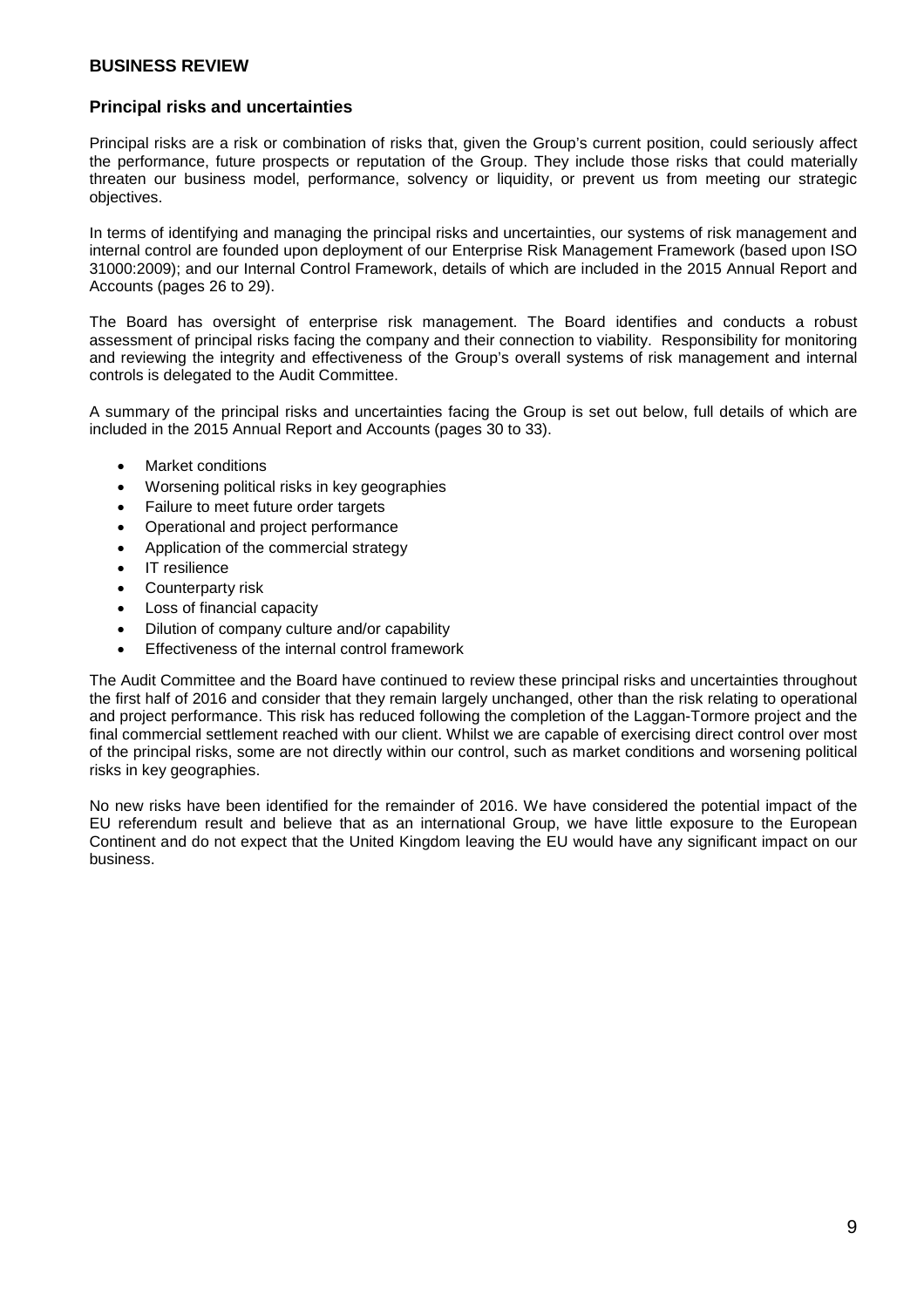#### **Outlook**

In what is a challenging period for the industry, we are well-positioned. We remain focused on our core proposition: strong project execution, clear geographic focus, a disciplined approach to bidding and a sustainable, cost-effective structure.

Our backlog stands at high levels, giving us excellent revenue visibility for the second half of 2016 and full year 2017 and our overall portfolio is in good shape. We have a strong pipeline of bidding opportunities and we are actively bidding on a large number of projects in our core markets.

We continue to drive cost optimisation and operational excellence to improve upon our already very costeffective structure. We have one of the most cost-competitive delivery capabilities in our industry, enabling us to maintain our bidding discipline while delivering value for our clients.

We have made good progress towards reducing the capital intensity of the business and we remain committed to delivering value from the IES portfolio. We continue to manage the balance sheet to support the dividend and deliver shareholder value.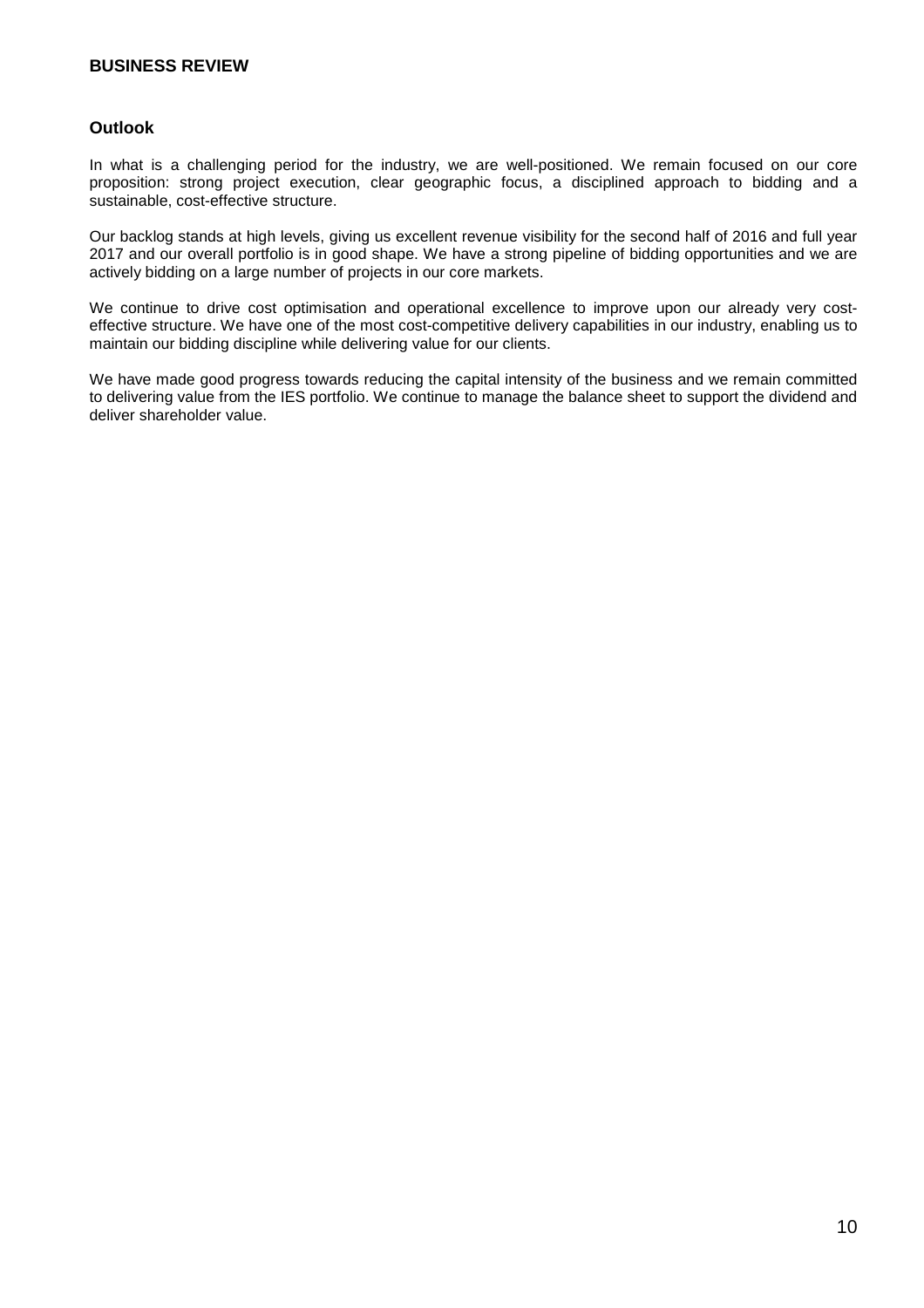### **INTERIM CONDENSED CONSOLIDATED INCOME STATEMENT For the six months ended 30 June 2016**

|                                                                                                                               | <b>Notes</b>     | <i>*Business</i><br>US\$m | Exceptional<br><i>items and</i><br>certain<br>performance re-measurements<br>US\$m | Six months<br>ended<br>30 June<br>2016<br>US\$m | <i>*Business</i><br>US\$m | Exceptional<br><i>items</i> and<br>certain<br><b>Unaudited</b> performance re-measurements<br>US\$m | Six months<br>ended<br>30 June<br>2015<br>Unaudited<br>US\$m |
|-------------------------------------------------------------------------------------------------------------------------------|------------------|---------------------------|------------------------------------------------------------------------------------|-------------------------------------------------|---------------------------|-----------------------------------------------------------------------------------------------------|--------------------------------------------------------------|
| <b>Revenue</b><br>Cost of sales                                                                                               | $\overline{4}$   | 3,888<br>(3,528)          |                                                                                    | 3,888<br>(3,528)                                | 3,180<br>(3,098)          |                                                                                                     | 3,180<br>(3,098)                                             |
| Gross profit                                                                                                                  |                  | 360                       |                                                                                    | 360                                             | $\overline{82}$           |                                                                                                     | $\overline{82}$                                              |
| Selling, general and<br>administration expenses<br>Exceptional items and certain<br>re-measurements                           | 5<br>6           | (129)                     | (129)                                                                              | (129)<br>(129)                                  | (183)                     | (50)                                                                                                | (183)<br>(50)                                                |
| Other operating income<br>Other operating expenses                                                                            | $\boldsymbol{7}$ | 13<br>(9)                 | $\overline{\phantom{0}}$                                                           | 13<br>(9)                                       | 14<br>(1)                 | $\overline{\phantom{0}}$                                                                            | 14<br>(1)                                                    |
| Profit/(loss) from operations<br>before tax and finance<br>(costs)/income                                                     |                  | 235                       | (129)                                                                              | 106                                             | (88)                      | (50)                                                                                                | (138)                                                        |
| Finance costs<br>Finance income<br>Share of profits of                                                                        |                  | (53)<br>1                 |                                                                                    | (53)<br>1                                       | (53)<br>3                 |                                                                                                     | (53)<br>3                                                    |
| associates/joint ventures                                                                                                     | 13               | 4                         |                                                                                    | $\overline{\mathbf{4}}$                         | 5                         |                                                                                                     | 5                                                            |
| Profit/(loss) before tax                                                                                                      |                  | 187                       | (129)                                                                              | $\overline{58}$                                 | (133)                     | (50)                                                                                                | (183)                                                        |
| Income tax (expense)/credit                                                                                                   | 8                | (44)                      | $\boldsymbol{6}$                                                                   | (38)                                            |                           | $\mathbf{1}$                                                                                        | $\mathbf{1}$                                                 |
| Profit/(loss) for the period                                                                                                  |                  | 143                       | (123)                                                                              | 20                                              | (133)                     | (49)                                                                                                | (182)                                                        |
| Attributable to:<br>Petrofac Limited shareholders<br>Non-controlling interests                                                |                  | 135<br>8                  | (123)                                                                              | 12<br>8                                         | (133)                     | (49)                                                                                                | (182)                                                        |
|                                                                                                                               |                  | 143                       | (123)                                                                              | 20                                              | (133)                     | (49)                                                                                                | (182)                                                        |
| Earnings per share (US cents)<br>on profit/(loss) attributable<br>to Petrofac Limited<br>shareholders<br>- Basic<br>- Diluted | 9                | 39.71<br>39.36            | (36.18)<br>(35.86)                                                                 | 3.53<br>3.50                                    | (39.33)<br>(39.33)        | (14.19)<br>(14.19)                                                                                  | (53.52)<br>(53.52)                                           |

\* This measurement is shown by Petrofac as it is used as a means of measuring the underlying performance of the business see note 2.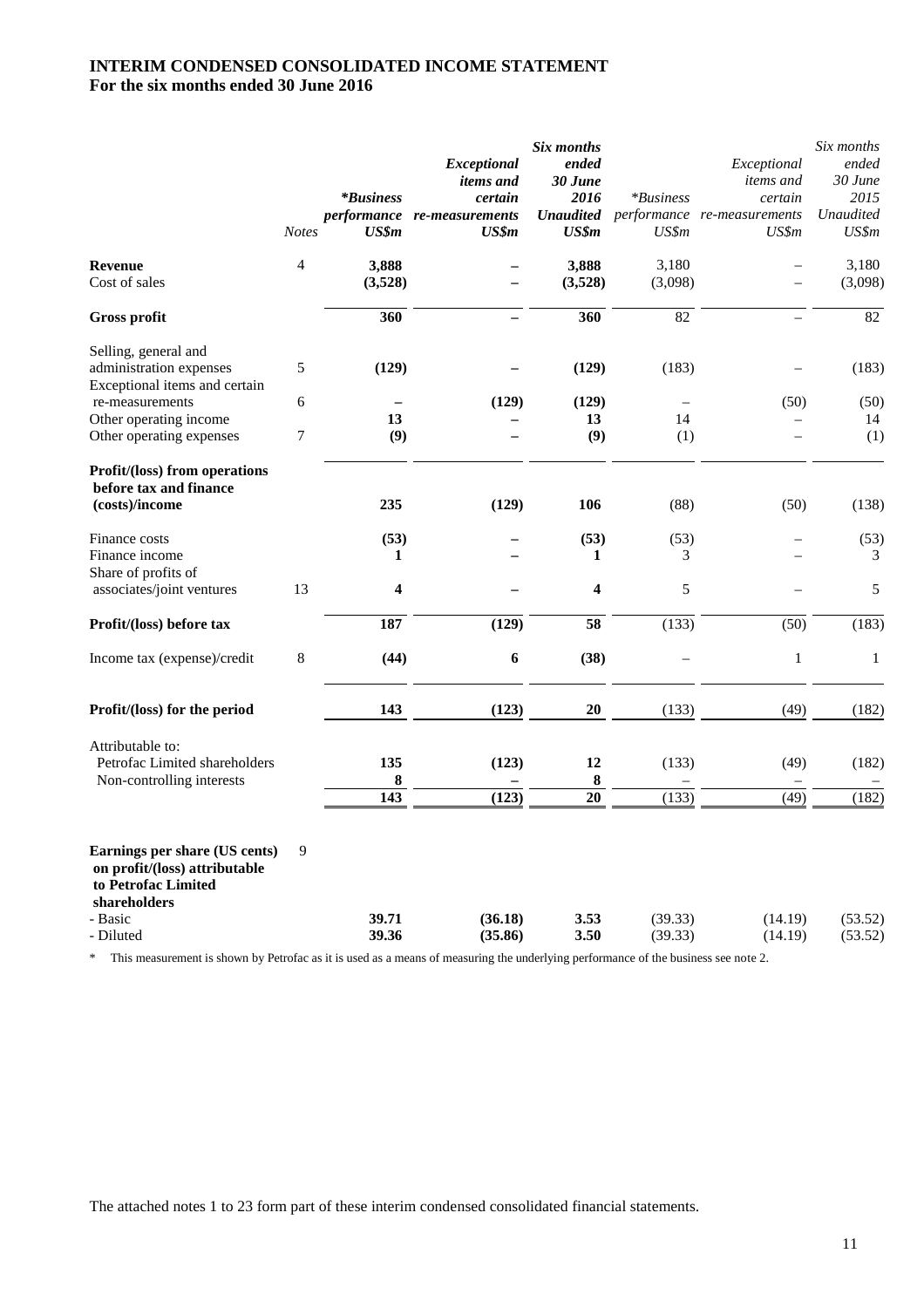### **INTERIM CONDENSED CONSOLIDATED STATEMENT OF COMPREHENSIVE INCOME For the six months ended 30 June 2016**

|                                                                                                                     |              | Six months<br>ended<br>30 June<br>2016<br><b>Unaudited</b><br>US\$m | Six months<br>ended<br>30 June<br>2015<br><b>Unaudited</b><br>US\$m |
|---------------------------------------------------------------------------------------------------------------------|--------------|---------------------------------------------------------------------|---------------------------------------------------------------------|
|                                                                                                                     | <b>Notes</b> |                                                                     |                                                                     |
| Profit/(loss) for the period                                                                                        |              | 20                                                                  | (182)                                                               |
| Other comprehensive income                                                                                          |              |                                                                     |                                                                     |
| Foreign currency translation gains/(losses)                                                                         | 19           | 21                                                                  | (7)                                                                 |
| Unrealised loss on the fair value of available-for-sale investment reclassified to<br>consolidated income statement | 19           | 16                                                                  |                                                                     |
| Net gains on cash flow hedges recycled in the period                                                                | 19           | (1)                                                                 | (30)                                                                |
| Net changes in fair value of derivatives and financial assets designated as cash flow<br>hedges                     | 19           | 25                                                                  | (5)                                                                 |
| Other comprehensive income/(loss) to be reclassified to consolidated income<br>statement in subsequent periods      |              | 61                                                                  | (42)                                                                |
| Total comprehensive income/(loss) for the period                                                                    |              | 81                                                                  | (224)                                                               |
| Attributable to:                                                                                                    |              |                                                                     |                                                                     |
| Petrofac Limited shareholders                                                                                       |              | 64                                                                  | (219)                                                               |
| Non-controlling interests                                                                                           |              | 17<br>81                                                            | (5)<br>(224)                                                        |
|                                                                                                                     |              |                                                                     |                                                                     |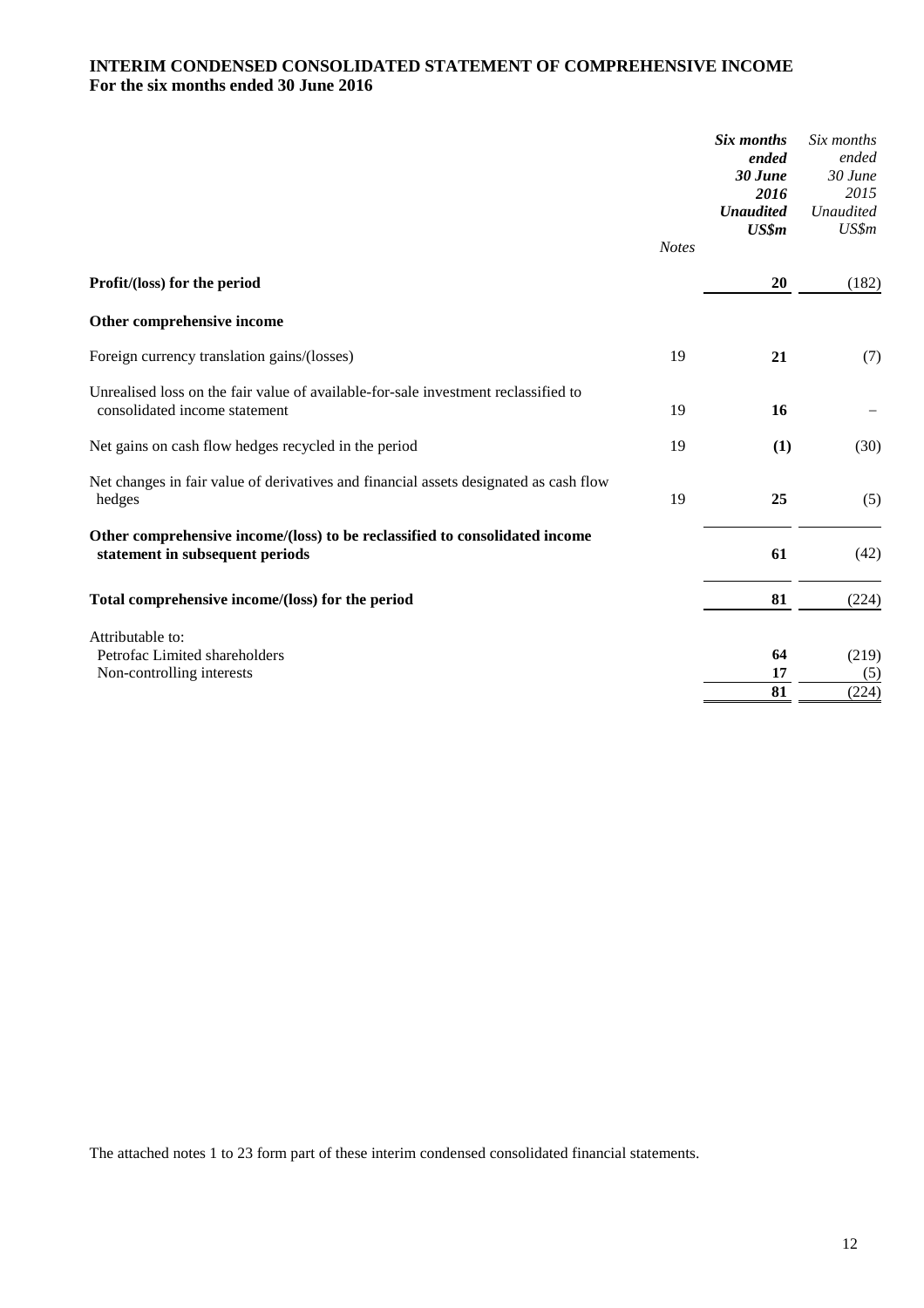### **INTERIM CONDENSED CONSOLIDATED STATEMENT OF FINANCIAL POSITION At 30 June 2016**

|                                                                           |              | 30 June<br>2016<br><b>Unaudited</b> | 31 December<br>2015<br>Audited |
|---------------------------------------------------------------------------|--------------|-------------------------------------|--------------------------------|
|                                                                           | <b>Notes</b> | US\$m                               | US\$m                          |
| <b>ASSETS</b>                                                             |              |                                     |                                |
| <b>Non-current assets</b>                                                 |              |                                     |                                |
| Property, plant and equipment                                             | 11           | 1,667                               | 1,775                          |
| Goodwill                                                                  | 12           | 75                                  | 80                             |
| Intangible assets                                                         |              | 103                                 | 107                            |
| Investments in associates/joint ventures<br>Available-for-sale investment | 13<br>14     | 75<br>130                           | 74<br>169                      |
| Other financial assets                                                    | 15           | 359                                 | 752                            |
| Income tax receivable                                                     |              | 3                                   | 8                              |
| Deferred tax assets                                                       |              | 65                                  | 80                             |
|                                                                           |              | 2,477                               | 3,045                          |
| <b>Current assets</b>                                                     |              |                                     |                                |
| Inventories                                                               |              | 15                                  | 13                             |
| Work in progress                                                          | 16           | 2,396                               | 1,794                          |
| Trade and other receivables                                               |              | 2,124                               | 2,124                          |
| Due from related parties                                                  |              | 2                                   | $\overline{2}$                 |
| Other financial assets                                                    | 15           | 732                                 | 455                            |
| Income tax receivable<br>Cash and short-term deposits                     | 17           | 5<br>1,328                          | 10<br>1,104                    |
|                                                                           |              | 6,602                               | 5,502                          |
| <b>TOTAL ASSETS</b>                                                       |              | 9,079                               | 8,547                          |
|                                                                           |              |                                     |                                |
| <b>EQUITY AND LIABILITIES</b><br><b>Equity</b>                            |              |                                     |                                |
| Share capital                                                             |              | 7                                   | 7                              |
| Share premium                                                             |              | 4                                   | 4                              |
| Capital redemption reserve                                                |              | 11                                  | 11                             |
| Treasury shares                                                           | 18           | (109)                               | (111)                          |
| Other reserves                                                            | 19           | 26                                  | (16)                           |
| Retained earnings                                                         |              | 1,195                               | 1,335                          |
| <b>Equity attributable to Petrofac Limited shareholders</b>               |              | 1,134                               | 1,230                          |
| Non-controlling interests<br><b>TOTAL EQUITY</b>                          |              | 18<br>1,152                         | 2<br>1,232                     |
|                                                                           |              |                                     |                                |
| <b>Non-current liabilities</b>                                            |              |                                     |                                |
| Interest-bearing loans and borrowings                                     | 20           | 1,644                               | 1,270                          |
| Provisions                                                                | 21           | 245                                 | 331                            |
| Other financial liabilities<br>Deferred tax liabilities                   | 15           | 583<br>73                           | 659<br>141                     |
|                                                                           |              | 2,545                               | 2,401                          |
| <b>Current liabilities</b>                                                |              |                                     |                                |
| Trade and other payables                                                  |              | 2,522                               | 2,510                          |
| Due to related parties                                                    |              |                                     |                                |
| Interest-bearing loans and borrowings                                     | 20           | 561                                 | 520                            |
| Other financial liabilities                                               | 15           | 343                                 | 336                            |
| Income tax payable<br>Billings in excess of cost and estimated earnings   |              | 183<br>188                          | 113<br>201                     |
| Accrued contract expenses                                                 | 22           | 1,585                               | 1,233                          |
|                                                                           |              | 5,382                               | 4,914                          |
| <b>TOTAL LIABILITIES</b>                                                  |              | 7,927                               | 7,315                          |
| TOTAL EQUITY AND LIABILITIES                                              |              | 9,079                               | 8,547                          |
|                                                                           |              |                                     |                                |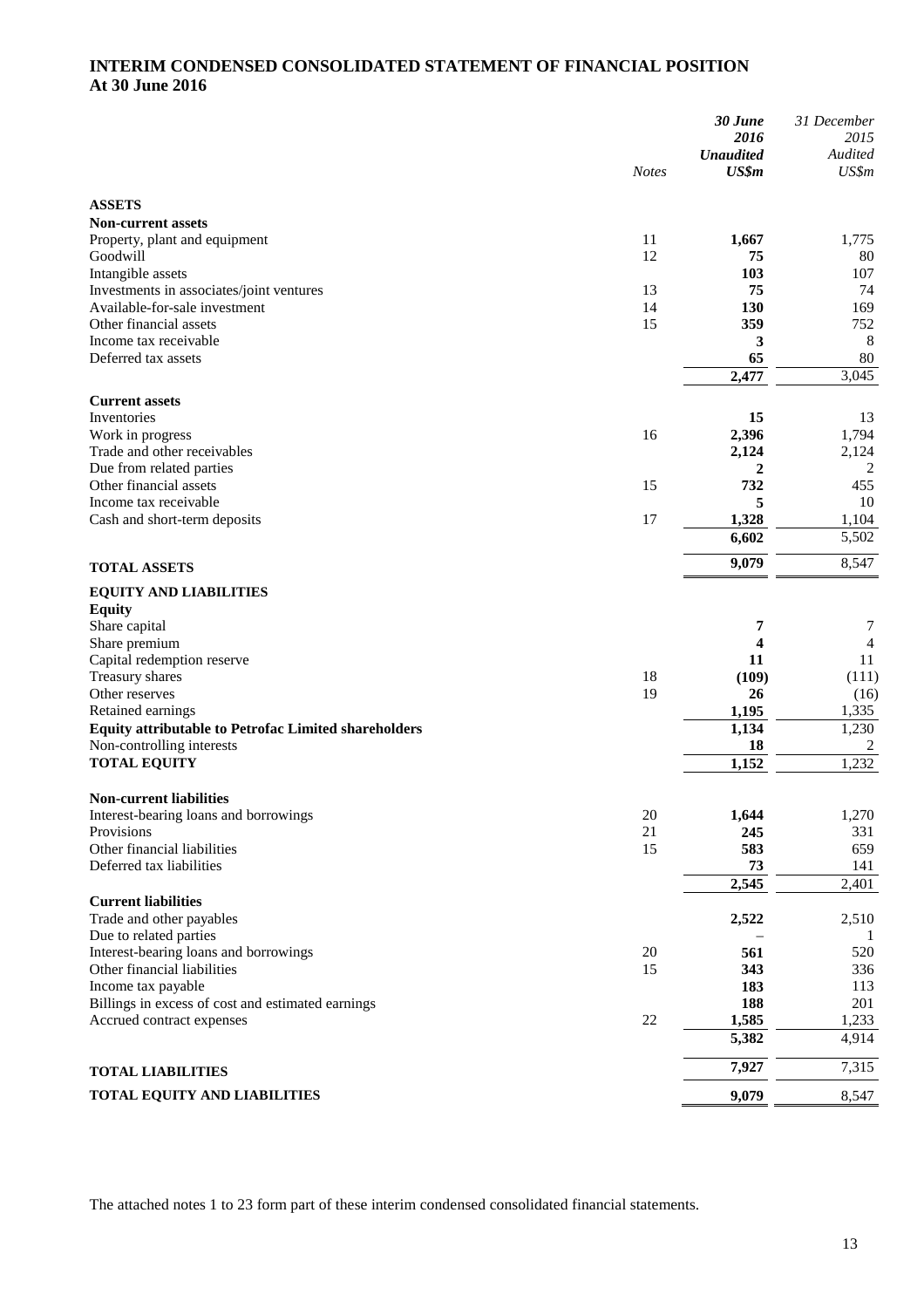### **INTERIM CONDENSED CONSOLIDATED STATEMENT OF CASH FLOWS For the six months ended 30 June 2016**

|                                                                                                           | <b>Notes</b> | Six months<br>ended<br>30 June<br>2016<br><b>Unaudited</b><br>US\$m | Six months<br>ended<br>30 June<br>2015<br>Unaudited<br>US\$m |
|-----------------------------------------------------------------------------------------------------------|--------------|---------------------------------------------------------------------|--------------------------------------------------------------|
| <b>OPERATING ACTIVITIES</b>                                                                               |              |                                                                     |                                                              |
| Profit/(loss) before tax                                                                                  |              | 58                                                                  | (183)                                                        |
| Exceptional items and certain re-measurements                                                             |              | 129                                                                 | 50                                                           |
| Profit/(loss) before tax, exceptional items and certain re-measurements                                   |              | 187                                                                 | (133)                                                        |
| Adjustments to reconcile profit/(loss) before tax, exceptional items and certain                          |              |                                                                     |                                                              |
| re-measurements to net cash flows:                                                                        |              |                                                                     |                                                              |
| Depreciation and amortisation                                                                             |              | 93                                                                  | 92                                                           |
| Share-based payments                                                                                      | 18           | 9                                                                   | 10                                                           |
| Difference between other long-term employment benefits paid and amounts recognised                        |              |                                                                     |                                                              |
| in the income statement                                                                                   |              | 5                                                                   | 12                                                           |
| Net finance expense                                                                                       | 11           | 52                                                                  | 50                                                           |
| Gain on disposal of plant and equipment<br>Provision for costs in excess of revenues on a contract        |              | (28)<br>85                                                          | 54                                                           |
| Gain on disposal of subsidiary                                                                            |              | (2)                                                                 |                                                              |
| Gain on senior notes redemption                                                                           | 20           | (1)                                                                 |                                                              |
| Share of profits of associates/joint ventures                                                             | 13           | (4)                                                                 | (5)                                                          |
| Non-cash movement in value of hedging instruments                                                         |              | 38                                                                  | (13)                                                         |
| Other non-cash items, net                                                                                 |              |                                                                     | 3                                                            |
|                                                                                                           |              | 434                                                                 | 70                                                           |
| Working capital adjustments:                                                                              |              |                                                                     |                                                              |
| Trade and other receivables                                                                               |              | 34                                                                  | 111                                                          |
| Work in progress                                                                                          |              | (602)                                                               | (151)                                                        |
| Due from related parties                                                                                  |              |                                                                     | (7)                                                          |
| Inventories<br>Other current financial assets                                                             |              | (2)<br>98                                                           | (5)<br>36                                                    |
| Trade and other payables                                                                                  |              | 102                                                                 | 84                                                           |
| Billings in excess of cost and estimated earnings                                                         |              | (13)                                                                | (37)                                                         |
| Accrued contract expenses                                                                                 |              | 260                                                                 | 149                                                          |
| Due to related parties                                                                                    |              | (1)                                                                 | (1)                                                          |
|                                                                                                           |              | 310                                                                 | 249                                                          |
| Long-term receivables from customers                                                                      |              | (27)                                                                | (29)                                                         |
| Other non-current items, net                                                                              |              | 1                                                                   | 3                                                            |
| <b>Cash generated from operations</b>                                                                     |              | 284                                                                 | 223                                                          |
|                                                                                                           |              |                                                                     |                                                              |
| Interest paid<br>Income taxes paid, net                                                                   |              | (51)                                                                | (41)<br>(30)                                                 |
| Restructuring, redundancy and migration costs paid                                                        |              | (18)<br>(10)                                                        | (2)                                                          |
|                                                                                                           |              |                                                                     |                                                              |
| Net cash flows from operating activities                                                                  |              | 205                                                                 | 150                                                          |
| <b>INVESTING ACTIVITIES</b>                                                                               |              |                                                                     |                                                              |
| Purchase of property, plant and equipment                                                                 | 11           | (126)                                                               | (125)                                                        |
| Payments for intangible oil and gas assets                                                                |              | (27)                                                                | (33)                                                         |
| Loan in respect of the development of the Greater Stella Area                                             |              | (31)                                                                | (87)                                                         |
| Additional investment made in Seven Energy available-for-sale investment                                  |              | (12)                                                                |                                                              |
| Investment in a joint venture/loan extended to an associate                                               |              |                                                                     | (1)                                                          |
| Dividend received from associate/joint venture<br>Proceeds from disposal of property, plant and equipment |              | 2<br>4                                                              | 4                                                            |
| Proceeds from disposal of subsidiary, net of cash disposed                                                |              | 1                                                                   |                                                              |
| Interest received                                                                                         |              | 1                                                                   |                                                              |
| Net cash flows used in investing activities                                                               |              | (188)                                                               | (242)                                                        |
|                                                                                                           |              |                                                                     |                                                              |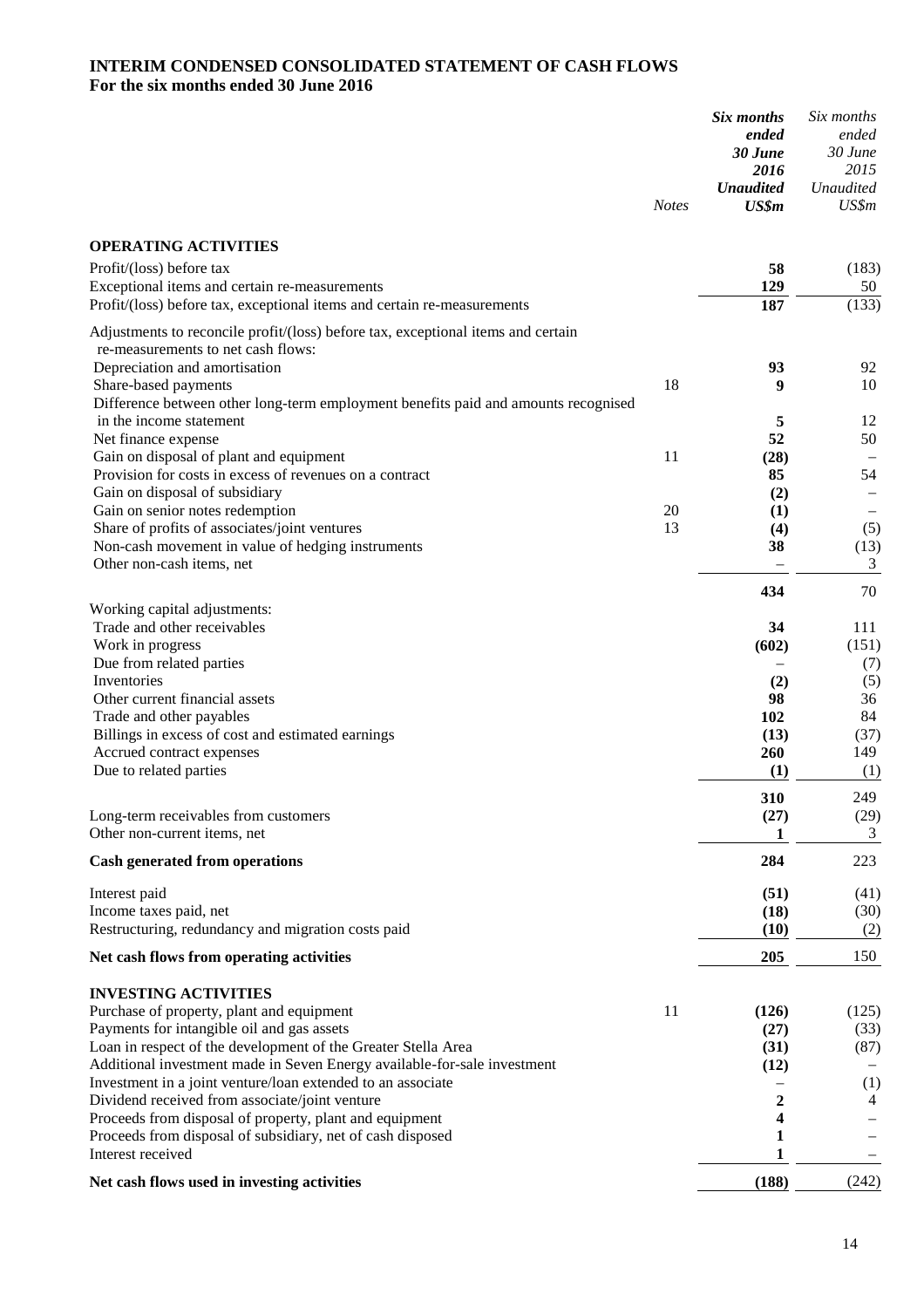### **INTERIM CONDENSED CONSOLIDATED STATEMENT OF CASH FLOWS For the six months ended 30 June 2016 (continued)**

|                                                                                   |              | Six months       | Six months       |
|-----------------------------------------------------------------------------------|--------------|------------------|------------------|
|                                                                                   |              | ended            | ended            |
|                                                                                   |              | 30 June          | $30$ June        |
|                                                                                   |              | 2016             | 2015             |
|                                                                                   |              | <b>Unaudited</b> | <b>Unaudited</b> |
|                                                                                   | <b>Notes</b> | US\$m            | US\$m            |
| <b>FINANCING ACTIVITIES</b>                                                       |              |                  |                  |
| Interest-bearing loans and borrowings obtained, net of debt acquisition cost      |              | 968              | 492              |
| Repayment of interest-bearing loans and borrowings including repayment of finance |              |                  |                  |
| lease creditors                                                                   |              | (615)            | (385)            |
| Treasury shares purchased                                                         | 18           | (36)             | (39)             |
| Equity dividends paid                                                             |              | (149)            | (149)            |
| Net cash flows from/(used in) financing activities                                |              | 168              | (81)             |
| NET INCREASE/(DECREASE) IN CASH AND CASH EQUIVALENTS                              |              | 185              | (173)            |
| Net foreign exchange difference                                                   |              | (1)              | (1)              |
| Cash and cash equivalents at 1 January                                            |              | 1,101            | 977              |
| CASH AND CASH EQUIVALENTS AT PERIOD END                                           | 17           | 1,285            | 803              |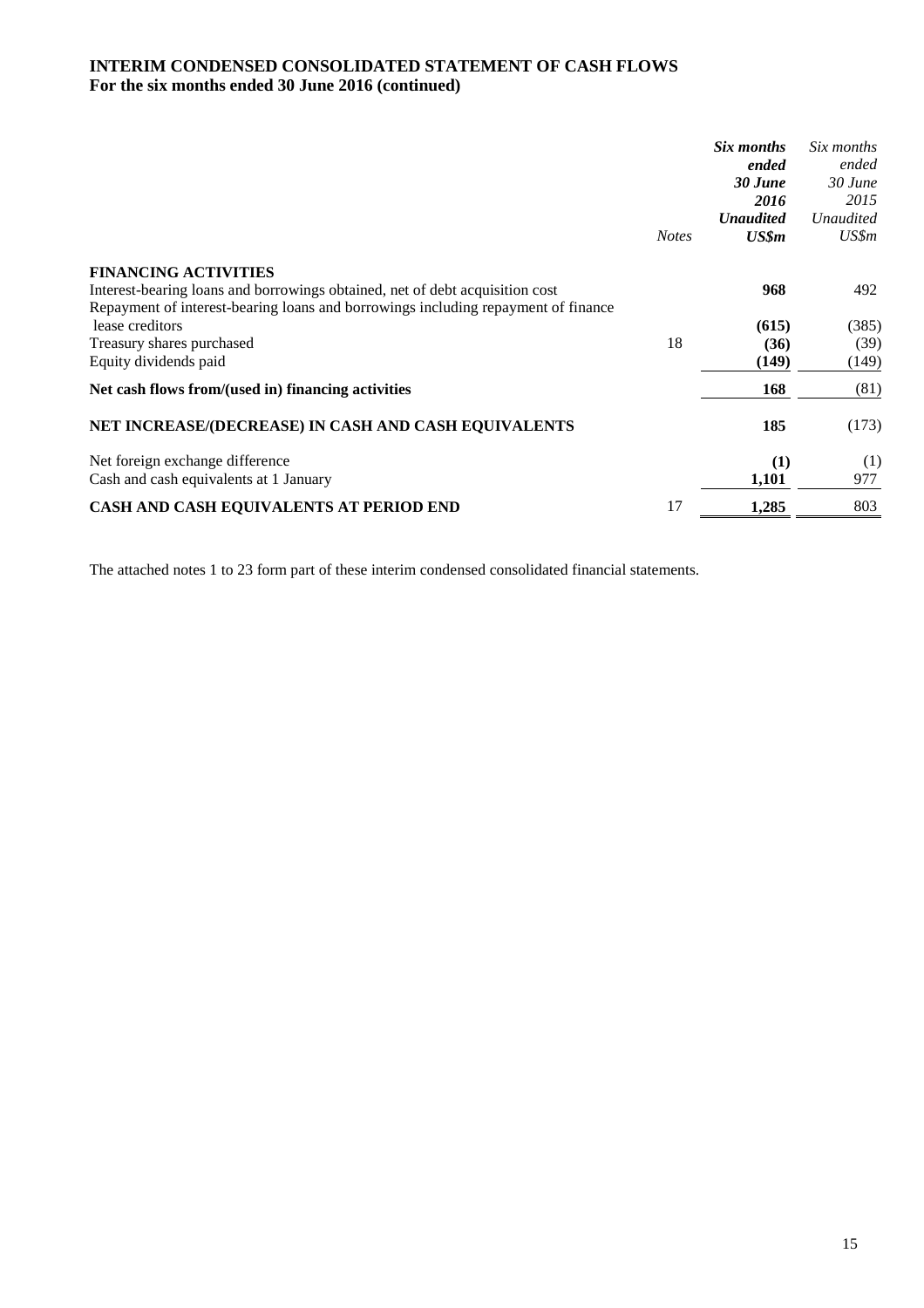#### **INTERIM CONDENSED CONSOLIDATED STATEMENT OF CHANGES IN EQUITY For the six months ended 30 June 2016**

|                                                           | Attributable to Petrofac Limited shareholders |                  |                                                 |                                             |                                         |                               |                |                                           |                          |
|-----------------------------------------------------------|-----------------------------------------------|------------------|-------------------------------------------------|---------------------------------------------|-----------------------------------------|-------------------------------|----------------|-------------------------------------------|--------------------------|
| For the six months ended 30 June 2016                     | <b>Issued</b><br>share<br>capital<br>US\$m    | premium<br>US\$m | Capital<br>Share redemption<br>reserve<br>US\$m | $*Treasury$<br>shares<br>US\$m<br>(note 18) | Other<br>reserves<br>US\$m<br>(note 19) | Retained<br>earnings<br>US\$m | Total<br>US\$m | Non-<br>controlling<br>interests<br>US\$m | Total<br>equity<br>US\$m |
| Balance at 1 January 2016                                 | 7                                             | 4                | 11                                              | (111)                                       | (16)                                    | 1,335                         | 1,230          | 2                                         | 1,232                    |
| Profit for the period                                     |                                               |                  |                                                 |                                             |                                         | 12                            | 12             | 8                                         | 20                       |
| Other comprehensive income                                |                                               |                  |                                                 | $\overline{\phantom{m}}$                    | 52                                      | $\overline{\phantom{0}}$      | 52             | 9                                         | 61                       |
| Total comprehensive income for the period                 |                                               |                  |                                                 |                                             | 52                                      | 12                            | 64             | 17                                        | 81                       |
| Treasury shares purchased (note 18)                       |                                               |                  |                                                 | (36)                                        | $\overline{\phantom{0}}$                |                               | (36)           |                                           | (36)                     |
| Share-based payments charge (note 18)                     |                                               |                  |                                                 |                                             | 9                                       |                               | 9              |                                           | 9                        |
| Transfer to reserve for share-based<br>payments (note 18) |                                               |                  |                                                 |                                             | 17                                      | $\overline{\phantom{0}}$      | 17             | -                                         | 17                       |
| Shares vested during the period<br>(note 19)              |                                               |                  |                                                 | 38                                          | (35)                                    | (3)                           |                |                                           |                          |
| Deferred tax on share-based payments reserve              |                                               |                  |                                                 |                                             | (1)                                     |                               | (1)            |                                           | (1)                      |
| Dividends (note 10)                                       |                                               |                  |                                                 |                                             | $\overline{\phantom{m}}$                | (149)                         | (149)          | (1)                                       | (150)                    |
| Balance at 30 June 2016 (unaudited)                       | 7                                             | 4                | 11                                              | (109)                                       | 26                                      | 1,195                         | 1,134          | 18                                        | 1,152                    |

\*Shares held by Petrofac Employee Benefit Trust and Petrofac Joint Venture Companies Employee Benefit Trust

|                                                           | Attributable to Petrofac Limited shareholders |                          |                                                 |                                             |                                         |                               |                |                                           |                          |
|-----------------------------------------------------------|-----------------------------------------------|--------------------------|-------------------------------------------------|---------------------------------------------|-----------------------------------------|-------------------------------|----------------|-------------------------------------------|--------------------------|
| For the six months ended 30 June 2015                     | <b>Issued</b><br>share<br>capital<br>US\$m    | premium<br>US\$m         | Capital<br>Share redemption<br>reserve<br>US\$m | $*Treasurv$<br>shares<br>US\$m<br>(note 18) | Other<br>reserves<br>US\$m<br>(note 19) | Retained<br>earnings<br>US\$m | Total<br>US\$m | Non-<br>controlling<br>interests<br>US\$m | Total<br>equity<br>US\$m |
| Balance at 1 January 2015                                 | 7                                             | $\overline{4}$           | 11                                              | (101)                                       | 31                                      | 1,909                         | 1,861          | 10                                        | 1,871                    |
| Loss for the period                                       |                                               |                          |                                                 |                                             |                                         | (182)                         | (182)          | -                                         | (182)                    |
| Other comprehensive loss                                  |                                               |                          |                                                 | $\overline{\phantom{0}}$                    | (37)                                    | -                             | (37)           | (5)                                       | (42)                     |
| Total comprehensive loss for the period                   |                                               |                          |                                                 |                                             | (37)                                    | (182)                         | (219)          | (5)                                       | (224)                    |
| Treasury shares purchased (note 18)                       |                                               |                          | -                                               | (39)                                        | -                                       |                               | (39)           | $\overline{\phantom{m}}$                  | (39)                     |
| Share-based payments charge (note 18)                     |                                               |                          |                                                 |                                             | 10                                      |                               | 10             |                                           | 10                       |
| Transfer to reserve for share-based<br>payments (note 18) |                                               |                          |                                                 |                                             | 23                                      |                               | 23             |                                           | 23                       |
| Shares vested during the period<br>(note 19)              |                                               |                          |                                                 | 27                                          | (26)                                    | (1)                           |                |                                           |                          |
| Dividends (note 10)                                       |                                               | $\overline{\phantom{0}}$ |                                                 |                                             | $\equiv$                                | (149)                         | (149)          | $\qquad \qquad -$                         | (149)                    |
| Balance at 30 June 2015 (unaudited)                       | 7                                             | 4                        | 11                                              | (113)                                       |                                         | 1,577                         | 1,487          | 5                                         | 1,492                    |

\* Shares held by Petrofac Employee Benefit Trust and Petrofac Joint Venture Companies Employee Benefit Trust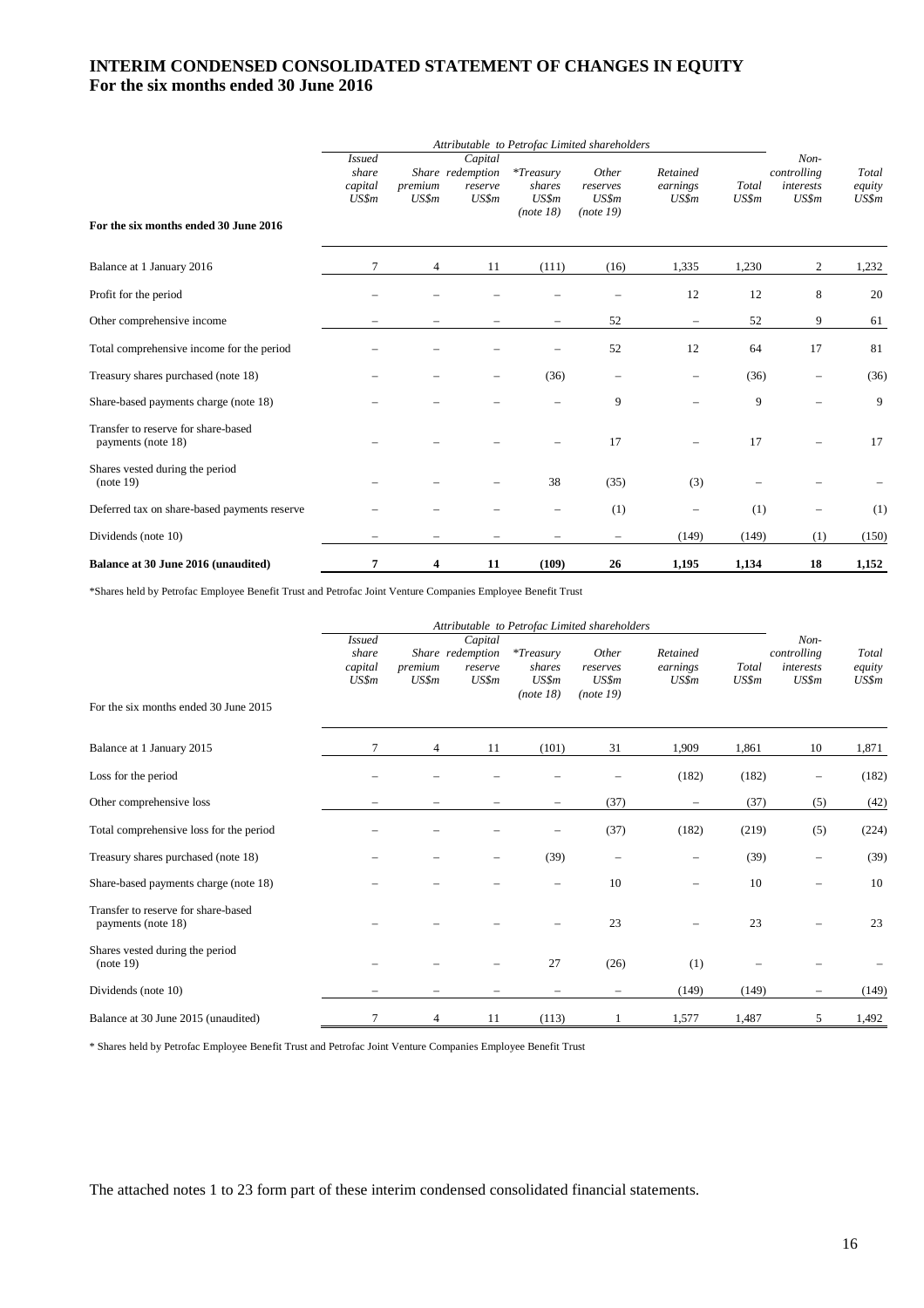#### **1 CORPORATE INFORMATION**

Petrofac Limited is a limited liability company registered and domiciled in Jersey under the Companies (Jersey) Law 1991 and is the holding company for the international group of Petrofac subsidiaries (together "the Group"). The Group's principal activity is the provision of services to the oil and gas production and processing industry. The interim condensed consolidated financial statements of the Group for the six months ended 30 June 2016 were authorised for issue in accordance with a resolution of the Board of Directors on 26 August 2016.

#### **2 BASIS OF PREPARATION AND ACCOUNTING POLICIES**

#### **Basis of preparation**

The interim condensed consolidated financial statements for the six months ended 30 June 2016 have been prepared in accordance with IAS 34 'Interim Financial Reporting' and applicable requirements of Jersey law. The interim condensed consolidated financial statements do not include all of the information and disclosures required in the annual financial statements and should be read in conjunction with the consolidated financial statements of the Group as at and for the year ended 31 December 2015.

The presentation currency of the interim condensed consolidated financial statements is United States dollars (US\$) and all values in the interim condensed consolidated financial statements are rounded to the nearest million (US\$m), except where otherwise stated.

#### **Presentation of results**

Petrofac presents its results in the income statement to identify separately the contribution of impairments, certain fair value re-measurements, restructuring and redundancy costs and material deferred tax movements arising from foreign exchange differences in jurisdictions where tax is computed based on the functional currency of the country in order to provide readers with a clear and consistent presentation of the underlying operating performance of the Group's ongoing business.

#### **New standards, interpretations and amendments adopted by the Group**

The accounting policies adopted in the preparation of these interim condensed consolidated financial statements are consistent with those followed in the preparation of the Group's annual consolidated financial statements for the year ended 31 December 2015, except for the adoption of new standards and interpretations effective as of 1 January 2016. The Group has not early adopted any other standard, interpretation or amendment that has been issued but is not yet effective.

The Group has adopted new and revised Standards and Interpretations issued by the International Accounting Standards Board (IASB) and the International Financial Reporting Interpretations Committee (IFRIC) of the IASB that are relevant to its operations and effective for accounting periods beginning on or after 1 January 2016.

No new standards or amendments that apply for the first time in 2016 have a material impact on the annual consolidated financial statements of the Group or the interim condensed consolidated financial statements of the Group.

#### **Going concern**

The Company's business activities together with the factors likely to affect its future development, performance and position are set out in the Group's Annual report and accounts for the year ended 31 December 2015 on pages 14 to 23. The financial position of the Company, its cash flows, liquidity position and borrowing facilities are described in the financial review on pages 46 to 49. In addition, note 31 to the financial statements includes the Company's objectives, policies and processes for managing its capital, its financial risk management objectives, details of its financial instruments and hedging activities and its exposures to credit risk and liquidity risk.

The Company has considerable financial resources together with long-term contracts with a number of customers and suppliers across different geographic areas and industries. As a consequence, the Directors believe that the Company is well placed to manage its business risks successfully. The Directors have a reasonable expectation that the Company has adequate resources to continue in operational existence for the foreseeable future and therefore continue to adopt the going concern basis of accounting in preparing the interim financial statements.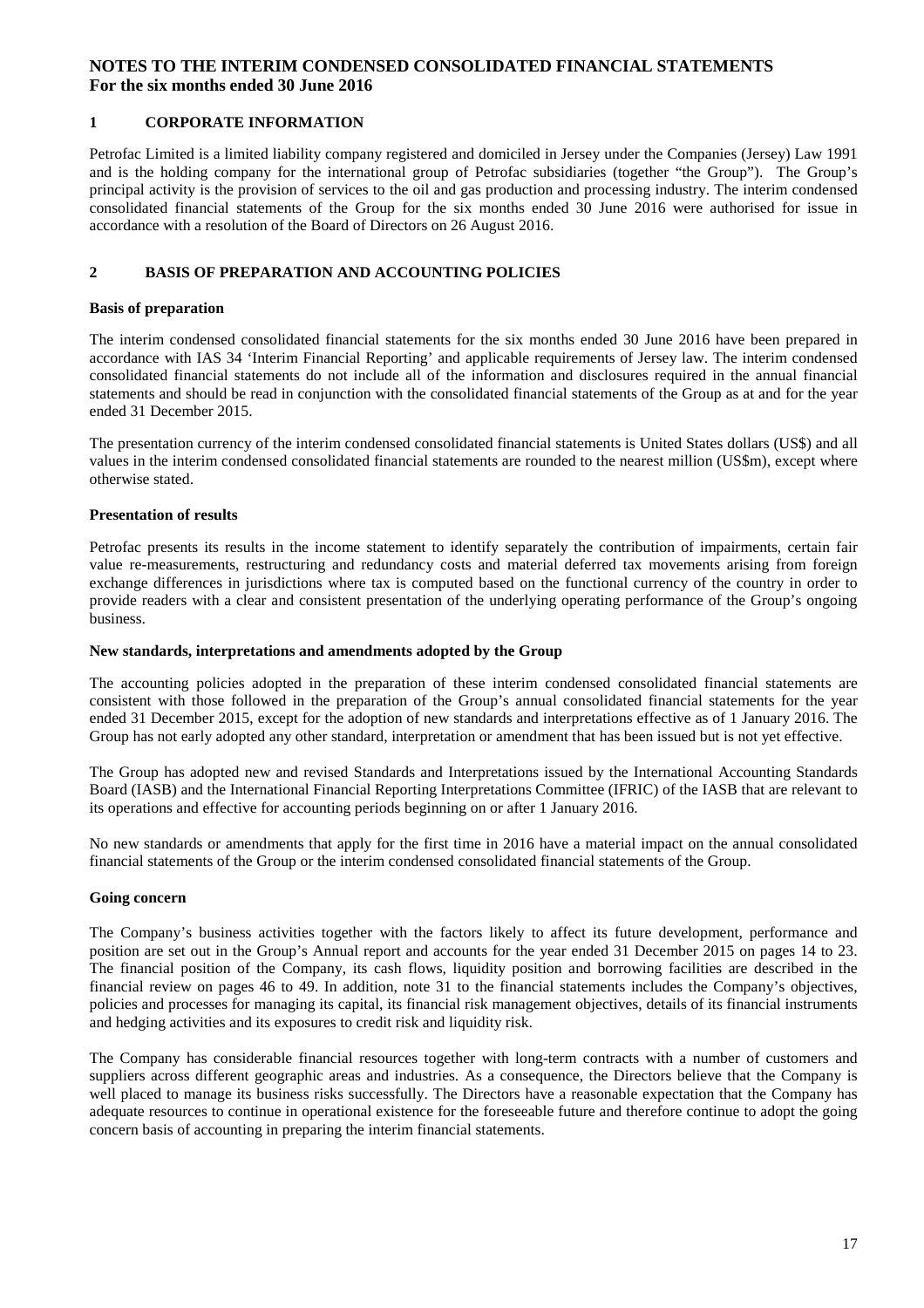#### **3 SEGMENT INFORMATION**

As described on page 21 of the 2015 Annual Report and Accounts, the Group was reorganised with effect from 1 January 2016 to deliver its services through three reporting segments: Engineering & Construction, Engineering & Production Services and Integrated Energy Services. As a result the segment information has been realigned to fit the new Group organisational structure which now comprises the following three reporting segments:

- Engineering & Construction (E&C) which provides lump-sum engineering, procurement and construction project execution services to the onshore and offshore oil and gas industry
- Engineering & Production Services (EPS) which includes all reimbursable engineering and production services activities to the oil and gas industry
- Integrated Energy Services (IES) business focussed on delivering value from the existing asset portfolio

Management separately monitors the trading results of its three reporting segments for the purpose of making an assessment of their performance and for making decisions about how resources are allocated. Interest costs and income arising from borrowings and cash balances which are not directly attributable to individual operating segments are allocated to Corporate rather than allocated to individual segments. In addition, certain shareholder services related overheads, intra-group financing and consolidation adjustments are managed at a corporate level and are not allocated to reporting segments.

The presentation of the Group results below also separately identifies the effect of the Laggan-Tormore loss, asset impairments, certain fair value re-measurements, restructuring and redundancy costs and material deferred tax movements arising due to foreign exchange differences in jurisdictions where tax is computed based on the functional currency of the country. Results excluding these non-recurring items are used by management and presented in order to provide readers with a clear and consistent presentation of the underlying operating performance of the business.

The following tables represent revenue and profit/(loss) information relating to the Group's reporting segments for the six months ended 30 June 2016 and the comparative segmental information has been restated to reflect the revised Group organisational structure: *Exceptional*

|                                                                                                  | Engineering &<br>Construction<br>US\$m | Engineering &<br>Production<br><b>Services</b><br>US\$m | Integrated<br>Energy<br><b>Services</b><br>US\$m | & others<br>US\$m                | Consolidation<br>Corporate adjustments &<br>US\$m                | <b>Business</b><br>eliminations performance<br>US\$m | елсериони<br><i>items</i> and<br>certain re-<br>measurements<br>US\$m<br>(note 6) | Total<br>US\$m      |
|--------------------------------------------------------------------------------------------------|----------------------------------------|---------------------------------------------------------|--------------------------------------------------|----------------------------------|------------------------------------------------------------------|------------------------------------------------------|-----------------------------------------------------------------------------------|---------------------|
| Six months ended 30 June 2016 (unaudited)                                                        |                                        |                                                         |                                                  |                                  |                                                                  |                                                      |                                                                                   |                     |
| Revenue<br><b>External sales</b><br><b>Inter-segment sales</b>                                   | 2,964<br>17                            | 769<br>15                                               | 155<br>$\overline{\phantom{m}}$                  |                                  | (32)                                                             | 3,888                                                |                                                                                   | 3,888               |
| <b>Total revenue</b>                                                                             | 2,981                                  | 784                                                     | 155                                              |                                  | (32)                                                             | 3,888                                                |                                                                                   | 3,888               |
| <b>Segment</b> results<br>Laggan-Tormore loss <sup>1</sup><br><b>Unallocated corporate costs</b> | 291<br>(101)                           | 59<br>$\overline{\phantom{m}}$                          | (5)<br>$\overline{\phantom{m}}$                  | (1)<br>(8)                       | $\equiv$<br>$\overline{\phantom{0}}$<br>$\overline{\phantom{m}}$ | 344<br>(101)<br>(8)                                  | (129)<br>$\equiv$                                                                 | 215<br>(101)<br>(8) |
| Profit/(loss)<br>before<br>finance<br>and<br>tax<br>income/(costs)                               | 190                                    | 59                                                      | (5)                                              | (9)                              | $\overline{\phantom{0}}$                                         | 235                                                  | (129)                                                                             | 106                 |
| Share of profits of associates/joint ventures<br><b>Finance costs</b><br><b>Finance income</b>   |                                        | 1<br>$\overline{\phantom{0}}$                           | 3<br>(28)<br>$\overline{\phantom{m}}$            | $\overline{\phantom{m}}$<br>(25) | $\equiv$                                                         | $\overline{4}$<br>(53)                               | -                                                                                 | 4<br>(53)<br>1      |
| Profit/(loss) before income tax                                                                  | 190                                    | 60                                                      | (30)                                             | (33)                             |                                                                  | 187                                                  | (129)                                                                             | 58                  |
| Income tax (expense)/benefit                                                                     | (50)                                   | (10)                                                    | 12                                               | $\overline{4}$                   | $\equiv$                                                         | (44)                                                 | 6                                                                                 | (38)                |
| <b>Non-controlling interests</b>                                                                 | (8)                                    |                                                         |                                                  |                                  |                                                                  | (8)                                                  |                                                                                   | (8)                 |
| Profit/(loss) for the period attributable to<br><b>Petrofac Limited shareholders</b>             | 132                                    | 50                                                      | (18)                                             | (29)                             | $\overline{\phantom{m}}$                                         | 135                                                  | (123)                                                                             | 12                  |
|                                                                                                  |                                        |                                                         |                                                  |                                  |                                                                  |                                                      |                                                                                   |                     |

|                                               | Engineering &<br>Construction<br>US\$m | Engineering &<br>Production<br><b>Services</b><br>US\$m | Integrated<br>Energy<br><i>Services</i><br>US\$m | & others<br>US\$m | Consolidation<br>Corporate adjustments &<br>eliminations<br>US\$m | Total<br>US\$m |
|-----------------------------------------------|----------------------------------------|---------------------------------------------------------|--------------------------------------------------|-------------------|-------------------------------------------------------------------|----------------|
| Other segment information                     |                                        |                                                         |                                                  |                   |                                                                   |                |
| <b>Depreciation and amortisation</b>          | 23                                     |                                                         | 61                                               |                   |                                                                   | 93             |
| Exceptional items and certain re-measurements |                                        |                                                         |                                                  |                   |                                                                   |                |
| (note 6)                                      |                                        |                                                         | 121                                              |                   |                                                                   | 129            |
| Other long-term employment benefits           | 14                                     |                                                         |                                                  |                   |                                                                   | 15             |
| Share-based payments                          |                                        |                                                         |                                                  |                   |                                                                   |                |

<sup>1</sup> The Laggan Tormore loss for the period principally comprises a provision for the partial application of liquidated damages agreed as part of the final commercial settlement with our client in respect of the project.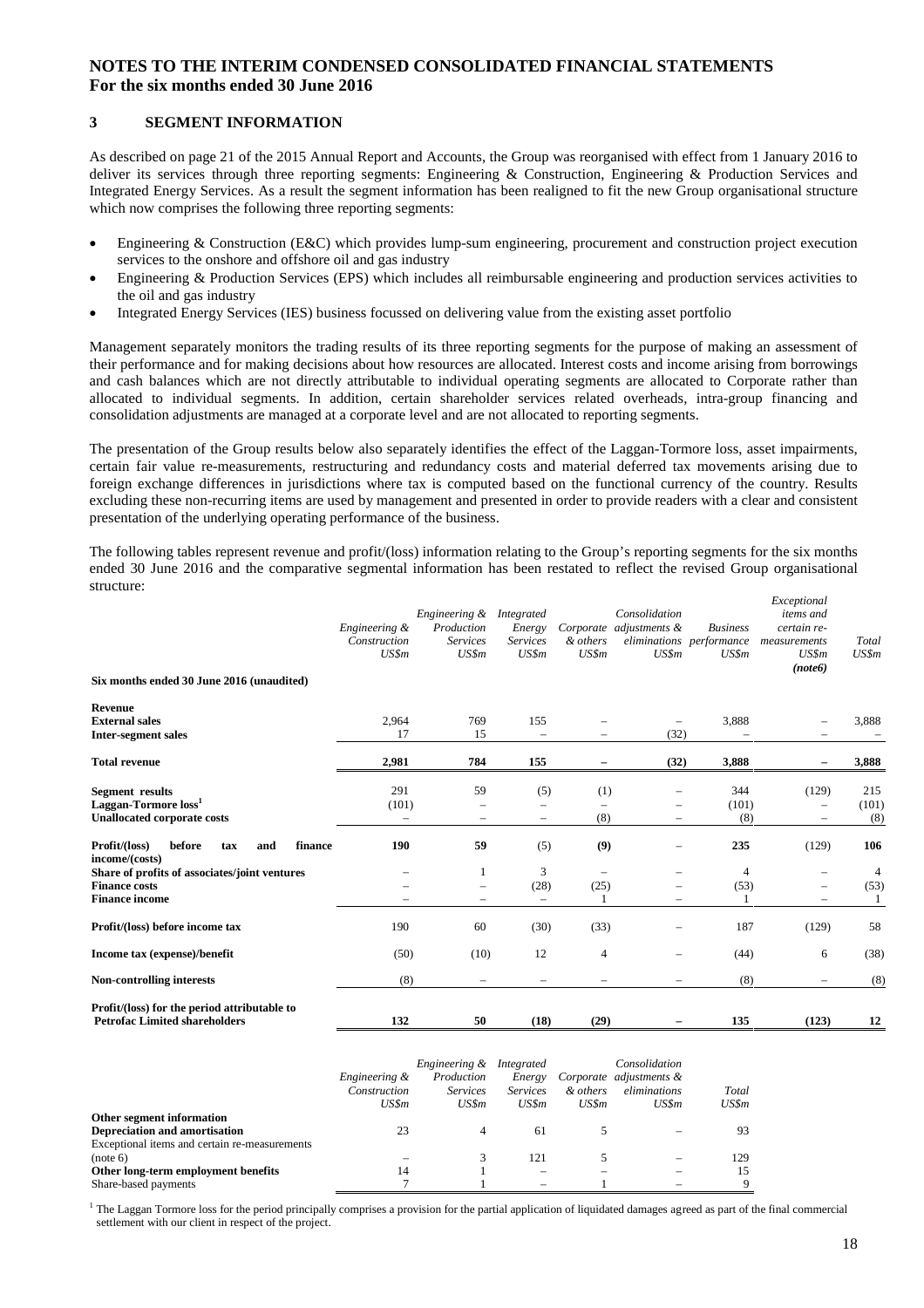### **3 SEGMENT INFORMATION (continued)**

|                                                                                                | Engineering &<br>Construction<br>US\$m | Engineering &<br>Production<br><b>Services</b><br>US\$m   | Integrated<br>Energy<br><b>Services</b><br>US\$m | & others<br>US\$m                                            | Consolidation<br>Corporate adjustments &<br>US\$m | <b>Business</b><br>eliminations performance<br>US\$m | Exceptional<br>items and<br>certain re-<br>measurements<br>US\$m<br>(note 6)     | Total<br>US\$m      |
|------------------------------------------------------------------------------------------------|----------------------------------------|-----------------------------------------------------------|--------------------------------------------------|--------------------------------------------------------------|---------------------------------------------------|------------------------------------------------------|----------------------------------------------------------------------------------|---------------------|
| Six months ended 30 June 2015 (unaudited)<br>(Restated)                                        |                                        |                                                           |                                                  |                                                              |                                                   |                                                      |                                                                                  |                     |
| Revenue<br><b>External sales</b><br><b>Inter-segment sales</b>                                 | 2,292<br>12                            | 710<br>53                                                 | 178<br>$\mathbf{2}$                              |                                                              | (67)                                              | 3,180                                                |                                                                                  | 3,180               |
| <b>Total revenue</b>                                                                           | 2,304                                  | 763                                                       | 180                                              |                                                              | (67)                                              | 3,180                                                |                                                                                  | 3,180               |
| Segment results<br><b>Laggan-Tormore loss</b><br><b>Unallocated corporate costs</b>            | 177<br>(296)<br>$\qquad \qquad -$      | 20<br>$\overline{\phantom{0}}$<br>$\qquad \qquad -$       | 16<br>$\qquad \qquad \longleftarrow$             | (5)                                                          | $\equiv$<br>$\overline{\phantom{0}}$              | 213<br>(296)<br>(5)                                  | (50)<br>$\qquad \qquad -$<br>$\overline{\phantom{0}}$                            | 163<br>(296)<br>(5) |
| before<br>finance<br>(Loss)/profit<br>tax<br>and<br>income/(costs)                             | (119)                                  | 20                                                        | 16                                               | (5)                                                          |                                                   | (88)                                                 | (50)                                                                             | (138)               |
| Share of profits of associates/joint ventures<br><b>Finance costs</b><br><b>Finance income</b> |                                        | 1<br>$\overline{\phantom{0}}$<br>$\overline{\phantom{m}}$ | 4<br>(29)<br>3                                   | $\overline{\phantom{m}}$<br>(24)<br>$\overline{\phantom{m}}$ | $\equiv$<br>$\equiv$                              | 5<br>(53)<br>3                                       | $\overline{\phantom{0}}$<br>$\overline{\phantom{m}}$<br>$\overline{\phantom{m}}$ | 5<br>(53)<br>3      |
| (Loss)/profit before income tax                                                                | (119)                                  | 21                                                        | (6)                                              | (29)                                                         | $\equiv$                                          | (133)                                                | (50)                                                                             | (183)               |
| Income tax (expense)/benefit<br>Laggan-Tormore tax relief                                      | (25)<br>33                             | (13)<br>$=$                                               | 2                                                | 3<br>$\equiv$                                                | $\equiv$                                          | (33)<br>33                                           |                                                                                  | (32)<br>33          |
| <b>Non-controlling interests</b>                                                               | (1)                                    |                                                           |                                                  |                                                              |                                                   | $\overline{\phantom{m}}$                             |                                                                                  |                     |
| (Loss)/profit for the period attributable to<br><b>Petrofac Limited shareholders</b>           | (112)                                  | 9                                                         | (4)                                              | (26)                                                         |                                                   | (133)                                                | (49)                                                                             | (182)               |

|                                               | <i>Engineering &amp;</i><br>Construction<br>US\$m | <i>Engineering &amp;</i><br>Production<br><b>Services</b><br>US\$m | Integrated<br>Energy<br><b>Services</b><br>US\$m | & others<br>US\$m | Consolidation<br>Corporate adjustments &<br>eliminations<br>US\$m | Total<br>US\$m |
|-----------------------------------------------|---------------------------------------------------|--------------------------------------------------------------------|--------------------------------------------------|-------------------|-------------------------------------------------------------------|----------------|
| Other segment information                     |                                                   |                                                                    |                                                  |                   |                                                                   |                |
| Depreciation and amortisation                 | 21                                                | 14                                                                 | 52                                               |                   |                                                                   | 92             |
| Exceptional items and certain re-measurements |                                                   |                                                                    |                                                  |                   |                                                                   |                |
| (note 6)                                      |                                                   |                                                                    | 45                                               |                   |                                                                   | 50             |
| Other long-term employment benefits           | 15                                                |                                                                    |                                                  |                   |                                                                   | 16             |
| Share-based payments                          |                                                   |                                                                    |                                                  |                   |                                                                   | 10             |

#### **4 REVENUES**

| Rendering of services<br>3,834           | Six months<br>Six months<br>ended<br>ended<br>$30$ June<br>$30$ June<br>2015<br>2016<br><b>Unaudited</b><br><b>Unaudited</b><br>US\$m<br>US\$m |  |
|------------------------------------------|------------------------------------------------------------------------------------------------------------------------------------------------|--|
| Sale of crude oil and gas<br>54<br>3,888 | 3,109<br>71<br>3,180                                                                                                                           |  |

Included in revenues from rendering of services are Engineering & Production Services revenues of a "pass-through" nature with zero or low margins amounting to US\$191m (six months ended 30 June 2015: US\$116m).

#### **5 SELLING GENERAL AND ADMINISTRATION EXPENSES**

The decrease of US\$54m in selling, general and administration costs compared with the equivalent prior year period is principally due to a reduction in staff costs of US\$31m as a result of redundancies and lower other overheads of US\$18m arising from the Group re-organisation and centralisation of back office functions.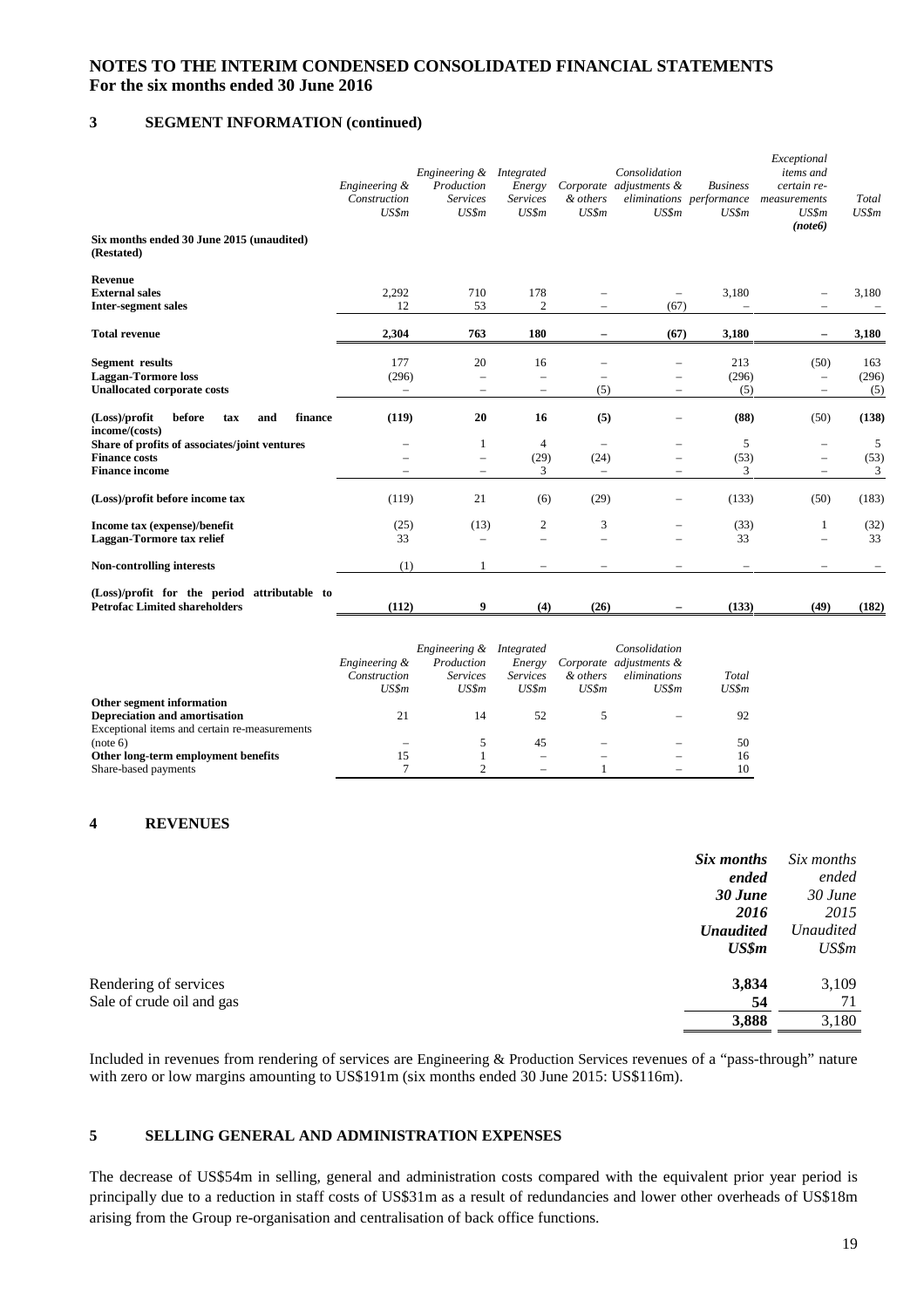#### **6 EXCEPTIONAL ITEMS AND CERTAIN RE-MEASUREMENTS**

|                                                             | Six months       | Six months       |
|-------------------------------------------------------------|------------------|------------------|
|                                                             | ended            | ended            |
|                                                             | 30 June          | $30$ June        |
|                                                             | 2016             | 2015             |
|                                                             | <b>Unaudited</b> | <b>Unaudited</b> |
|                                                             | US\$m            | US\$m            |
| Impairment of assets including goodwill                     | 15               | 33               |
| Fair value re-measurements                                  | 95               | 6                |
| Onerous contract and leasehold property provisions          |                  | 5                |
| Other exceptional items                                     | 12               | 6                |
|                                                             | 129              | 50               |
| Foreign exchange translation gains on deferred tax balances | (4)              |                  |
| Tax relief on exceptional items and certain re-measurements | (2)              | $\left(1\right)$ |
| Income statement charge for the period                      | 123              | 49               |

#### **Impairment of assets including goodwill**

During the period the Group reviewed the carrying value of its assets and as a result of this review a further impairment charge of US\$15m (post-tax US\$15m) has been recognised in the IES segment on the FPSO Opportunity reflecting the estimated realisable value of the vessel (six months ended 30 June 2015: the Group recognised an impairment charge of US\$33m (post-tax US\$33m) in respect of IES goodwill).

In relation to impairment testing performed for the Mexican PEC assets which have a combined carrying value of US\$662m at 30 June 2016 (31 December 2015: US\$642m), assumptions were made in determining the expected outcome of ongoing contractual negotiations in respect of the planned migration to PSC type arrangements. These include the expected working interest in the PSC and financial and fiscal terms achieved. The situation remains uncertain and the assets are exposed to impairment if the assumptions are not realised. No impairment was recorded at 30 June 2016 (six months ended 30 June 2015: US\$nil).

#### **Fair value re-measurements**

As announced on 11 July 2016, IES has reached mutual agreement with Petronas for the cessation of the Berantai Risk Service Contract (RSC) with effect from 30 September 2016. Under the terms of the Mutual Settlement and Handover Agreement the project remuneration fees were reduced by US\$27m (post-tax US\$26m) net of the unwinding of discount on the long-term receivable from Petronas. Under the terms of the Agreement, the outstanding amount due from Petronas will be recovered by 30 June 2017, and is subject to final agreement being reached on the mechanism for transfer of the ownership of the Berantai FPSO to Petronas.

As a result of a reassessment of oil and gas forward prices, capital expenditure changes and commercial settlement adjustments, the Group revalued its loan receivable from Ithaca Energy in respect of the Greater Stella Area in the UK. The revaluation exercise was carried out on a fair value basis using risk adjusted cash flow projections (a level 3 measurement) discounted at a post-tax rate of 9% which resulted in a US\$1m pre-tax impairment charge (post-tax US\$1m) in the IES segment (six months ended 30 June 2015: pre-tax US\$6m, post-tax US\$6m). Management has used forward curve oil prices of US\$52 per barrel for the period July 2016 to June 2017, US\$55 per barrel for the period July 2017 to June 2018, US\$65 per barrel for the period July 2018 to Dec 2018, US\$70 per barrel for 2019 and US\$75 per barrel for 2020 and beyond.

During the period the Group reviewed the carrying value of its available-for-sale investment in Seven Energy and as a result of this review management considers the significant decline in its fair value to be an indicator for impairment and has recognised US\$51m as an exceptional item to reflect the pricing of a recent equity fund raising by Seven Energy. Any future equity raise may not be at a similar price and the Group will continue to monitor its investment. Also management has reclassified the cumulative unrealised losses that had been recognised previously through the reserve for unrealised gains/(losses) on available-for-sale investment of US\$16m to the consolidated income statement as an exceptional item in the IES segment.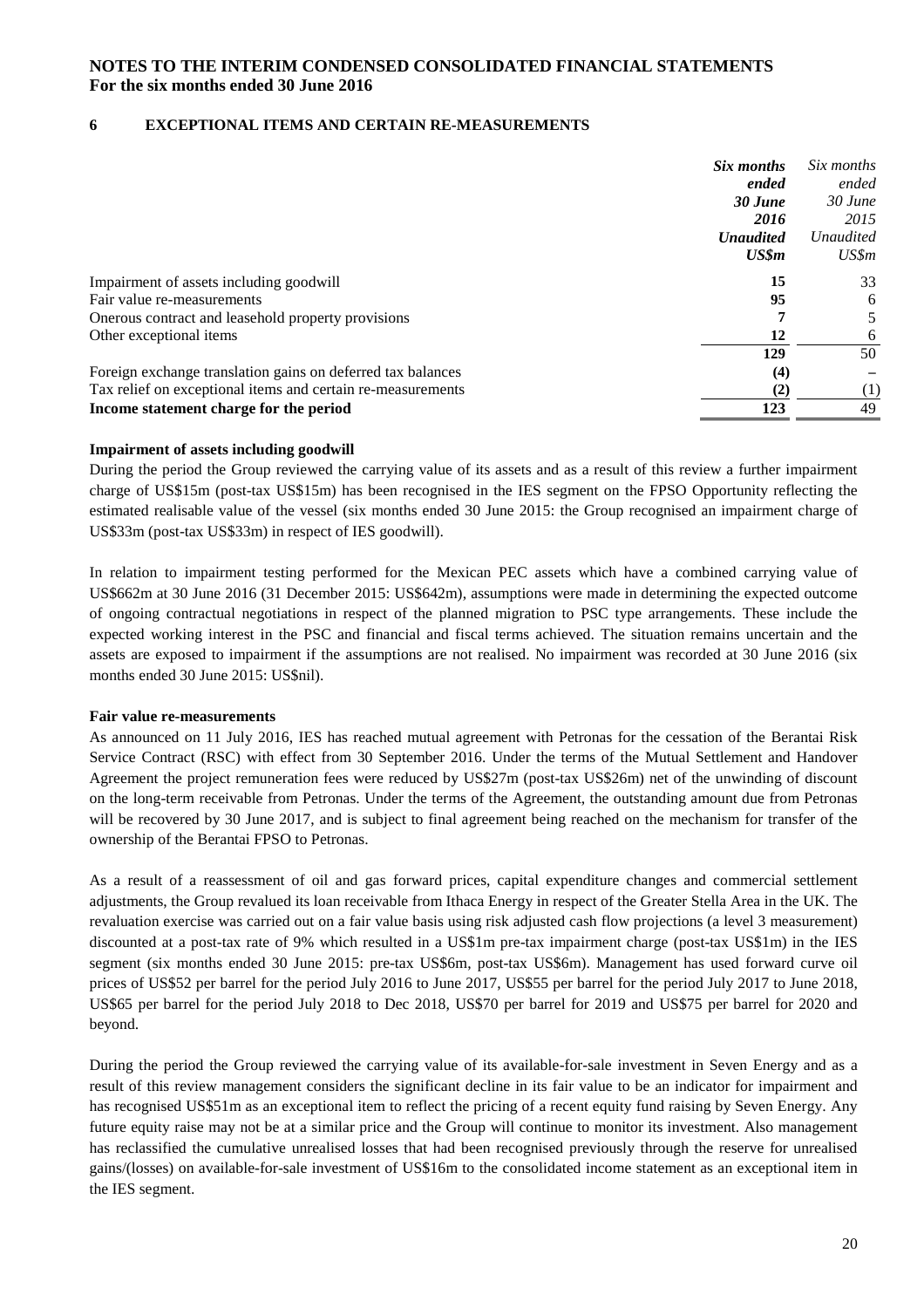#### **6 EXCEPTIONAL ITEMS AND CERTAIN RE-MEASUREMENTS (continued)**

Fair value less costs of disposal are determined by discounting the post-tax cash flows expected to be generated from oil and gas production net of selling costs taking into account assumptions that market participants would typically use in estimating fair values. Post-tax cash flows are derived from projected production profiles for each asset taking into account forward market commodity prices over the relevant period and, where external forward prices are not available, the Group's Board-approved five year business planning assumptions are used. As each field has different reservoir characteristics and contractual terms the post-tax cash flows for each asset are calculated using individual economic models which include assumptions around the amount of recoverable reserves, production costs, life of the field/licence period and the selling price of the commodities produced.

#### **Onerous contract and leasehold property provisions**

A further onerous contract provision of US\$7m was recognised in the IES segment principally to reflect the final commercial settlement in respect of the exit from the Ticleni Production Enhancement Contract in Romania (six months ended 30 June 2015: US\$5m of onerous leasehold property provision relating to the vacant leasehold office building at Quattro House in Aberdeen, UK for which the lease expires in 2024 in the EPS segment).

#### **Other exceptional items**

Others includes US\$5m of legal and professional costs incurred on the independent investigation into the historical provision of services by Unaoil (six months ended 30 June 2015: US\$nil) with the balance of US\$7m pre-tax (US\$6m post-tax) consisting of Group restructuring costs and Mexican migration costs (six months ended 30 June 2015: pre-tax US\$6m, post-tax US\$6m).

#### **Taxation**

US\$4m of foreign exchange gains on the retranslation of deferred tax balances denominated in Malaysia Ringgits have been recorded during the period in respect of IES's oil and gas activities in Malaysia due to an approximate 8% strengthening in the Malaysian local currency versus the US dollar.

#### **7 OTHER OPERATING EXPENSES**

Other operating expenses have increased by US\$8m compared with the equivalent prior period largely due to foreign exchange losses of US\$6m (six months ended 30 June 2015: US\$nil) and a US\$2m expense relating to early settlement of hedges in the E&C segment (six months ended 30 June 2015: US\$nil).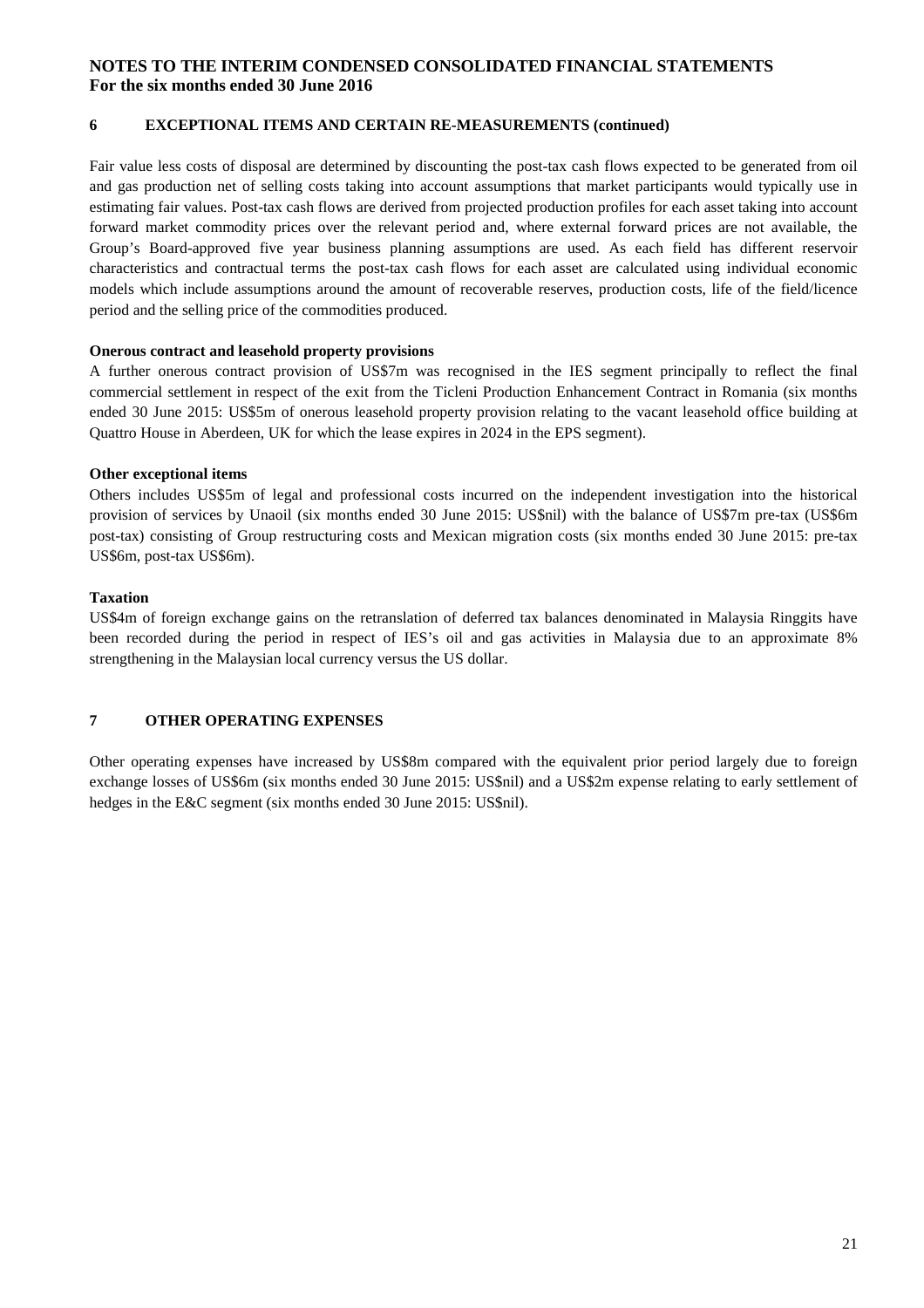#### **8 INCOME TAX**

Income tax expense/(credit) is recognised based on management's best estimate of the income tax rate applicable to the pre-tax income of the interim period.

The major components of the income tax expense/(credit) are as follows:

|                                      |                  |                                    | Six months       |             |                             | Six months       |
|--------------------------------------|------------------|------------------------------------|------------------|-------------|-----------------------------|------------------|
|                                      |                  | <i>Exceptional</i>                 | ended            |             | Exceptional                 | ended            |
|                                      |                  | <i>items and</i>                   | 30 June          |             | <i>items and</i>            | $30$ June        |
|                                      | <i>*Business</i> | certain                            | 2016             | $*Business$ | certain                     | 2015             |
|                                      |                  | <i>performance</i> re-measurements | <b>Unaudited</b> |             | performance re-measurements | <b>Unaudited</b> |
|                                      | US\$m            | US\$m                              | US\$m            | US\$m       | US\$m                       | US\$m            |
| <b>Current income tax</b>            |                  |                                    |                  |             |                             |                  |
| Current income tax charge            | 101              | (1)                                | <b>100</b>       | 43          | (1)                         | 42               |
| Adjustments in respect of current    |                  |                                    |                  |             |                             |                  |
| income tax of previous periods       |                  |                                    |                  | 2           |                             | 2                |
| Deferred tax                         |                  |                                    |                  |             |                             |                  |
| Relating to origination and reversal |                  |                                    |                  |             |                             |                  |
| of temporary differences             | (61)             | (5)                                | (66)             | (46)        |                             | (46)             |
| Adjustments in respect of deferred   |                  |                                    |                  |             |                             |                  |
| tax of previous periods              | 4                |                                    | 4                |             |                             |                  |
|                                      | 44               | (6)                                | 38               |             | (1)                         | (1)              |

The Group's effective tax rate for the six months before exceptional items and certain re-measurements is 23.5% (six months ended 30 June 2015: 0.0%) and post exceptional items and certain re-measurements is 65.5% (six months ended 30 June 2015: 0.5% credit).

The Group's effective tax rate is dependent upon a number of factors including the timing of profit recognition between the first and second halves of the year on contracts held as well as the mix of jurisdictions in which contract income is generated within the Engineering & Construction and the Integrated Energy Services segments.

The higher effective tax rate in the current period is largely driven by the impact of losses which have not been recognised for tax purposes.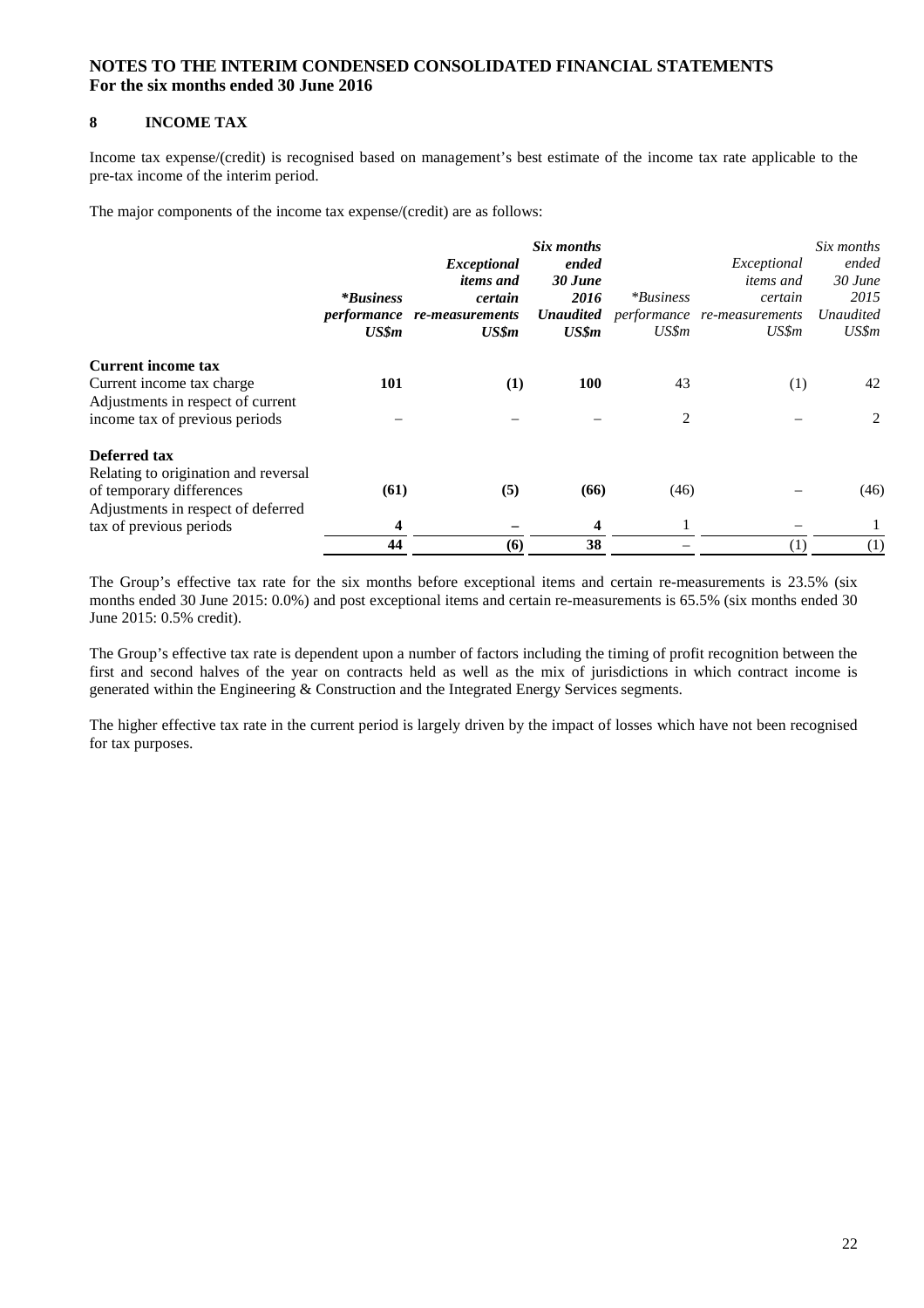#### **9 EARNINGS PER SHARE**

Basic earnings per share amounts are calculated by dividing the net profit/(loss) for the period attributable to ordinary shareholders by the weighted average number of ordinary shares outstanding during the period.

Diluted earnings per share amounts are calculated by dividing the net profit/(loss) attributable to ordinary shareholders, after adjusting for any dilutive effect, by the weighted average number of ordinary shares outstanding during the period, adjusted for the effects of ordinary shares granted under the employee share award schemes which are held in trust.

The following reflects the income and share data used in calculating basic and diluted earnings per share:

|                                                                                                                                                                                                                                                         | Six months<br>ended<br>$30$ June<br>2016<br><b>Unaudited</b><br>US\$m | Six months<br>ended<br>30 June<br>2015<br><b>Unaudited</b><br>US\$m |
|---------------------------------------------------------------------------------------------------------------------------------------------------------------------------------------------------------------------------------------------------------|-----------------------------------------------------------------------|---------------------------------------------------------------------|
| Profit/(loss) attributable to ordinary shareholders for basic and diluted earnings per share<br>excluding impairments and certain re-measurements                                                                                                       | 135                                                                   | (133)                                                               |
| Profit/(loss) attributable to ordinary shareholders for basic and diluted earnings per share<br>including impairments and certain re-measurements                                                                                                       | 12                                                                    | (182)                                                               |
|                                                                                                                                                                                                                                                         | At 30 June<br>2016<br><b>Unaudited</b><br>Number'm                    | At $30$ June<br>2015<br><b>Unaudited</b><br>Number'm                |
| Weighted average number of ordinary shares for basic earnings per share<br>Effect of dilutive potential ordinary shares granted under share-based payment schemes<br>Adjusted weighted average number of ordinary shares for diluted earnings per share | 340<br>3<br>343                                                       | 340<br>340                                                          |

#### **10 DIVIDENDS PAID AND PROPOSED**

|                                                | Six months       | Six months         |
|------------------------------------------------|------------------|--------------------|
|                                                | ended<br>30 June | ended<br>$30$ June |
|                                                | 2016             | 2015               |
|                                                | <b>Unaudited</b> | Unaudited          |
|                                                | US\$m            | US\$m              |
| Declared and paid during the period            |                  |                    |
| Equity dividends on ordinary shares:           |                  |                    |
| Final dividend for 2014: 43.80 cents per share |                  | 149                |
| Final dividend for 2015: 43.80 cents per share | 149              |                    |
|                                                | 149              | 149                |
|                                                |                  |                    |

The Company proposes an interim dividend of 22.00 cents per share which was approved by the Board on 26 August 2016 for payment on 21 October 2016.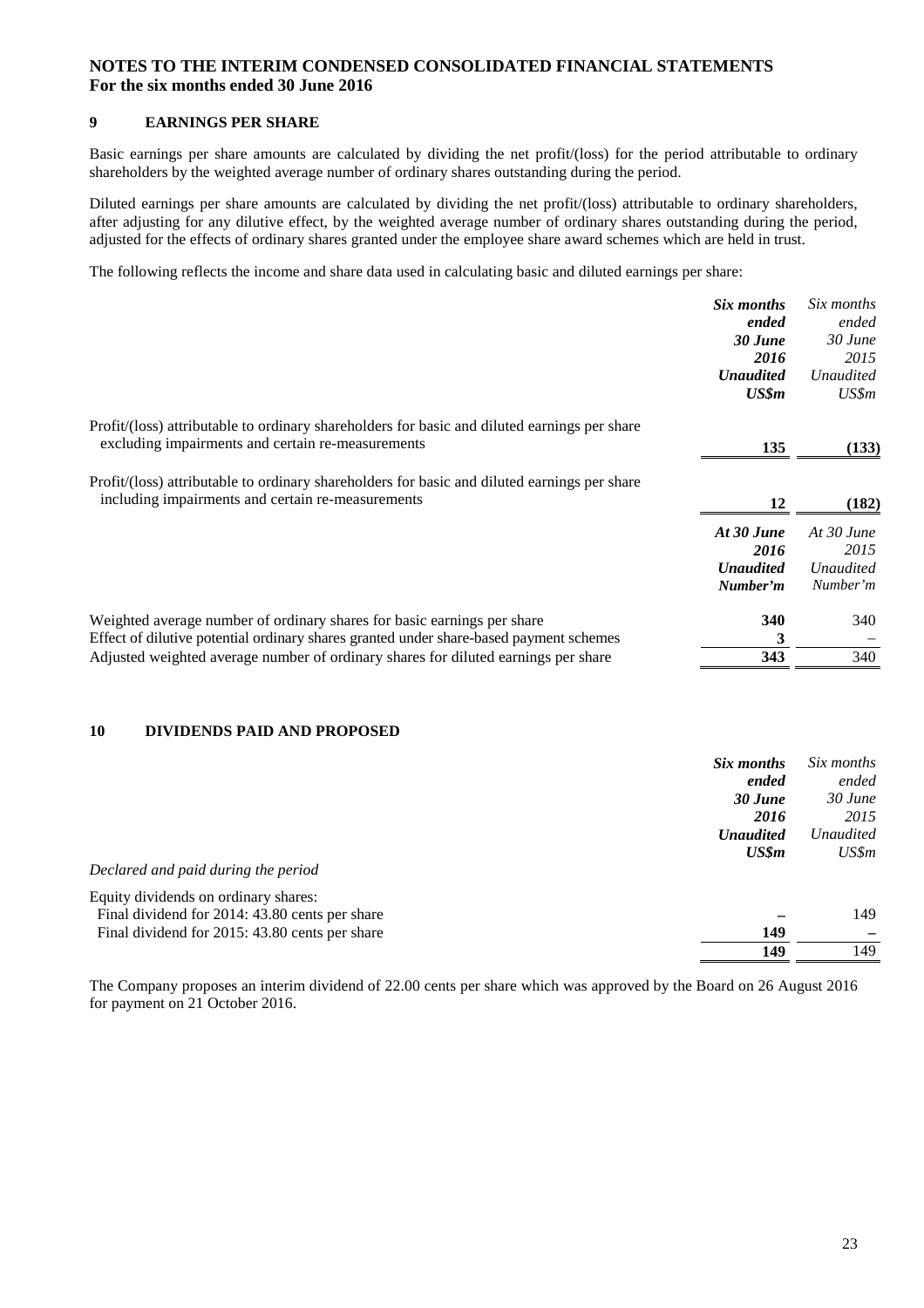#### **11 PROPERTY, PLANT AND EQUIPMENT**

The decrease in property, plant and equipment during the period mainly comprises a revision to decommissioning cost estimates on the Production Enhancement contracts in Mexico of US\$97m (note 21), depreciation charged during the period of US\$93m and an impairment charge relating to oil and gas facilities of US\$15m (note 6). This decrease is partly offset by capital expenditure of US\$54m incurred on the construction of the Petrofac JSD6000 installation vessel, expenditure of US\$10m in respect of oil and gas assets on the Mexico Production Enhancement Contracts, additions to project camps, temporary facilities and vehicles in Engineering & Construction of US\$33m and a transfer from intangible oil and gas assets of US\$3m of field development costs on Block PM304 in Malaysia. Property, plant and equipment having a net book value of US\$2m relating to camps and temporary facilities on an Engineering & Construction project was disposed of during the period and a gain of US\$28m was recognised through cost of sales in the consolidated income statement.

#### **12 GOODWILL**

A summary of the movement in goodwill is presented below:

| 30 June                    | 31 December |
|----------------------------|-------------|
| 2016                       | 2015        |
| <b>Unaudited</b>           | Audited     |
| US\$m                      | US\$m       |
| 80<br>Opening balance      | 115         |
| Impairment (note 6)        | (33)        |
| Exchange difference<br>(5) | (2)         |
| 75                         | 80          |

Goodwill of US\$33m relating to the Integrated Energy Services cash-generating unit was impaired during 2015.

The carrying amount of goodwill allocated to each group of cash-generating units post the 1 January 2016 Group reorganisation is shown below:

|                                        | 30 June          | 31 December |
|----------------------------------------|------------------|-------------|
|                                        | 2016             | 2015        |
|                                        | <b>Unaudited</b> | Audited     |
|                                        | US\$m            | US\$m       |
|                                        |                  | (Restated)  |
| Engineering & Construction unit        | 32               | 33          |
| Engineering & Production Services unit | 43               | 47          |
|                                        | 75               | 80          |

#### **13 INVESTMENTS IN ASSOCIATES / JOINT VENTURES**

|                                                                       |                     | Joint             |                |
|-----------------------------------------------------------------------|---------------------|-------------------|----------------|
|                                                                       | Associates<br>US\$m | ventures<br>US\$m | Total<br>US\$m |
|                                                                       |                     |                   |                |
| As at 1 January 2015 (audited)                                        | 66                  |                   | 71             |
| <b>Additions</b>                                                      |                     |                   |                |
| Loan made to Petrofac FPF1 Limited                                    |                     |                   |                |
| Share of profits                                                      |                     | $\mathfrak{D}$    | 9              |
| Fair valuation gain on initial recognition of investment in associate |                     |                   |                |
| Dividends received                                                    | (6)                 | (3)               | (9)            |
| As at 1 January 2016 (audited)                                        | 69                  |                   | 74             |
| Share of profits                                                      | 3                   |                   | 4              |
| Dividends received                                                    | (2)                 |                   | (3)            |
| Balance at 30 June 2016 (unaudited)                                   | 70                  |                   | 75             |
|                                                                       |                     |                   |                |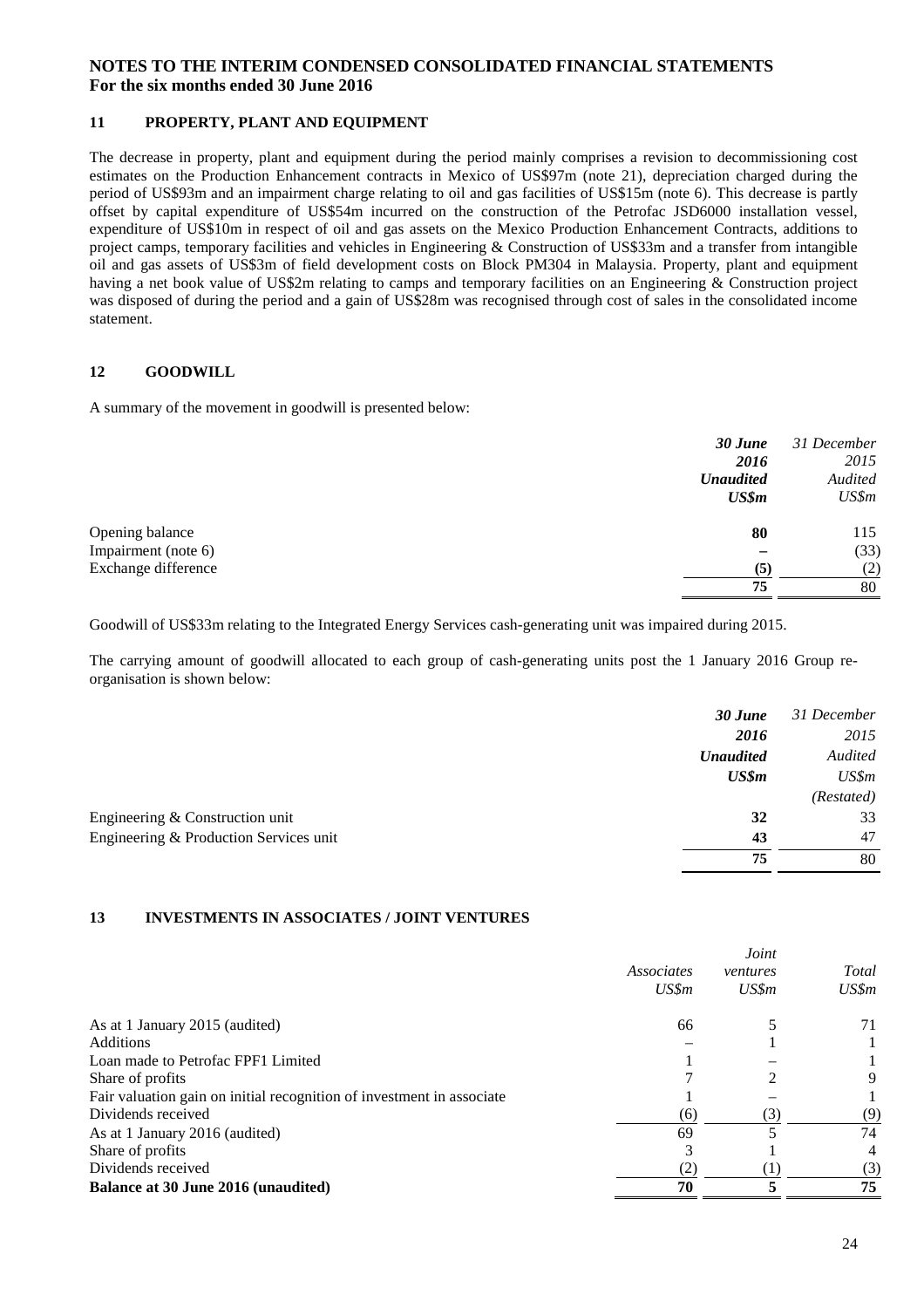#### **14 AVAILABLE-FOR-SALE INVESTMENT**

| 2016<br><b>Unaudited</b><br>US\$m      | 2015                     |
|----------------------------------------|--------------------------|
|                                        |                          |
|                                        | Audited                  |
|                                        | US\$m                    |
| Opening balance<br>169                 | 185                      |
| 12<br>Additions                        | $\overline{\phantom{m}}$ |
| Changes in fair value (note 6)<br>(51) | (16)                     |
| 130                                    | 169                      |

During the period an additional investment of US\$12m was made in Seven Energy to meet its funding requirements, which also included contributions from new and existing shareholders. Additional funding raised by Seven Energy diluted the Group's shareholding in the Company from 15.0% at 31 December 2015 to 14.7% at 30 June 2016.

During the period the fair value of the investment in Seven Energy has been reduced by US\$51m to reflect the pricing of a recent Seven Energy equity fund raising which together with the US\$16m reduction previously recognised through the reserve for unrealised gains/(losses) on available-for-sale investment which has been reclassified to the consolidated income statement, amounts to a total exceptional charge of US\$67m (note 6).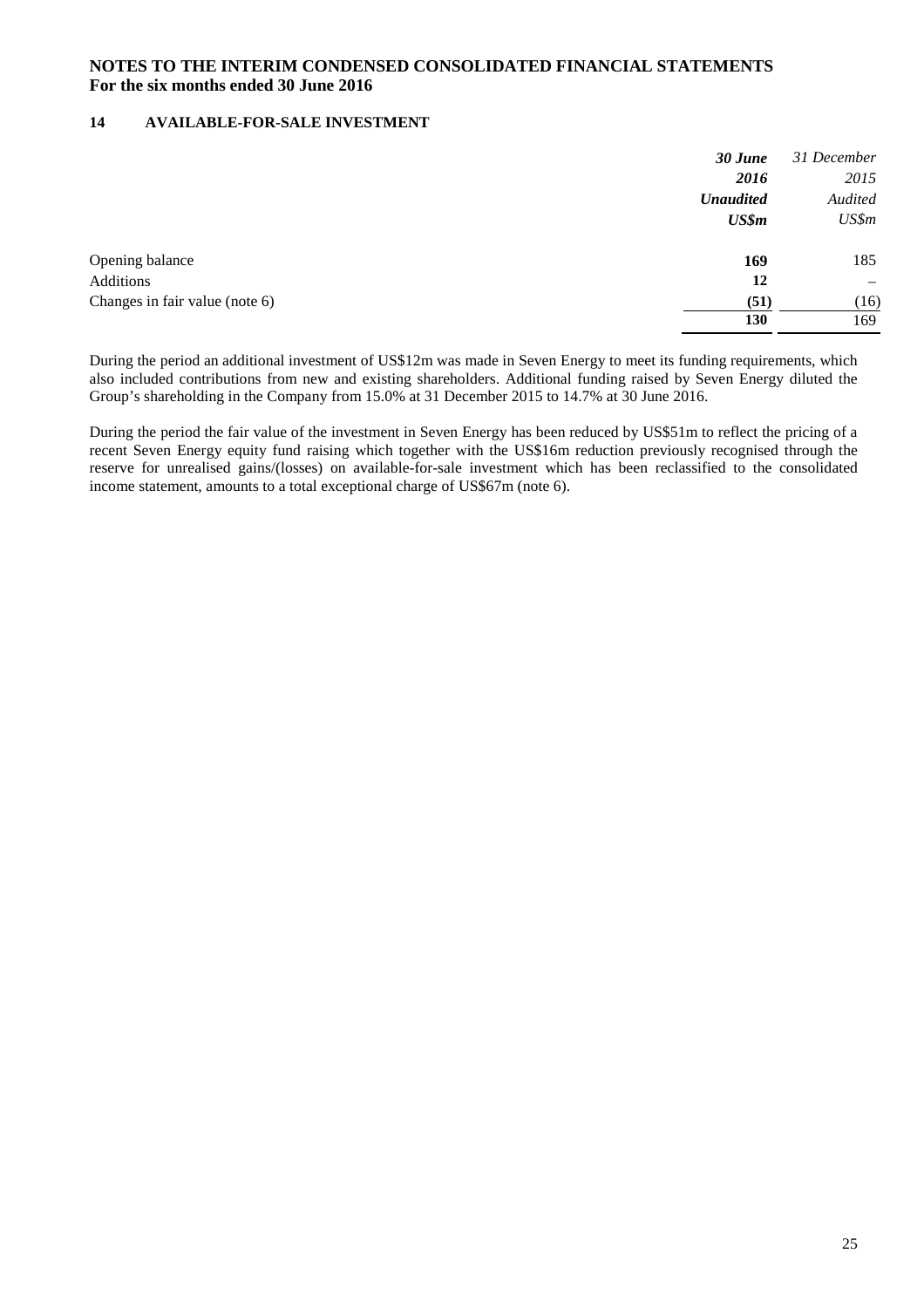#### **15 FINANCIAL INSTRUMENTS**

|                                                                | Classification                     | 30 June<br>2016<br><b>Unaudited</b><br>US\$m | 31 December<br>2015<br>Audited<br>US\$m |
|----------------------------------------------------------------|------------------------------------|----------------------------------------------|-----------------------------------------|
| <b>OTHER FINANCIAL ASSETS</b>                                  |                                    |                                              |                                         |
| <b>Non-Current</b>                                             |                                    |                                              |                                         |
| Receivable under the Berantai RSC                              | Fair value through profit and loss |                                              | 303                                     |
| Receivable from joint venture partners                         | Loans and receivables              | 283                                          | 330                                     |
| Forward currency contracts designated as hedges                | Designated as cash flow hedges     | 35                                           | 78                                      |
| Restricted cash                                                | Loans and receivables              | 41                                           | 41                                      |
|                                                                |                                    | 359                                          | 752                                     |
| <b>Current</b>                                                 |                                    |                                              |                                         |
| Receivable in respect of the development of the Greater Stella |                                    |                                              |                                         |
| Area                                                           | Fair value through profit and loss | 190                                          | 160                                     |
| Receivable from joint venture partners                         | Loans and receivables              | 168                                          | 155                                     |
| Receivable under the Berantai RSC                              | Fair value through profit and loss | 331                                          | 54                                      |
| Forward currency contracts designated as hedges                | Designated as cash flow hedges     | 4                                            | 26                                      |
| Forward currency contracts undesignated                        | Fair value through profit and loss | 31                                           | 12                                      |
| Oil derivative                                                 | Designated as cash flow hedges     | 1                                            | 12                                      |
| Restricted cash                                                | Loans and receivables              | 7                                            | 36                                      |
| <b>OTHER FINANCIAL LIABILITIES</b>                             |                                    | $\overline{732}$                             | 455                                     |
| <b>Non-Current</b>                                             |                                    |                                              |                                         |
| Finance lease creditors                                        | Loans and borrowings               | 557                                          | 631                                     |
| Forward currency contracts designated as hedges                | Designated as cash flow hedges     | 26                                           | 28                                      |
|                                                                |                                    | 583                                          | 659                                     |
| <b>Current</b>                                                 |                                    |                                              |                                         |
| Finance lease creditors                                        | Loans and borrowings               | 258                                          | 239                                     |
| Forward currency contracts designated as hedges                | Designated as cash flow hedges     | 68                                           | 66                                      |
| Forward currency contracts undesignated                        | Fair value through profit and loss | $\overline{2}$                               | $\mathbf{1}$                            |
| Interest payable                                               | Loans and borrowings               | 15                                           | 30                                      |
|                                                                |                                    | $\frac{1}{343}$                              | 336                                     |

Due to the cessation of the Berantai RSC agreed with Petronas, the entire Berantai RSC receivable is classified as a shortterm receivable at 30 June 2016. The short-term receivable under the Berantai RSC now represents the amounts agreed to be recovered over a period of one year from the reporting date in line with the Mutual Settlement and Handover Agreement with the customer (note 6). As part of this arrangement the Berantai FPSO, which is held as an asset under finance lease, is expected to be transferred to Petronas by 30 September 2016. The mechanism for transfer of title of the Berantai FPSO from its current owner to Petronas is subject to final agreement between the respective parties.

The short-term receivable in respect of the development of the Greater Stella Area represents a loan made to the consortium partners to fund Petrofac's share of the development costs of the field.

The short-term and long-term receivable from joint venture partners represents the 70% gross up on finance lease liabilities in respect of oil and gas facilities relating to Block PM304 in Malaysia that are included 100% in the Group's consolidated statement of financial position. The Group's 30% share of this finance lease liability is US\$193m (31 December 2015: US\$208m).

Restricted cash comprises deposits with financial institutions and clients securing various guarantees and performance bonds associated with the Group's trading activities. This cash will be released on the maturity of these guarantees and performance bonds.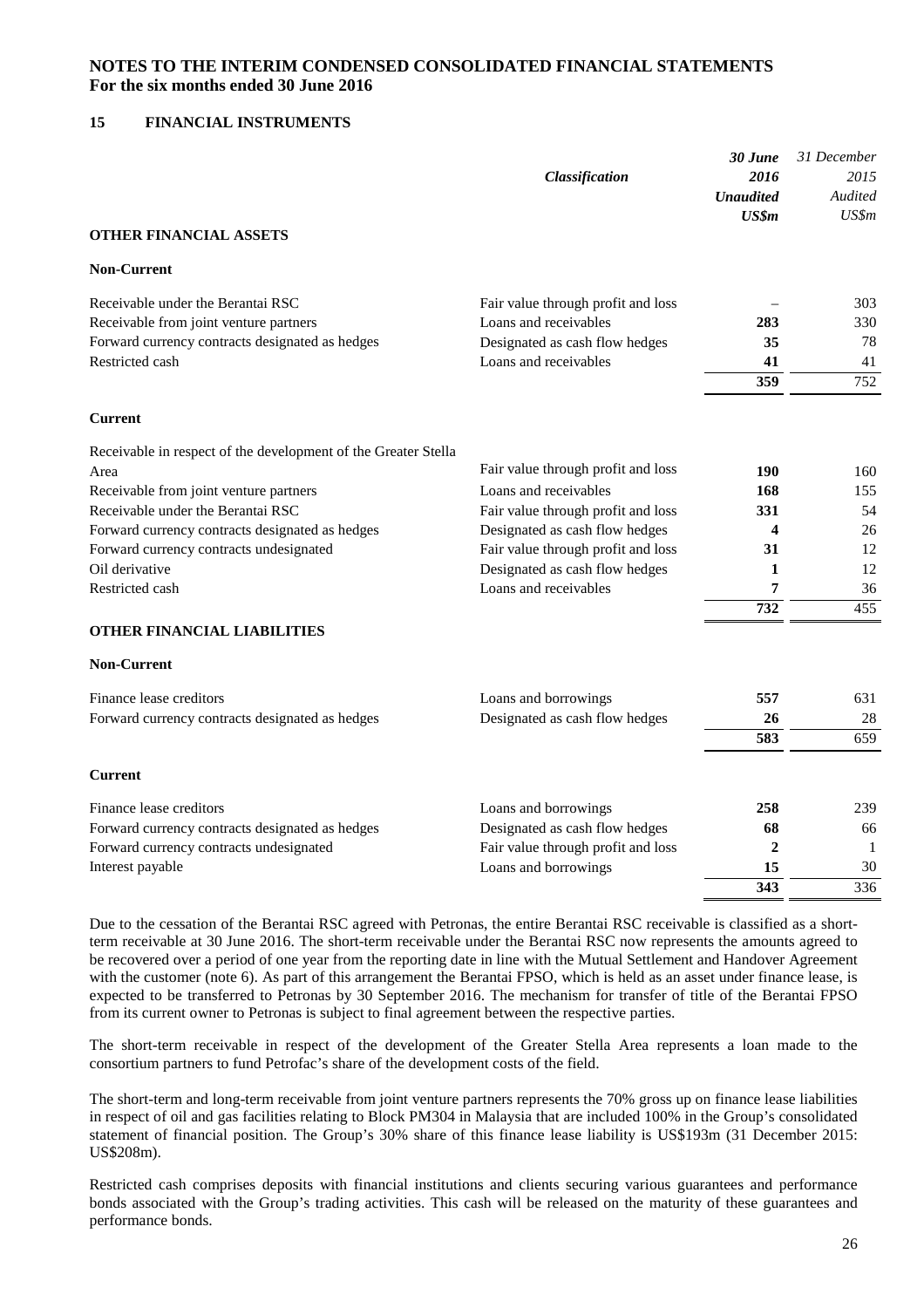#### **15 FINANCIAL INSTRUMENTS (continued)**

#### **Fair value measurement**

The following financial instruments are measured at fair value using the hierarchy below for determination and disclosure of their respective fair values:

Level 1: Unadjusted quoted prices in active markets for identical financial assets or liabilities

Level 2: Other valuation techniques where the inputs are based on significant observable factors

Level 3: Other valuation techniques where the inputs are based on significant unobservable market data

Set out below is a comparison of the carrying amounts and fair values of financial instruments as at:

|                                                                                                                                           | Level<br>Carrying amount |                                              | Fair value                              |                                              |                                         |
|-------------------------------------------------------------------------------------------------------------------------------------------|--------------------------|----------------------------------------------|-----------------------------------------|----------------------------------------------|-----------------------------------------|
|                                                                                                                                           |                          | 30 June<br>2016<br><b>Unaudited</b><br>US\$m | 31 December<br>2015<br>Audited<br>US\$m | 30 June<br>2016<br><b>Unaudited</b><br>US\$m | 31 December<br>2015<br>Audited<br>US\$m |
| <b>Financial assets</b>                                                                                                                   |                          |                                              |                                         |                                              |                                         |
| Cash and short-term deposits                                                                                                              | Level 2                  | 1,328                                        | 1,104                                   | 1,328                                        | 1,104                                   |
| Restricted cash                                                                                                                           | Level 2                  | 48                                           | 77                                      | 48                                           | 77                                      |
| Seven Energy available-for-sale investment                                                                                                | Level 3                  | 130                                          | 169                                     | 130                                          | 169                                     |
| Receivable under Berantai RSC                                                                                                             | Level 3                  | 331                                          | 357                                     | 331                                          | 357                                     |
| Receivable in respect of the development of the Greater Stella Area                                                                       | Level 3                  | 190                                          | 160                                     | <b>190</b>                                   | 160                                     |
| Oil derivative                                                                                                                            | Level 2                  | 1                                            | 12                                      | 1                                            | 12                                      |
| Euro forward currency contracts - designated as cash flow hedge                                                                           | Level 2                  | 32                                           | 99                                      | 32                                           | 99                                      |
| Japanese Yen forward currency contracts - designated as cash flow<br>hedge                                                                | Level 2                  | 4                                            | $\overline{\phantom{0}}$                | 4                                            |                                         |
| Sterling forward currency contracts - designated as cash flow hedge<br>Kuwaiti dinar forward currency contracts - designated as cash flow | Level 2                  | 3                                            | $\overline{c}$                          | 3                                            | $\overline{2}$                          |
| hedge                                                                                                                                     | Level 2                  |                                              | 3                                       |                                              | 3                                       |
| Sterling forward currency contracts - undesignated                                                                                        | Level 2                  | 31                                           | 12                                      | 31                                           | 12                                      |
| <b>Financial liabilities</b><br>Interest-bearing loans and borrowings                                                                     |                          |                                              |                                         |                                              |                                         |
| Senior notes                                                                                                                              | Level 2                  | 673                                          | 745                                     | 677                                          | 750                                     |
| Term loan                                                                                                                                 | Level 2                  | 499                                          | 499                                     | 500                                          | 500                                     |
| Revolving credit facility                                                                                                                 | Level 2                  | 977                                          | 530                                     | 985                                          | 540                                     |
| Export credit agency funding                                                                                                              | Level 2                  | 13                                           | 13                                      | 18                                           | 17                                      |
| <b>Bank</b> overdrafts                                                                                                                    | Level 2                  | 43                                           | 3                                       | 43                                           | 3                                       |
| Finance lease creditors                                                                                                                   | Level 2                  | 815                                          | 870                                     | 815                                          | 870                                     |
| Euro forward currency contracts - designated as cash flow hedge                                                                           | Level 2                  | 38                                           | 72                                      | 38                                           | 72                                      |
| Malaysian ringgit forward currency contracts - designated as cash flow                                                                    |                          |                                              |                                         |                                              |                                         |
| hedge<br>Kuwaiti dinar forward currency contracts - designated as cash flow                                                               | Level 2                  | 7                                            | 18                                      | 7                                            | 18                                      |
| hedge                                                                                                                                     | Level 2                  | 40                                           | $\mathbf{1}$                            | 40                                           | 1                                       |
| Sterling forward currency contracts - designated as cash flow hedge                                                                       | Level 2                  | 9                                            | 3                                       | 9                                            | 3                                       |
| Kuwaiti dinar forward currency contracts - undesignated                                                                                   | Level 2                  | $\boldsymbol{2}$                             | $\qquad \qquad -$                       | $\boldsymbol{2}$                             |                                         |
| Sterling forward currency contracts - undesignated                                                                                        | Level 2                  |                                              | $\mathbf{1}$                            |                                              | $\mathbf{1}$                            |

The Group considers that the carrying amounts of trade and other receivables, work-in-progress, trade and other payables, other current and non-current financial assets and liabilities approximate their fair values and are therefore excluded from the above table.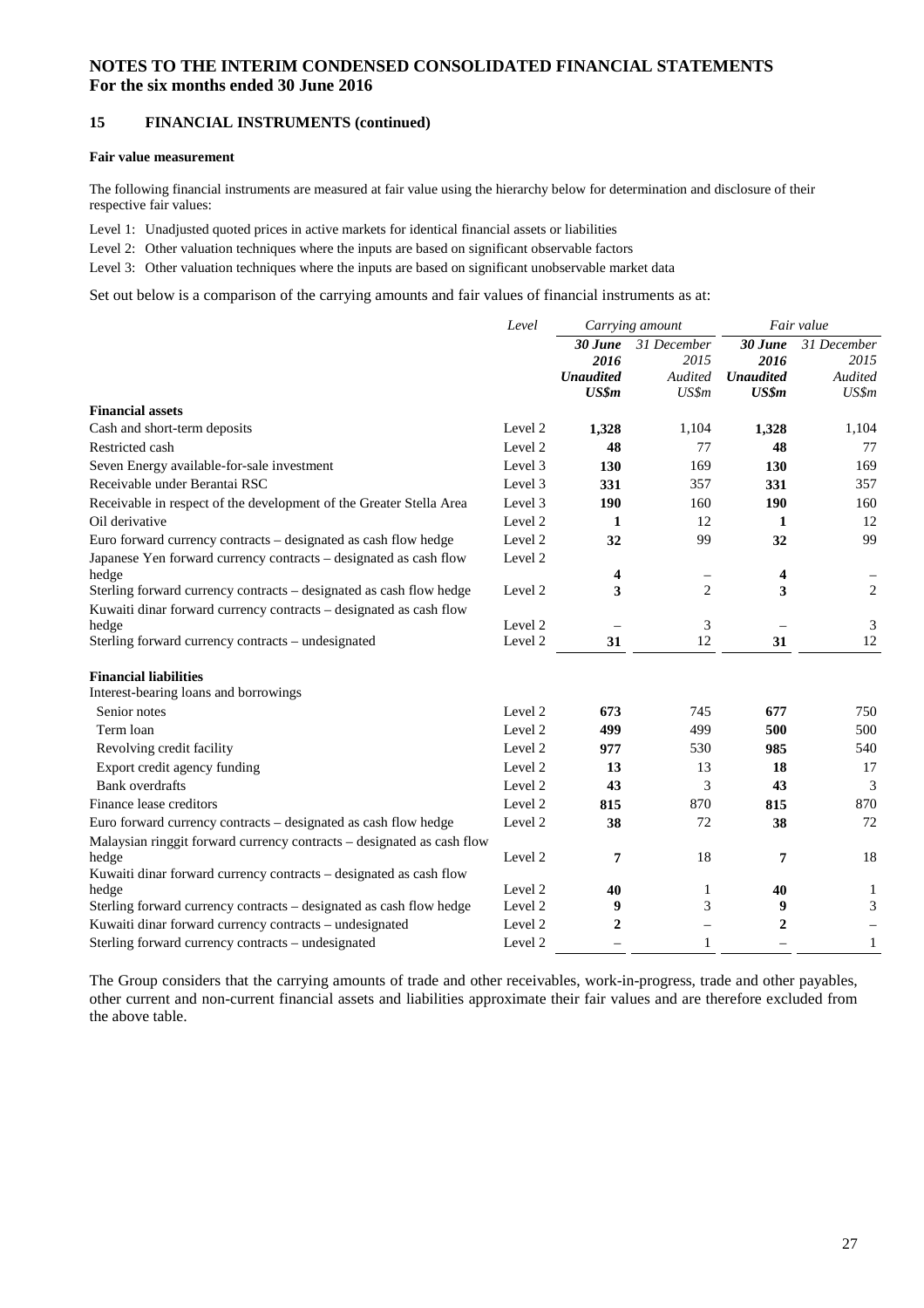#### **15 FINANCIAL INSTRUMENTS (continued)**

The fair value of the financial assets and liabilities is included at the amount at which the instrument could be exchanged in a current transaction between willing parties, other than in a forced or liquidation sale.

#### **Fair values of financial assets and liabilities**

The following methods and assumptions were used to estimate the fair values:

- The Group enters into derivative financial instruments with various counterparties, principally financial institutions with investment grade credit ratings. Derivatives valued using valuation techniques with market observable inputs are mainly foreign exchange forward contracts and oil derivatives. Externally provided sources of quoted market prices have been used to determine the fair values of forward currency contracts and oil derivatives.
- The fair values of long-term interest-bearing loans and borrowings and finance lease creditors are equivalent to their amortised costs determined as the present value of discounted future cash flows using the effective interest rate.
- The fair value of the receivable under the Berantai RSC (page 27) represents the amounts agreed to be recovered over a period of twelve months from the reporting date in line with the Mutual Settlement and Handover Agreement with the customer. The fair valuation of the receivable is based on unobservable inputs agreed with the customer:

|                                    | <b>30 June</b> 31 December |
|------------------------------------|----------------------------|
| 2016                               | 2015                       |
| <b>Unaudited</b>                   | Audited                    |
| Internal rate of return<br>$9.7\%$ | 11.5%                      |

Since, a final contract cessation agreement with the customer has been reached in relation to the unobservable inputs, no sensitivity analysis for 30 June 2016 has been presented below (note 6):

|                                                          | 30 June          | 31 December |
|----------------------------------------------------------|------------------|-------------|
|                                                          | 2016             | 2015        |
|                                                          | <b>Unaudited</b> | Audited     |
|                                                          | US\$m            | US\$m       |
| 100 basis points decrease in the internal rate of return |                  | (19)        |
| 100 basis points decrease in the discount rate           |                  | 2           |
| 100 basis points increase in the discount rate           |                  | (2)         |

Reconciliation of fair value measurement of the receivable under the Berantai RSC:

|                                 | 30 June          | 31 December    |
|---------------------------------|------------------|----------------|
|                                 | 2016             | 2015           |
|                                 | <b>Unaudited</b> | Audited        |
|                                 | US\$m            | US\$m          |
| Opening balance                 | 357              | 381            |
| Billings during the year        | 25               | 55             |
| Fair value (loss)/gain (note 6) | (26)             | $\overline{4}$ |
| Receipts during the year        | (25)             | (83)           |
| Closing balance                 | 331              | 357            |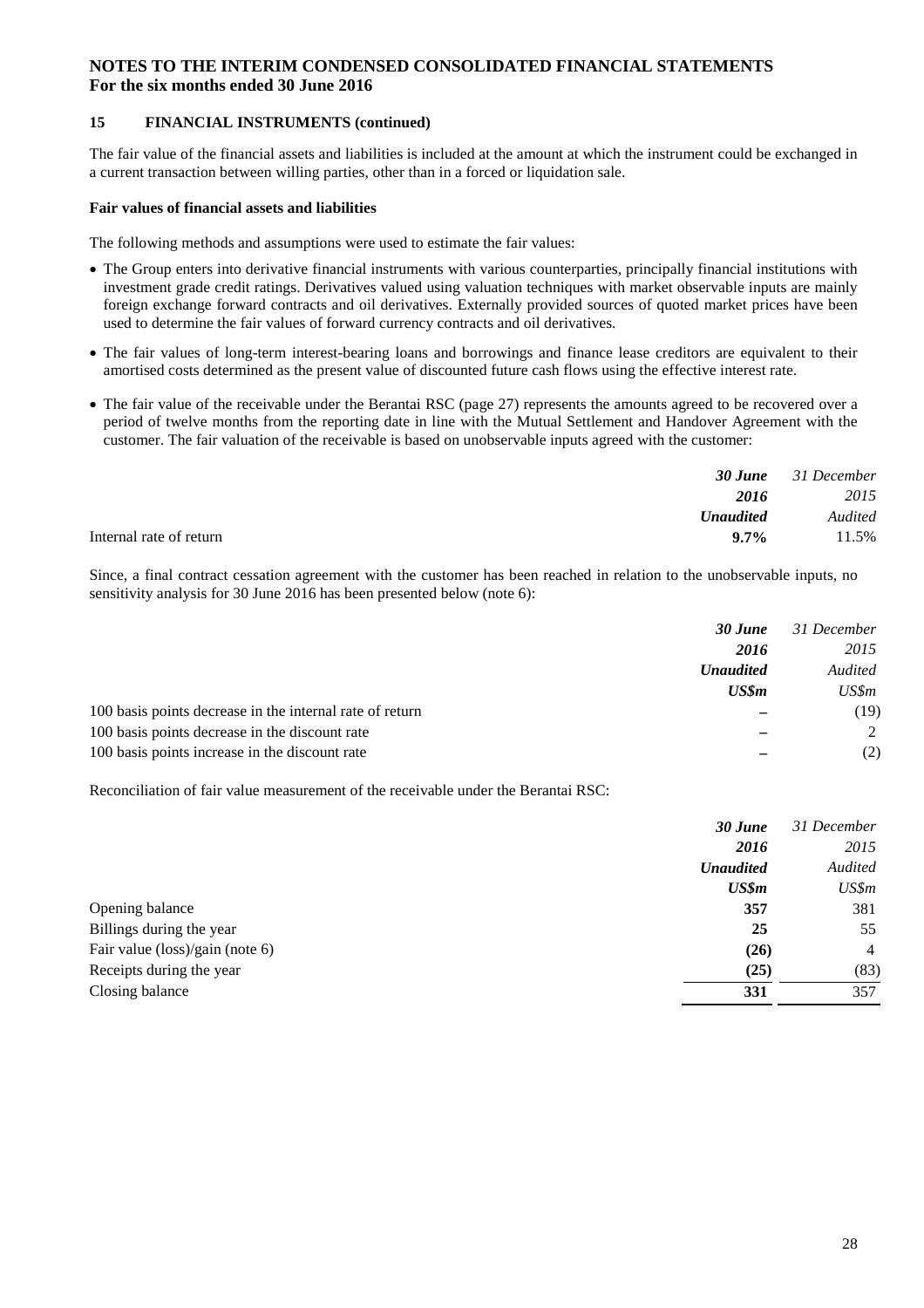#### **15 FINANCIAL INSTRUMENTS (continued)**

 The fair value of the available-for-sale investment in Seven Energy (page 27) has been calculated using the share price at which the additional equity capital was raised by Seven Energy during 2016 (note 14). In 2015, the fair value was calculated using the income method based on a discounted cash flow analysis.

At 30 June 2016, the impact on the fair value of the available-for-sale investment as a result of changes to its share price has been presented below:

|                                                | 30 June          | 31 December |
|------------------------------------------------|------------------|-------------|
|                                                | 2016             | 2015        |
|                                                | <b>Unaudited</b> | Audited     |
|                                                | US\$m            | US\$m       |
| 10% decrease in the oil price (per barrel)     |                  | (3)         |
| 10% increase in the oil price (per barrel)     |                  | .5          |
| 100 basis points decrease in the discount rate |                  | 12          |
| 100 basis points increase in the discount rate |                  | (9)         |
| 5% decrease in share price                     | (7               |             |

 The fair value of the amounts receivable in respect of the development of the Greater Stella Area (page 27) has been calculated using a discounted cash flow model that represents the value which management expects would be converted to oil and gas assets upon transfer of legal title of the licence on achieving first oil. The oil price assumptions used are the same as disclosed in note 6 and the risk adjusted cash flow projections are discounted at a post-tax rate of 9.0%.

The table below explains the impact on the fair value of the amounts receivable in respect of the development of the Greater Stella Area as a result of changes to these inputs:

|                                                | 30 June          | 31 December |
|------------------------------------------------|------------------|-------------|
|                                                | 2016             | 2015        |
|                                                | <b>Unaudited</b> | Audited     |
|                                                | US\$m            | US\$m       |
| 10% decrease in the oil price (per barrel)     | (24)             | (22)        |
| 10% increase in the oil price (per barrel)     | 24               | 22          |
| 10% decrease in the gas price (per mcf)        | (24)             | (26)        |
| 10% increase in the gas price (per mcf)        | 24               | 27          |
| 6 month delay in production                    | (3)              | (45)        |
| 100 basis points decrease in the discount rate | 13               | 16          |
| 100 basis points increase in the discount rate | (13)             | (15)        |

Reconciliation of fair value measurement of the amounts receivable in respect of the development of the Greater Stella Area:

|                                            | 30 June          | 31 December |
|--------------------------------------------|------------------|-------------|
|                                            | 2016             | 2015        |
|                                            | <b>Unaudited</b> | Audited     |
|                                            | US\$m            | US\$m       |
| Opening balance                            | 160              | 192         |
| Advances during the period to the partners | 31               | 182         |
| Fair value loss (note 6)                   | $\bf(1)$         | (214)       |
| Closing balance                            | 190              | 160         |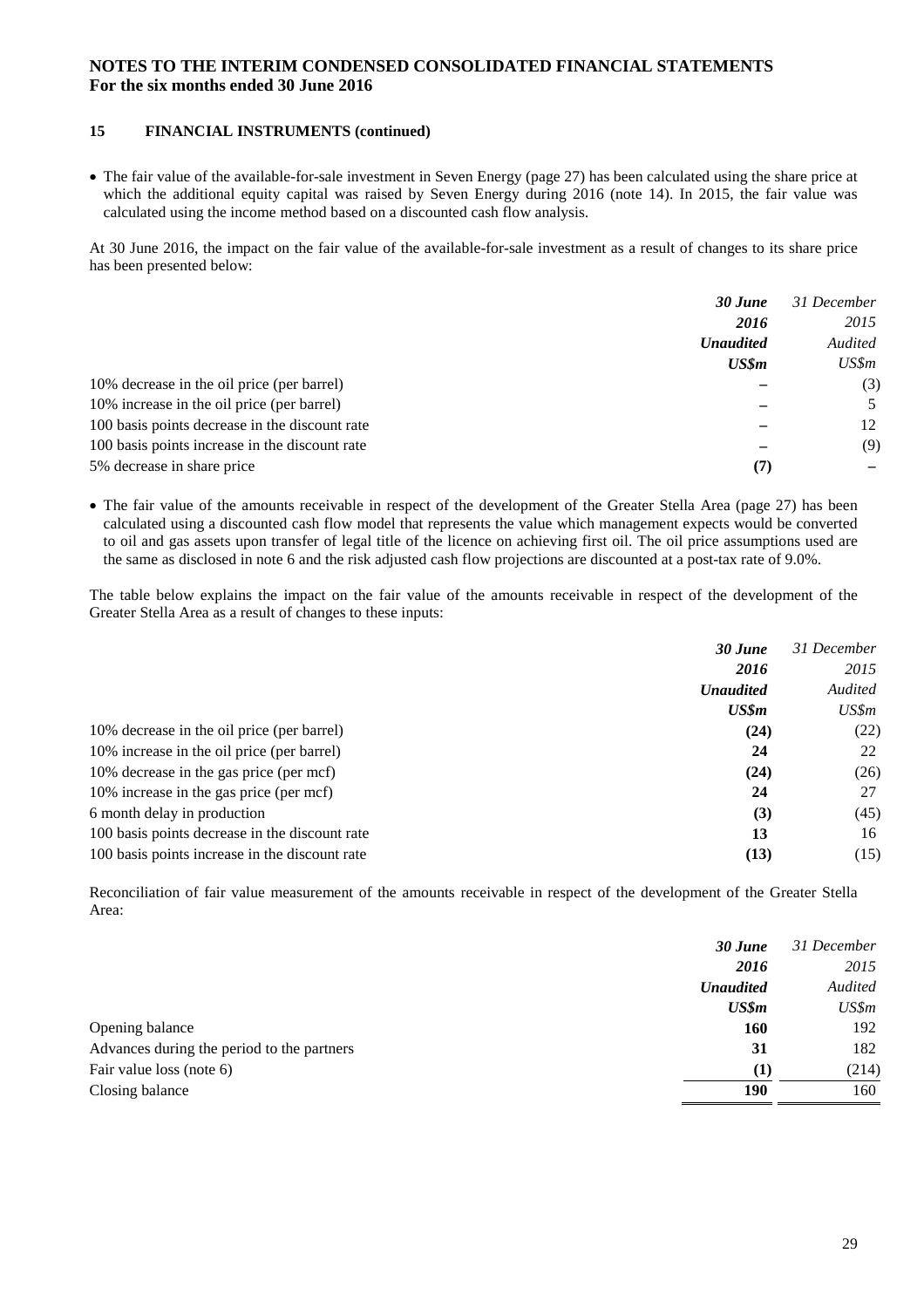#### **16 WORK IN PROGRESS**

The increase in work in progress during the period of US\$602m is mainly due to an Engineering & Construction project achieving its initial physical progress based revenue and margin recognition threshold amounting to US\$354m and shortterm timing differences between physical contract progress and milestone based billing on another Engineering & Construction project amounting to US\$269m.

#### **17 CASH AND CASH EQUIVALENTS**

For the purposes of the interim condensed consolidated statement of cash flows, cash and cash equivalents comprise:

|                              | 30 June          | 31 December |
|------------------------------|------------------|-------------|
|                              | 2016             | 2015        |
|                              | <b>Unaudited</b> | Audited     |
|                              | US\$m            | US\$m       |
| Cash at bank and in hand     | 1,153            | 1,102       |
| Short-term deposits          | 175              | 2           |
| Cash and short-term deposits | 1,328            | 1,104       |
| Bank overdrafts (note 20)    | (43)             | (3)         |
|                              | 1,285            | 1,101       |

#### **18 TREASURY SHARES AND SHARE-BASED PAYMENTS**

During the period, the Company acquired 2,673,796 (31 December 2015: 2,800,000) of its own shares at a cost of US\$36m (31 December 2015: US\$39m) for the purpose of making awards under the Group's employee share schemes and these shares have been classified in the balance sheet as treasury shares within equity. In addition, during the period 2,532,415 shares (including 167,547 accrued dividend shares) with a cost of US\$38m were transferred out of the Employee Benefit Trust on vesting of various employee share scheme awards.

The Group has recognised an expense in the income statement for the period to 30 June 2016 relating to employee sharebased incentives of US\$9m (six months ended 30 June 2015: US\$10m; year ended 31 December 2015:US\$23m) which has been transferred to the reserve for share-based payments. This charge covers shares granted in relation to the existing Deferred Bonus, Performance and Restricted Share Plans. In addition US\$17m of the remaining bonus liability accrued for the year ended 31 December 2015 (2014 bonus of US\$23m) which has been voluntarily elected or mandatorily obliged to be settled in shares granted during the period has been transferred to the reserve for share-based payments.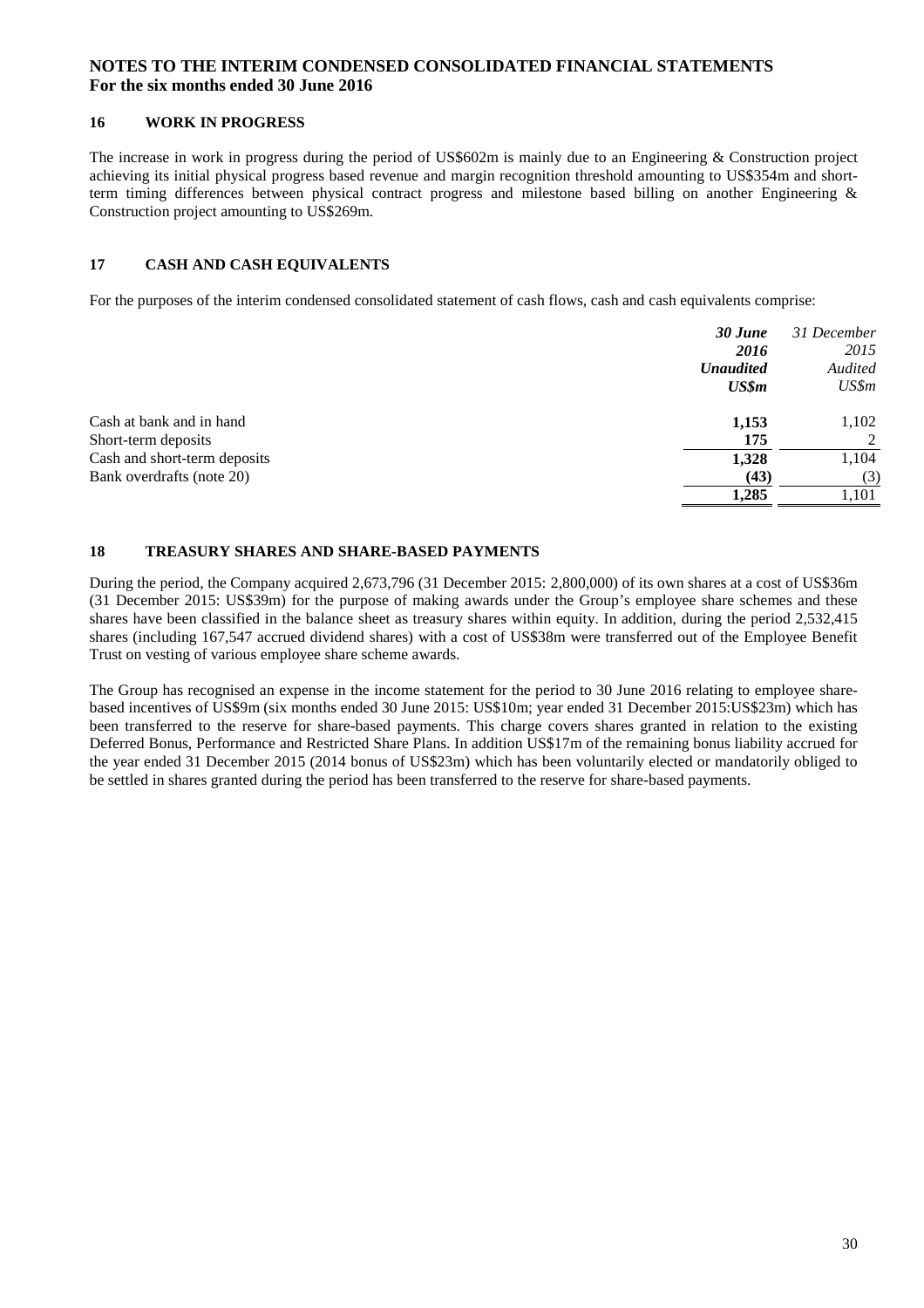### **19 OTHER RESERVES**

|                                                                                                                                                          | Net unrealised<br>gains/(losses)<br>on derivatives<br>US\$m | Net unrealised<br>gains/(losses) on<br>available-for-sale<br>investment<br>US\$m | Foreign<br>currency<br>translation<br>US\$m | Reserve for<br>share-based<br>payments<br>US\$m | Total<br>US\$m  |
|----------------------------------------------------------------------------------------------------------------------------------------------------------|-------------------------------------------------------------|----------------------------------------------------------------------------------|---------------------------------------------|-------------------------------------------------|-----------------|
| Balance at 1 January 2015 (audited)<br>Net gains on maturity of cash flow hedges recycled in                                                             | (7)                                                         |                                                                                  | (51)                                        | 76                                              | 18              |
| the year                                                                                                                                                 | (11)                                                        |                                                                                  |                                             |                                                 | (11)            |
| Net changes in fair value of derivatives and financial<br>assets designated as cash flow hedges<br>Changes in fair value of available-for-sale financial | (47)                                                        |                                                                                  |                                             |                                                 | (47)            |
| assets                                                                                                                                                   |                                                             | (16)                                                                             |                                             |                                                 | (16)            |
| Share-based payments charge (note 18)                                                                                                                    |                                                             |                                                                                  |                                             | 23                                              | 23              |
| Transfer during the year (note 18)                                                                                                                       |                                                             |                                                                                  |                                             | 23                                              | 23              |
| Shares vested during the year                                                                                                                            |                                                             |                                                                                  |                                             | (27)                                            | (27)            |
| Balance at 31 December 2015 (audited)                                                                                                                    | (65)                                                        | (16)                                                                             | (51)                                        | 95                                              | (37)            |
| Attributable to:<br>Petrofac Limited shareholders                                                                                                        |                                                             |                                                                                  |                                             |                                                 |                 |
|                                                                                                                                                          | (44)                                                        | (16)                                                                             | (51)                                        | 95                                              | (16)            |
| Non-controlling interests                                                                                                                                | (21)                                                        |                                                                                  |                                             | 95                                              | (21)            |
| Balance at 31 December 2015 (audited)                                                                                                                    | (65)                                                        | (16)                                                                             | (51)                                        |                                                 | (37)            |
| Balance at 1 January 2016 (audited)                                                                                                                      | (65)                                                        | (16)                                                                             | (51)                                        | 95                                              | (37)            |
| Foreign currency translation gains                                                                                                                       |                                                             |                                                                                  | 21                                          |                                                 | 21              |
| Net gains on maturity of cash flow hedges recycled in                                                                                                    |                                                             |                                                                                  |                                             |                                                 |                 |
| the period<br>Net changes in fair value of derivatives and financial                                                                                     | (1)                                                         |                                                                                  |                                             |                                                 | (1)             |
| assets designated as cash flow hedges                                                                                                                    | 25                                                          |                                                                                  |                                             |                                                 | 25              |
| Unrealised loss on the fair value of available-for-sale                                                                                                  |                                                             |                                                                                  |                                             |                                                 |                 |
| investment reclassified during the period (note 14)                                                                                                      |                                                             | 16                                                                               |                                             |                                                 | 16              |
| Share-based payments charge (note 18)                                                                                                                    |                                                             |                                                                                  |                                             | 9                                               | 9               |
| Transfer during the period (note 18)                                                                                                                     |                                                             |                                                                                  |                                             | 17                                              | 17              |
| Shares vested during the period                                                                                                                          |                                                             |                                                                                  |                                             | (35)                                            | (35)            |
| Deferred tax on share-based payments reserve                                                                                                             |                                                             |                                                                                  |                                             | (1)                                             | (1)             |
| Balance at 30 June 2016 (unaudited)                                                                                                                      | (41)                                                        |                                                                                  | (30)                                        | 85                                              | $\overline{14}$ |
| <b>Attributable to:</b>                                                                                                                                  |                                                             |                                                                                  |                                             |                                                 |                 |
| Petrofac Limited shareholders                                                                                                                            | (29)                                                        |                                                                                  | (30)                                        | 85                                              | 26              |
| Non-controlling interests                                                                                                                                | (12)                                                        |                                                                                  |                                             |                                                 | (12)            |
| Balance at 30 June 2016 (unaudited)                                                                                                                      | (41)                                                        |                                                                                  | (30)                                        | 85                                              | 14              |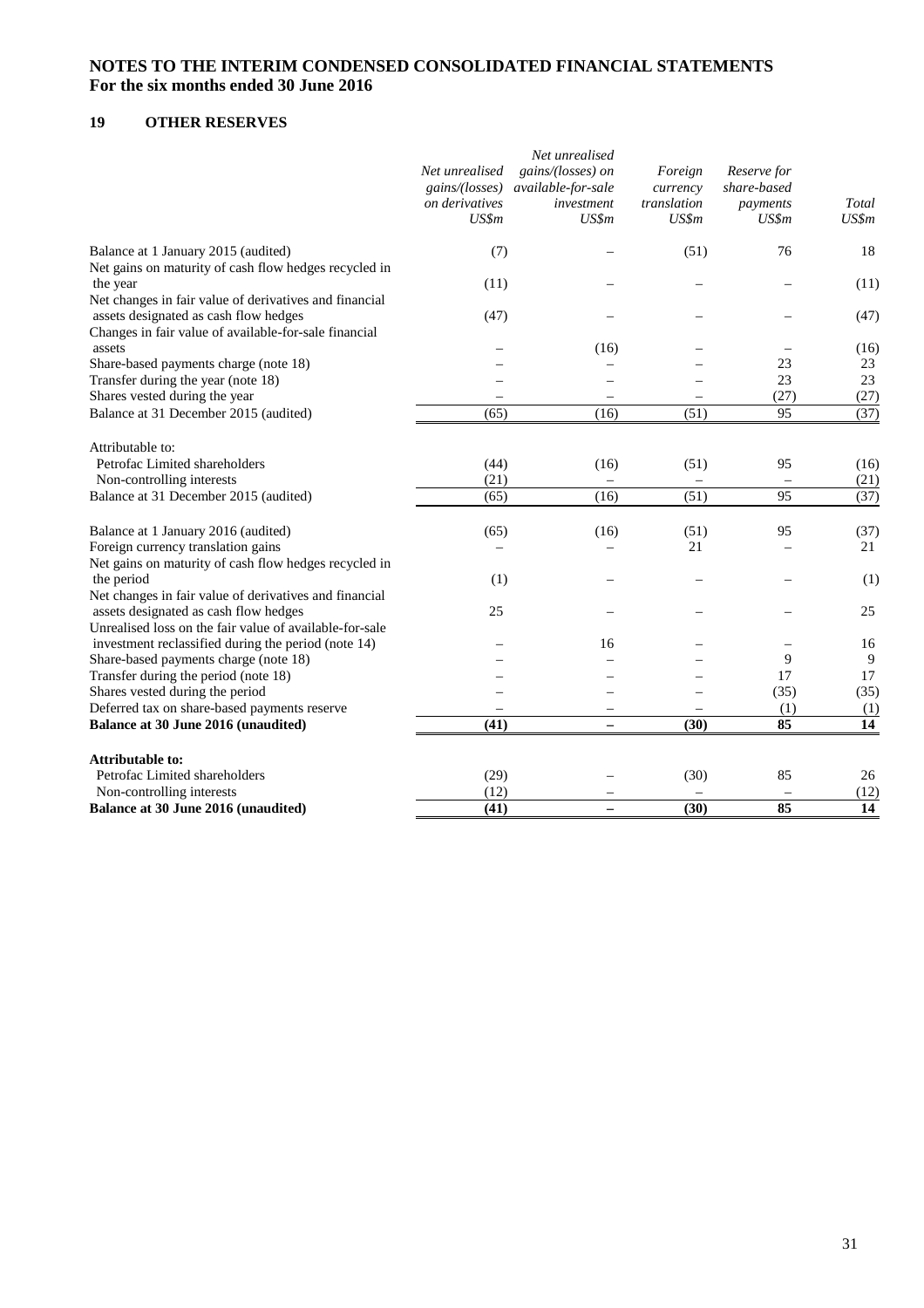#### **20 INTEREST-BEARING LOANS AND BORROWINGS**

#### The Group had the following interest-bearing loans and borrowings outstanding:

|                                                                                                |       | 30 June 2016<br>Actual interest rate % | 31 December 2015<br>Actual interest<br>rate % | <b>Effective</b> interest<br>rate % | Maturity <sup>1</sup>     | 30 June<br>2016<br><b>Unaudited</b><br>US\$m | 31 December<br>2015<br>Audited<br>US\$m |
|------------------------------------------------------------------------------------------------|-------|----------------------------------------|-----------------------------------------------|-------------------------------------|---------------------------|----------------------------------------------|-----------------------------------------|
| Current                                                                                        |       |                                        |                                               |                                     |                           |                                              |                                         |
| <b>Bank</b> overdrafts                                                                         | (i)   | US/UK LIBOR $+ 1.50\%$                 | US/UK LIBOR $+ 1.50\%$                        | US/UK LIBOR $+ 1.50\%$              | on demand                 | 43                                           | 3                                       |
| Term loans                                                                                     | (iii) | US LIBOR $+0.85%$                      | US LIBOR $+0.85%$                             | US LIBOR $+0.85%$                   | August 2016               | 500                                          | 500                                     |
| <b>Export Credit Agency Funding</b>                                                            | (v)   | US LIBOR $+ 1.50\%$                    | $\overline{\phantom{0}}$                      | US LIBOR $+ 1.50\%$                 | Refer note<br>$(v)$ below | 18                                           | 17                                      |
| Total current interest-bearing loans and borrowings                                            |       |                                        |                                               |                                     |                           | 561                                          | 520                                     |
| Non-current                                                                                    |       |                                        |                                               |                                     |                           |                                              |                                         |
| Senior notes                                                                                   | (ii)  | 3.40%                                  | 3.40%                                         | 3.70%                               | 2 years                   | 677                                          | 750                                     |
| Revolving credit facility                                                                      | (iv)  | US LIBOR $+ 1.00\%$                    | US LIBOR $+0.95%$                             | US LIBOR $+ 1.00\%$                 | 4 years                   | 985                                          | 540                                     |
| Less: Debt acquisition costs net<br>of accumulated amortisation<br>and effective interest rate |       |                                        |                                               |                                     |                           | 1,662                                        | 1,290                                   |
| adjustments                                                                                    |       |                                        |                                               |                                     |                           | (18)                                         | (20)                                    |
| Total non-current interest-bearing loans and borrowings                                        |       |                                        |                                               |                                     |                           | 1,644                                        | 1,270                                   |
| Total interest-bearing loans and borrowings                                                    |       |                                        |                                               |                                     |                           | 2,205                                        | 1,790                                   |
|                                                                                                |       |                                        |                                               |                                     |                           |                                              |                                         |

1 As at 30 June 2016

Details of the Group's interest-bearing loans and borrowings are as follows:

#### **(i) Bank overdrafts**

Bank overdrafts are drawn down in US dollars and sterling denominations to meet the Group's working capital requirements. These are repayable on demand.

#### **(ii) Senior notes**

Petrofac has an outstanding aggregate principal amount of US\$677m Senior Notes due in 2018 (Notes). During the period the Company redeemed US\$73m of its Notes and recognised a gain thereon of US\$1m (six months ended 30 June 2015: US\$nil). The Group pays interest on the Notes at an annual rate equal to 3.40% of the outstanding principal amount. Interest on the Notes is payable semi-annually in arrears in April and October each year. The Notes are senior unsecured obligations of the Company and will rank equally in right of payment with the Company's other existing and future unsecured and unsubordinated indebtedness. Petrofac International Ltd and Petrofac International (UAE) LLC irrevocably and unconditionally guarantee, jointly and severally, the due and prompt payment of all amounts at any time becoming due and payable in respect of the Notes. The Guarantees are senior unsecured obligations of each Guarantor and will rank equally in right of payment with all existing and future senior unsecured and unsubordinated obligations of each Guarantor.

#### **(iii) Term loan**

On 31 August 2014, Petrofac entered into a US\$500m 2 year term loan facility with a syndicate of 5 international banks. The facility, which matures on 31 August 2016, is unsecured and is subject to two financial covenants relating to leverage and interest cover. Petrofac was in compliance with these covenants for the period ending 30 June 2016. The loan was fully drawn as of 30 June 2016 (31 December 2015: US\$500m).

Interest is payable on the facility at  $LIBOR + 0.85\%$ .

The US\$500m term loan due to mature on 31 August 2016 was repaid in full on 15 August 2016. The repayment was partly financed with the proceeds of two new term loans of US\$200m and US\$100m respectively. These two new facilities will mature in August 2017.

#### **(iv) Revolving credit facility**

Petrofac has a US\$1,200m 5 year committed revolving credit facility with a syndicate of international banks, which is available for general corporate purposes. The facility, which was signed on 11 September 2012, was amended and extended in June 2015 and will now mature on 2 June 2020. The facility is unsecured and is subject to two financial covenants relating to leverage and interest cover. Petrofac was in compliance with these covenants for the period ending 30 June 2016. As at 30 June 2016, US\$985m was drawn under this facility (31 December 2015: US\$540m).

Interest is payable on the drawn balance of the facility at LIBOR  $+1.00\%$  and in addition utilisation fees are payable depending on the level of utilisation.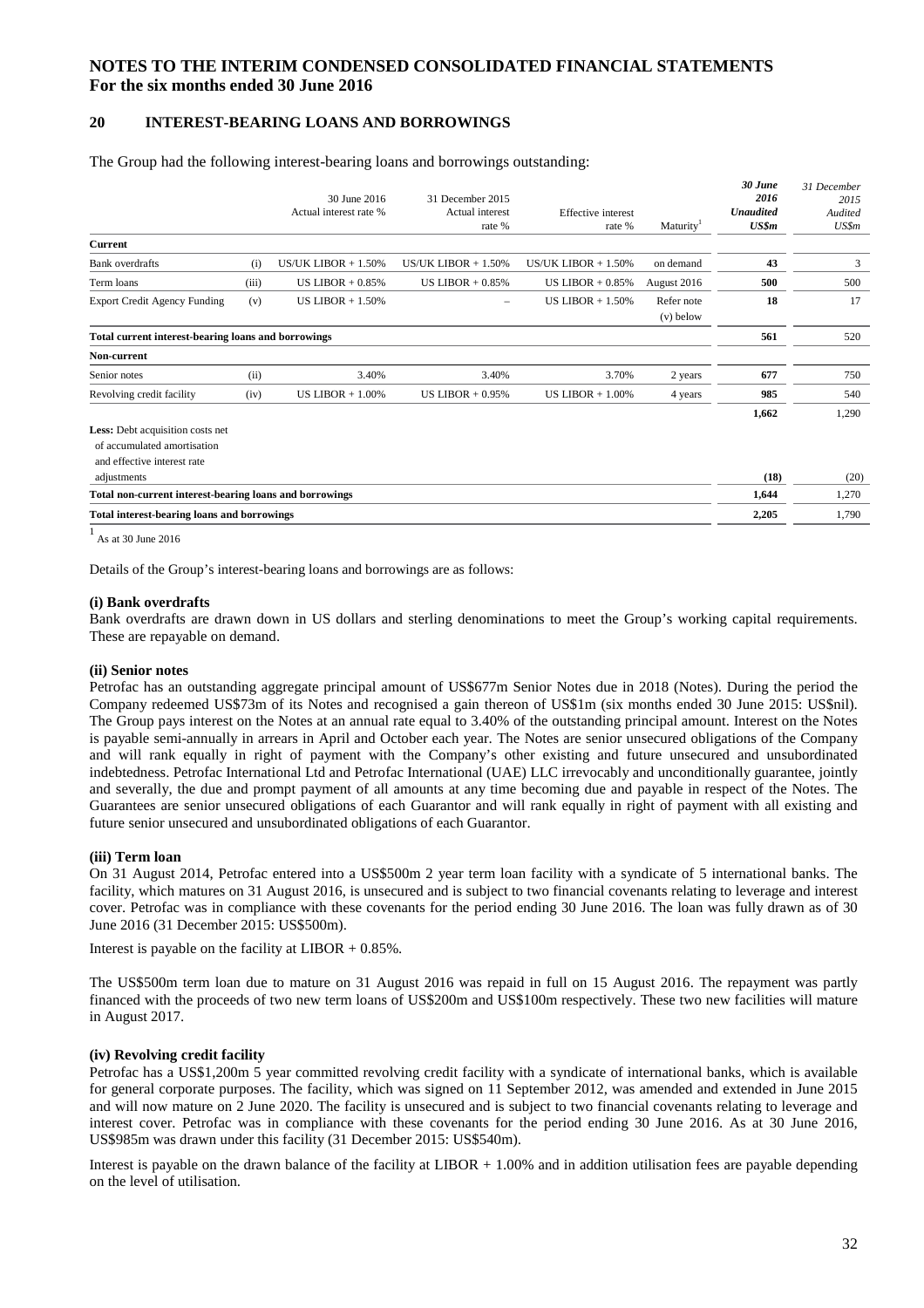#### **20 INTEREST-BEARING LOANS AND BORROWINGS (continued)**

#### **(v) Export credit agency funding**

On 26 February 2015, Petrofac entered into a US\$58m, 14 year term loan facility guaranteed by the Italian Export Credit Agency SACE. On 30 July 2015, Petrofac entered into a US\$108m term loan facility guaranteed by the UK Export Credit Agency UKEF, on substantially the same terms as the SACE facility. The two facilities are linked to the procurement of certain goods and services from Italian and UK exporters, respectively, in connection with the construction of the Petrofac JSD6000 vessel. Repayment of the loans was intended to commence from the date of delivery of the vessel. Following the termination of the vessel construction contract, the facilities are not currently available for drawing and Petrofac is in discussions with the two Export Credit Agencies to amend the facilities and agree a revised date for the commencement of repayments. As at 30 June 2016, US\$17m (31 December 2015: US\$17m) was drawn under the SACE facility and interest of US\$1m was capitalised during the period (31 December 2015: US\$nil). No drawings have been made under the UKEF facility.

#### **21 PROVISIONS**

The decrease in provisions during the period is mainly due to a revision of decommissioning cost estimates on the Santuario, Magallanes and Arenque Production Enhancement Contracts in Mexico of US\$97m (note 11).

#### **22 ACCRUED CONTRACT EXPENSES**

The increase in accrued contract expenses of US\$352m during the period is due largely to an Engineering & Construction project achieving its initial physical progress based revenue and margin recognition threshold (US\$308m).

#### **23 CAPITAL COMMITMENTS**

At 30 June 2016 the Group had capital commitments of US\$295m (31 December 2015: US\$500m).

Included in the US\$295m of commitments are:

|                                                                                 | 30 June          | 31 December |
|---------------------------------------------------------------------------------|------------------|-------------|
|                                                                                 | 2016             | 2015        |
|                                                                                 | <b>Unaudited</b> | Audited     |
|                                                                                 | US\$m            | US\$m       |
| Building of the Petrofac JSD6000 installation vessel                            | 60               | 93          |
| Production Enhancement Contracts in Mexico                                      | 18               | 3           |
| Further appraisal and development of wells as part of Block PM304 in Malaysia   | 39               | 240         |
| Costs in respect of Ithaca Greater Stella Field development in the UK North Sea | 178              | 164         |
|                                                                                 |                  |             |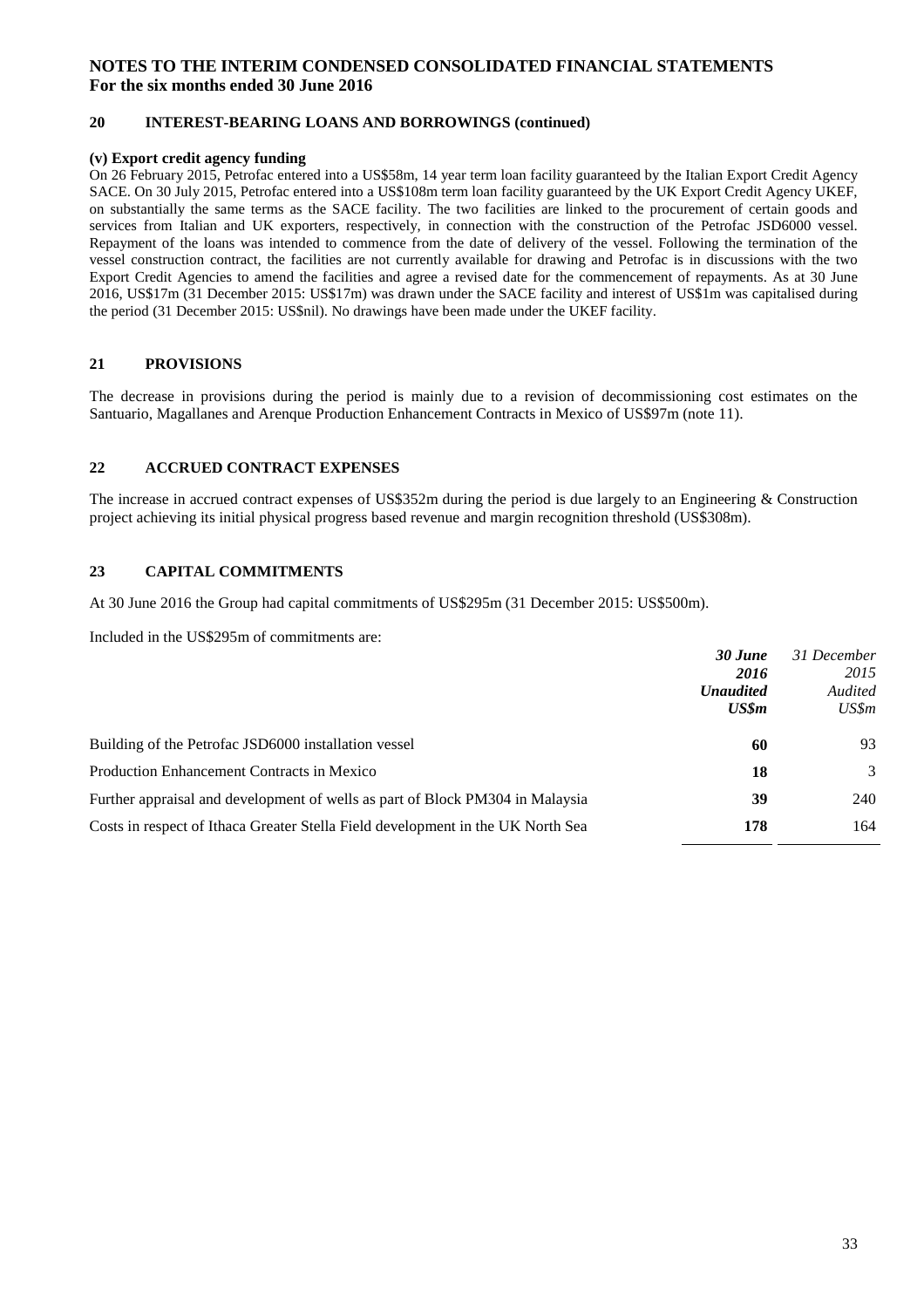#### **STATEMENT OF DIRECTORS' RESPONSIBILITIES**

The Directors confirm that, to the best of their knowledge, the condensed set of financial statements on pages 11 to 33 has been prepared in accordance with IAS 34 'Interim Financial Reporting', and that the interim management report on pages 1 to 10 includes a fair review of the information required by DTR 4.2.7R and DTR 4.2.8R.

The Directors of Petrofac Limited are listed in the *Petrofac Annual Report and Accounts 2015*.

By the order of the Board

Ayman Asfari Tim Weller 26 August 2016 26 August 2016

Chief Executive Officer Chief Financial Officer

#### **INDEPENDENT REVIEW REPORT TO PETROFAC LIMITED**

#### **Introduction**

We have been engaged by Petrofac Limited ('the Company') to review the interim condensed consolidated financial statements in the interim report for the six months ended 30 June 2016 which comprises the interim condensed consolidated income statement, the interim condensed consolidated statement of comprehensive income, the interim condensed consolidated statement of financial position, the interim condensed consolidated statement of cash flows, the interim condensed consolidated statement of changes in equity and the related explanatory notes. We have read the other information contained in the interim report and considered whether it contains any apparent misstatements or material inconsistencies with the information in the interim condensed consolidated financial statements.

This report is made solely to the company in accordance with guidance contained in International Standard on Review Engagements 2410 (UK and Ireland) "Review of Interim Financial Information Performed by the Independent Auditor of the Entity" issued by the Auditing Practices Board. To the fullest extent permitted by law, we do not accept or assume responsibility to anyone other than the company, for our work, for this report, or for the conclusions we have formed.

#### **Directors' Responsibilities**

The interim report is the responsibility of, and has been approved by, the directors. The directors are responsible for preparing the interim report in accordance with the Disclosure and Transparency Rules of the United Kingdom's Financial Conduct Authority.

As disclosed in note 2, the annual financial statements of the group are prepared in accordance with IFRS. The interim condensed consolidated financial statements included in this interim report have been prepared in accordance with International Accounting Standard 34, "Interim Financial Reporting".

#### **Our Responsibility**

Our responsibility is to express to the Company a conclusion on the interim condensed consolidated financial statements in the interim report based on our review.

#### **Scope of Review**

We conducted our review in accordance with International Standard on Review Engagements 2410 (UK and Ireland), "Review of Interim Financial Information Performed by the Independent Auditor of the Entity" issued by the Auditing Practices Board for use in the United Kingdom. A review of interim financial information consists of making enquiries, primarily of persons responsible for financial and accounting matters, and applying analytical and other review procedures. A review is substantially less in scope than an audit conducted in accordance with International Standards on Auditing (UK and Ireland) and consequently does not enable us to obtain assurance that we would become aware of all significant matters that might be identified in an audit. Accordingly, we do not express an audit opinion.

#### **Conclusion**

Based on our review, nothing has come to our attention that causes us to believe that the interim condensed consolidated financial statements in the interim report for the six months ended 30 June 2016 are not prepared, in all material respects, in accordance with International Accounting Standard 34 and the Disclosure and Transparency Rules of the United Kingdom's Financial Conduct Authority.

Ernst & Young LLP London 26 August 2016